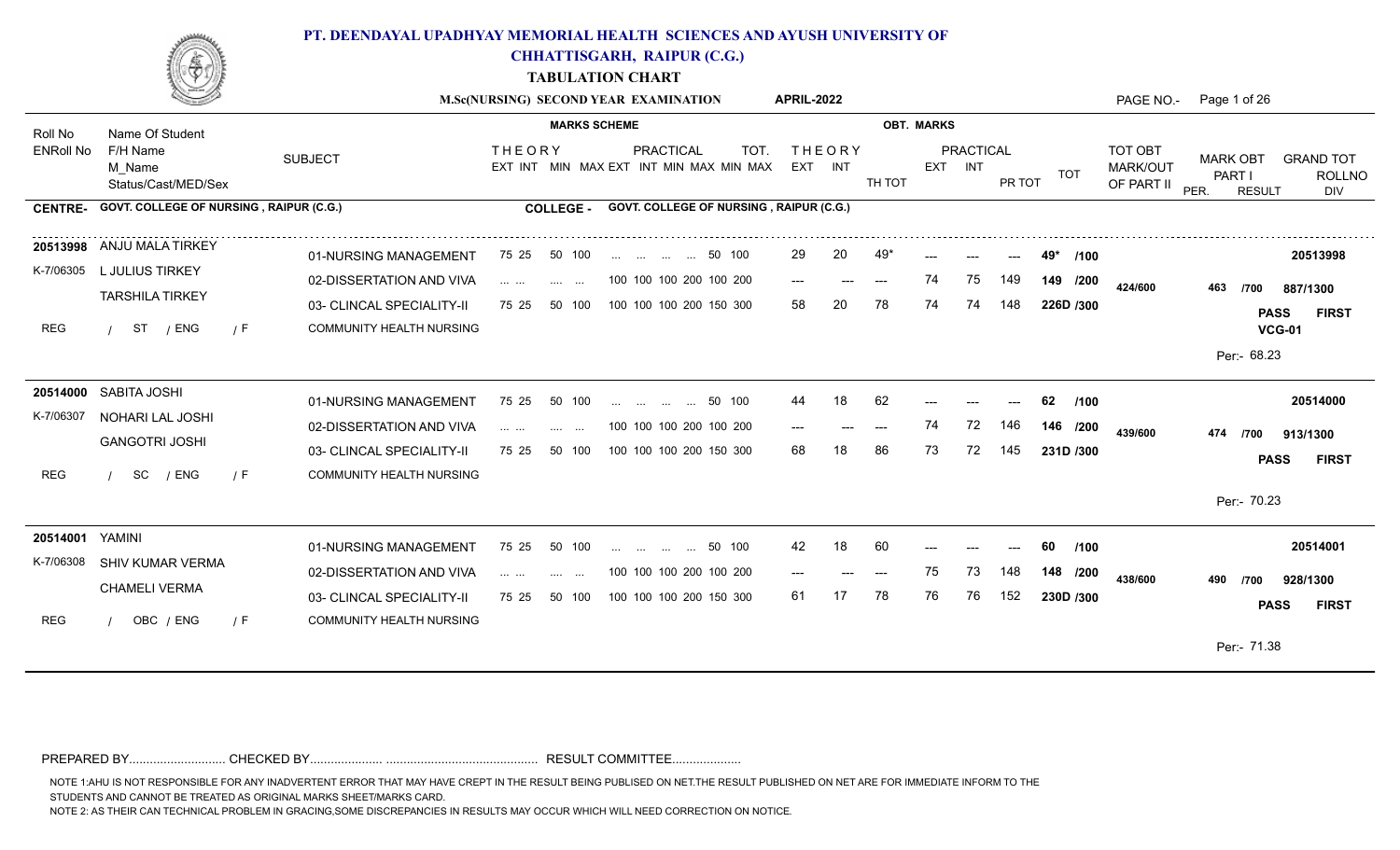

**CHHATTISGARH, RAIPUR (C.G.)**

**TABULATION CHART**

|                  |                                           |                           |                                                                       | M.Sc(NURSING) SECOND YEAR EXAMINATION                        | <b>APRIL-2022</b>        |                           |                   |    |                      |        |             |                                          | PAGE NO.- Page 2 of 26                             |                                          |
|------------------|-------------------------------------------|---------------------------|-----------------------------------------------------------------------|--------------------------------------------------------------|--------------------------|---------------------------|-------------------|----|----------------------|--------|-------------|------------------------------------------|----------------------------------------------------|------------------------------------------|
| Roll No          | Name Of Student                           |                           | <b>MARKS SCHEME</b>                                                   |                                                              |                          |                           | <b>OBT. MARKS</b> |    |                      |        |             |                                          |                                                    |                                          |
| <b>ENRoll No</b> | F/H Name<br>M Name<br>Status/Cast/MED/Sex | <b>SUBJECT</b>            | <b>THEORY</b>                                                         | PRACTICAL<br>TOT.<br>EXT INT MIN MAX EXT INT MIN MAX MIN MAX | <b>THEORY</b><br>EXT INT |                           | TH TOT            |    | PRACTICAL<br>EXT INT | PR TOT | TOT         | TOT OBT<br><b>MARK/OUT</b><br>OF PART II | <b>MARK OBT</b><br>PART I<br>PER.<br><b>RESULT</b> | <b>GRAND TOT</b><br><b>ROLLNO</b><br>DIV |
| <b>CENTRE-</b>   | GOVT. COLLEGE OF NURSING, RAIPUR (C.G.)   |                           | <b>COLLEGE -</b>                                                      | GOVT. COLLEGE OF NURSING, RAIPUR (C.G.)                      |                          |                           |                   |    |                      |        |             |                                          |                                                    |                                          |
|                  | 20514046 NAMRATA KUMHAR                   | 01-NURSING MANAGEMENT     | 50 100<br>75 25                                                       | 50 100                                                       | 44                       | 19                        | 63                |    |                      |        | 63<br>/100  |                                          |                                                    | 20514046                                 |
| K-7/6353         | KARTIK RAM KUMHAR                         | 02-DISSERTATION AND VIVA  | $\mathbf{1}$ . The set of $\mathbf{1}$<br>and the same state.         | 100 100 100 200 100 200                                      | $---$                    | $\qquad \qquad -\qquad -$ | $---$             | 75 | 72                   | 147    | 147<br>/200 | 423/600                                  | 493<br>/700                                        | 916/1300                                 |
|                  | <b>GANESHI KUMHAR</b>                     | 03- CLINCAL SPECIALITY-II | 75 25<br>50 100                                                       | 100 100 100 200 150 300                                      | 43                       |                           | 62                | 76 | 75                   | 151    | 213 /300    |                                          | <b>PASS</b>                                        | <b>FIRST</b>                             |
| REG              | OBC / ENG<br>7 F                          | MEDICAL SURGICAL NURSING  |                                                                       |                                                              |                          |                           |                   |    |                      |        |             |                                          |                                                    |                                          |
|                  |                                           |                           |                                                                       |                                                              |                          |                           |                   |    |                      |        |             |                                          | Per:- 70.46                                        |                                          |
|                  | 20514047 PRITI LAKRA                      | 01-NURSING MANAGEMENT     | 75 25<br>50 100                                                       | 50 100<br>and the same complete                              | 40                       | 17                        | 57                |    |                      | $---$  | 57<br>/100  |                                          |                                                    | 20514047                                 |
| K-7/06354        | <b>MAICHEL LAKRA</b>                      | 02-DISSERTATION AND VIVA  | $\cdots$ $\cdots$<br><b>Sales Contract</b>                            | 100 100 100 200 100 200                                      | $---$                    | ---                       | $---$             | 71 | 72                   | 143    | 143 /200    | 409/600                                  | 483<br>/700                                        | 892/1300                                 |
|                  | PRABHA LAKRA                              | 03- CLINCAL SPECIALITY-II | 50 100<br>75 25                                                       | 100 100 100 200 150 300                                      | 51                       |                           | 68                | 70 | 71                   | 141    | 209 /300    |                                          | <b>PASS</b>                                        | <b>FIRST</b>                             |
| REG              | ST<br>/ ENG<br>/ F                        | MEDICAL SURGICAL NURSING  |                                                                       |                                                              |                          |                           |                   |    |                      |        |             |                                          |                                                    |                                          |
|                  |                                           |                           |                                                                       |                                                              |                          |                           |                   |    |                      |        |             |                                          | Per:- 68.62                                        |                                          |
|                  | 20514048 PURWASHI                         | 01-NURSING MANAGEMENT     | 75 25<br>50 100                                                       | 50 100                                                       | 42                       | 17                        | 59                |    |                      | $---$  | 59<br>/100  |                                          |                                                    | 20514048                                 |
| K-7/06355        | PARMANAND                                 | 02-DISSERTATION AND VIVA  | $\mathbf{1}$ . The set of $\mathbf{1}$<br>$\sim 100$<br>$\sim$ $\sim$ | 100 100 100 200 100 200                                      | ---                      |                           |                   | 75 | 74                   | 149    | 149 /200    | 418/600                                  | 451<br>/700                                        | 869/1300                                 |
|                  | <b>KANTI BAI</b>                          | 03- CLINCAL SPECIALITY-II | 75 25<br>50 100                                                       | 100 100 100 200 150 300                                      | 47                       |                           | 64                | 74 | 72                   | 146    | 210 /300    |                                          |                                                    | <b>PASS</b><br><b>FIRST</b>              |
| <b>REG</b>       | OBC / ENG<br>7 F                          | MEDICAL SURGICAL NURSING  |                                                                       |                                                              |                          |                           |                   |    |                      |        |             |                                          |                                                    |                                          |
|                  |                                           |                           |                                                                       |                                                              |                          |                           |                   |    |                      |        |             |                                          | Per:- 66.85                                        |                                          |

PREPARED BY............................ CHECKED BY..................... ............................................ RESULT COMMITTEE....................

NOTE 1:AHU IS NOT RESPONSIBLE FOR ANY INADVERTENT ERROR THAT MAY HAVE CREPT IN THE RESULT BEING PUBLISED ON NET.THE RESULT PUBLISHED ON NET ARE FOR IMMEDIATE INFORM TO THE

STUDENTS AND CANNOT BE TREATED AS ORIGINAL MARKS SHEET/MARKS CARD.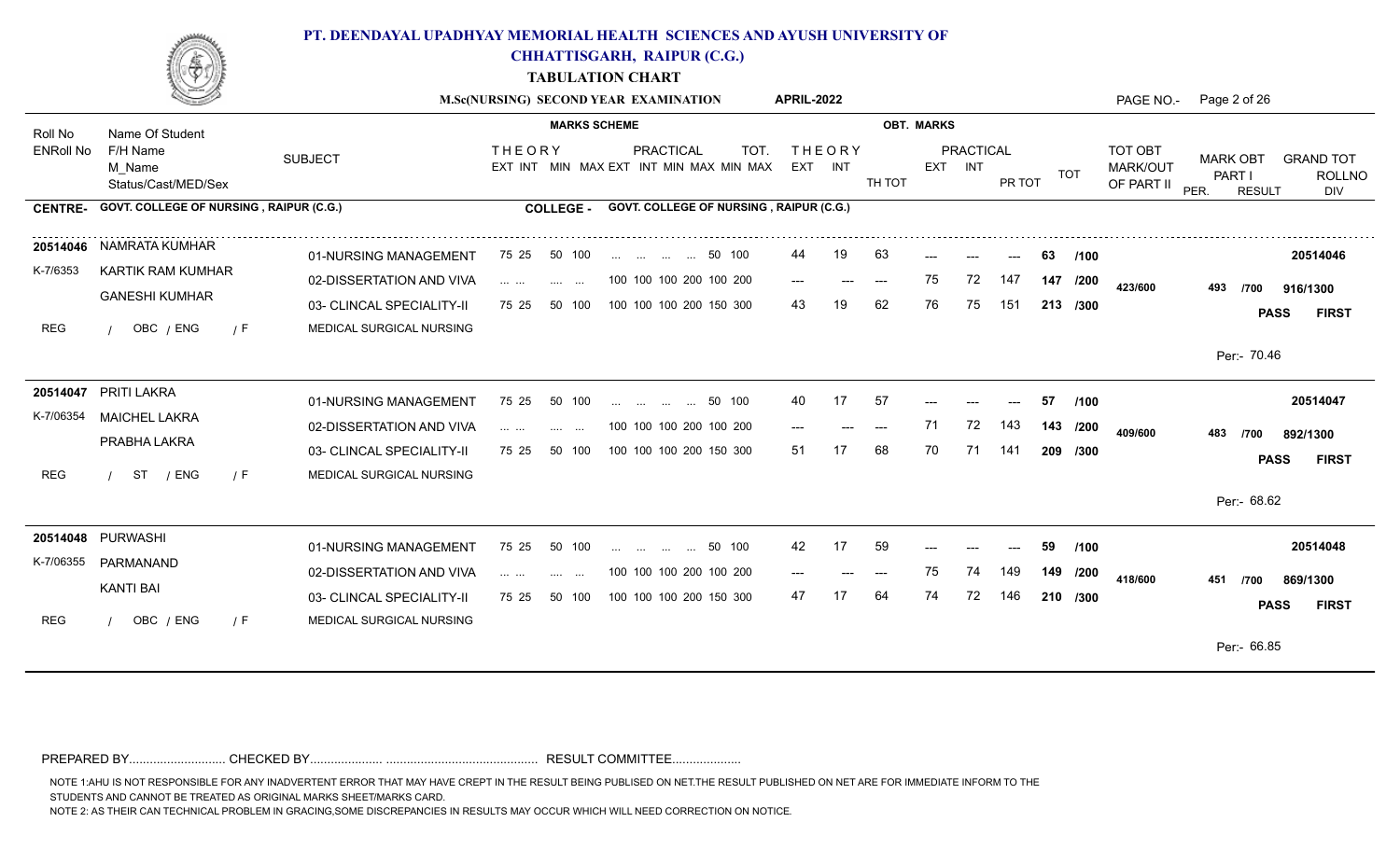

**CHHATTISGARH, RAIPUR (C.G.)**

**TABULATION CHART**

|                  |                                                 |                           |                                                                | M.Sc(NURSING) SECOND YEAR EXAMINATION                               | <b>APRIL-2022</b>        |       |                                        |         |                  |        |             |                                          | PAGE NO.- Page 3 of 26                             |                                          |
|------------------|-------------------------------------------------|---------------------------|----------------------------------------------------------------|---------------------------------------------------------------------|--------------------------|-------|----------------------------------------|---------|------------------|--------|-------------|------------------------------------------|----------------------------------------------------|------------------------------------------|
| Roll No          | Name Of Student                                 |                           | <b>MARKS SCHEME</b>                                            |                                                                     |                          |       | <b>OBT. MARKS</b>                      |         |                  |        |             |                                          |                                                    |                                          |
| <b>ENRoll No</b> | F/H Name<br>M Name<br>Status/Cast/MED/Sex       | <b>SUBJECT</b>            | <b>THEORY</b>                                                  | <b>PRACTICAL</b><br>TOT.<br>EXT INT MIN MAX EXT INT MIN MAX MIN MAX | <b>THEORY</b><br>EXT INT |       | TH TOT                                 | EXT INT | <b>PRACTICAL</b> | PR TOT | TOT         | <b>TOT OBT</b><br>MARK/OUT<br>OF PART II | <b>MARK OBT</b><br>PART I<br>PER.<br><b>RESULT</b> | <b>GRAND TOT</b><br><b>ROLLNO</b><br>DIV |
|                  | CENTRE- GOVT. COLLEGE OF NURSING, RAIPUR (C.G.) |                           | <b>COLLEGE -</b>                                               | GOVT. COLLEGE OF NURSING, RAIPUR (C.G.)                             |                          |       |                                        |         |                  |        |             |                                          |                                                    |                                          |
| 20514049 SARITA  |                                                 | 01-NURSING MANAGEMENT     | 75 25<br>50 100                                                | 50 100                                                              | 44                       | 18    | 62                                     |         |                  |        | 62<br>/100  |                                          |                                                    | 20514049                                 |
| K-7/06356        | MOHAN SINGH                                     | 02-DISSERTATION AND VIVA  | <b>Service Control</b><br><b>Contract Contract</b>             | 100 100 100 200 100 200                                             | $---$                    | $---$ | $\hspace{0.1em} \ldots \hspace{0.1em}$ | 77      | 74               | 151    | 151D /200   | 424/600                                  | 488<br>/700                                        | 912/1300                                 |
|                  | KAUSHILYA                                       | 03- CLINCAL SPECIALITY-II | 75 25<br>50 100                                                | 100 100 100 200 150 300                                             | 48                       |       | 66                                     | 72      | 73               | 145    | 211 /300    |                                          | <b>PASS</b>                                        | <b>FIRST</b>                             |
| REG              | ST<br>/ ENG<br>$\sqrt{F}$                       | MEDICAL SURGICAL NURSING  |                                                                |                                                                     |                          |       |                                        |         |                  |        |             |                                          |                                                    |                                          |
|                  |                                                 |                           |                                                                |                                                                     |                          |       |                                        |         |                  |        |             |                                          | Per:- 70.15                                        |                                          |
|                  | 20514134 KAVITA SAHU                            | 01-NURSING MANAGEMENT     | 50 100<br>75 25                                                | 50 100<br>and the same of the same                                  | 41                       | 20    | -61                                    |         |                  |        | /100<br>-61 |                                          |                                                    | 20514134                                 |
| K-7/06441        | SHIVLAL SAHU                                    | 02-DISSERTATION AND VIVA  | $\mathbf{1}$ and $\mathbf{1}$ and $\mathbf{1}$<br>and the same | 100 100 100 200 100 200                                             | $\qquad \qquad - -$      | $---$ | $---$                                  | 75      | 75               | 150    | 150D /200   | 428/600                                  | 478<br>/700                                        | 906/1300                                 |
|                  | <b>DHANESHWARI</b>                              | 03- CLINCAL SPECIALITY-II | 50 100<br>75 25                                                | 100 100 100 200 150 300                                             | 48                       | 20    | 68                                     | 74      | 75               | 149    | 217 /300    |                                          | <b>PASS</b>                                        | <b>FIRST</b>                             |
| <b>REG</b>       | OBC / ENG<br>$\sqrt{F}$                         | MENTAL HEALTH NURSING     |                                                                |                                                                     |                          |       |                                        |         |                  |        |             |                                          |                                                    |                                          |
|                  |                                                 |                           |                                                                |                                                                     |                          |       |                                        |         |                  |        |             |                                          | Per:- 69.69                                        |                                          |
|                  | 20514135 MANJU JAISWAL                          | 01-NURSING MANAGEMENT     | 75 25<br>50 100                                                | 50 100                                                              |                          | 19    | 65                                     |         |                  |        | /100<br>65  |                                          |                                                    | 20514135                                 |
| K-7/06442        | <b>BRIJ BHUSHAN</b>                             | 02-DISSERTATION AND VIVA  | $\mathcal{L}(\mathcal{L})$ . The same<br>and the same          | 100 100 100 200 100 200                                             | $---$                    |       | $---$                                  | 74      | 75               | 149    | 149 /200    | 430/600                                  | 493<br>/700                                        | 923/1300                                 |
|                  | <b>MEERA JAISWAL</b>                            | 03- CLINCAL SPECIALITY-II | 50 100<br>75 25                                                | 100 100 100 200 150 300                                             | 47                       |       | 66                                     | 75      | 75               | 150    | 216 /300    |                                          | <b>PASS</b>                                        | <b>FIRST</b>                             |
| REG              | OBC / ENG<br>/ F                                | MENTAL HEALTH NURSING     |                                                                |                                                                     |                          |       |                                        |         |                  |        |             |                                          |                                                    |                                          |
|                  |                                                 |                           |                                                                |                                                                     |                          |       |                                        |         |                  |        |             |                                          | Per:- 71.00                                        |                                          |

PREPARED BY............................ CHECKED BY..................... ............................................ RESULT COMMITTEE....................

NOTE 1:AHU IS NOT RESPONSIBLE FOR ANY INADVERTENT ERROR THAT MAY HAVE CREPT IN THE RESULT BEING PUBLISED ON NET.THE RESULT PUBLISHED ON NET ARE FOR IMMEDIATE INFORM TO THE

STUDENTS AND CANNOT BE TREATED AS ORIGINAL MARKS SHEET/MARKS CARD.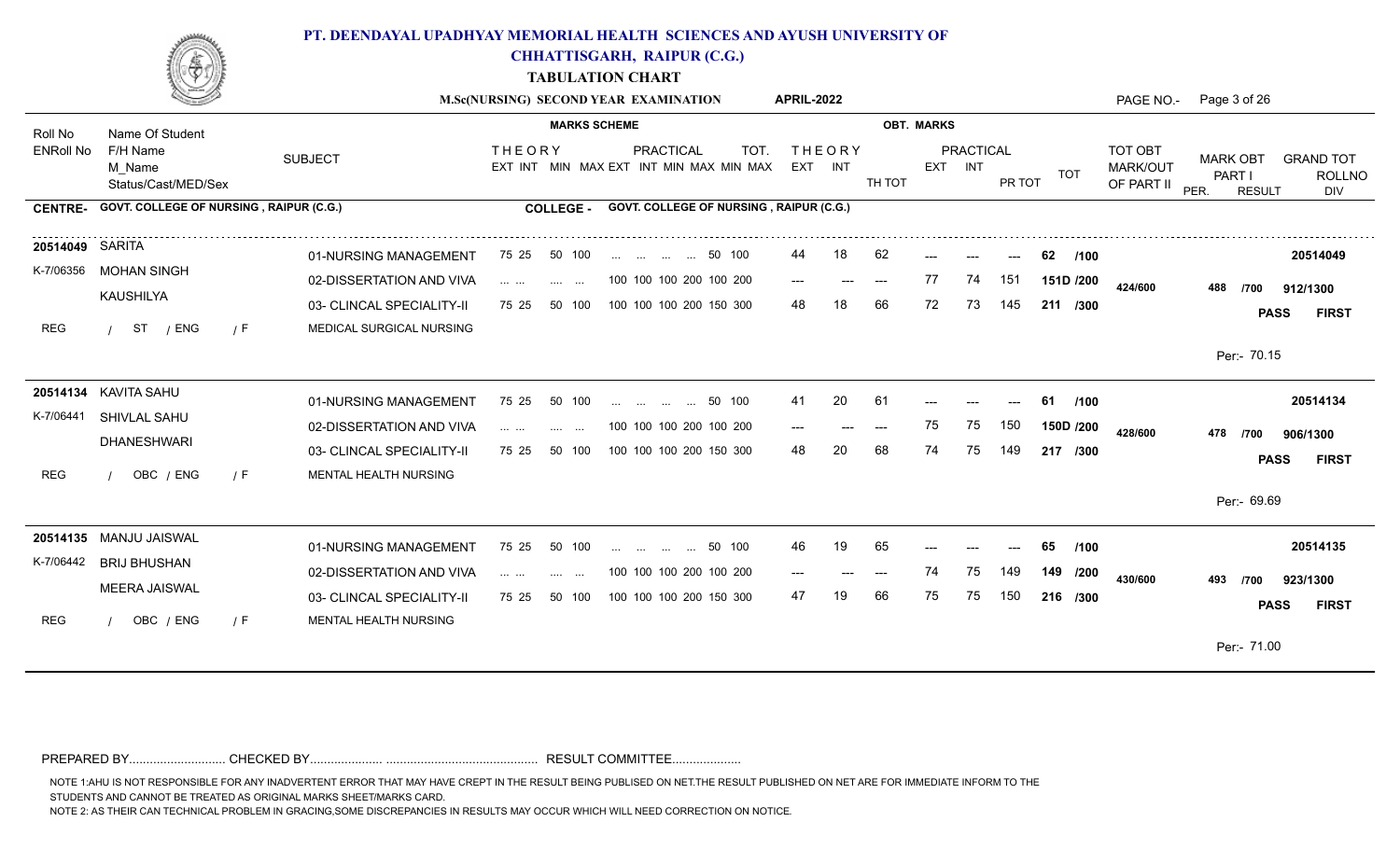

**CHHATTISGARH, RAIPUR (C.G.)**

**TABULATION CHART**

|                  |                                                 |                                           | M.Sc(NURSING) SECOND YEAR EXAMINATION                    |                          |                         |           |                                         | <b>APRIL-2022</b> |                          |        |                   |                      |        |            |                                          | PAGE NO.- Page 4 of 26                             |                                          |
|------------------|-------------------------------------------------|-------------------------------------------|----------------------------------------------------------|--------------------------|-------------------------|-----------|-----------------------------------------|-------------------|--------------------------|--------|-------------------|----------------------|--------|------------|------------------------------------------|----------------------------------------------------|------------------------------------------|
| Roll No          | Name Of Student                                 |                                           |                                                          | <b>MARKS SCHEME</b>      |                         |           |                                         |                   |                          |        | <b>OBT. MARKS</b> |                      |        |            |                                          |                                                    |                                          |
| <b>ENRoll No</b> | F/H Name<br>M Name<br>Status/Cast/MED/Sex       | <b>SUBJECT</b>                            | <b>THEORY</b><br>EXT INT MIN MAX EXT INT MIN MAX MIN MAX |                          |                         | PRACTICAL | TOT.                                    |                   | <b>THEORY</b><br>EXT INT | TH TOT |                   | PRACTICAL<br>EXT INT | PR TOT | TOT        | <b>TOT OBT</b><br>MARK/OUT<br>OF PART II | <b>MARK OBT</b><br>PART I<br>PER.<br><b>RESULT</b> | <b>GRAND TOT</b><br><b>ROLLNO</b><br>DIV |
|                  | CENTRE- GOVT. COLLEGE OF NURSING, RAIPUR (C.G.) |                                           | <b>COLLEGE -</b>                                         |                          |                         |           | GOVT. COLLEGE OF NURSING, RAIPUR (C.G.) |                   |                          |        |                   |                      |        |            |                                          |                                                    |                                          |
|                  | 20514137 SHASHI YADAV                           | 01-NURSING MANAGEMENT                     | 75 25                                                    | 50 100                   | 50 100                  |           |                                         | 43                | 19                       | 62     |                   |                      |        | 62<br>/100 |                                          |                                                    | 20514137                                 |
|                  | K-7/06444 RADHE LAL YADAV                       | 02-DISSERTATION AND VIVA                  | <b>Service</b>                                           | $\sim$ $\sim$            | 100 100 100 200 100 200 |           |                                         | $---$             |                          |        | 75                | 75                   | 150    | 150D /200  | 431/600                                  | 498<br>/700                                        | 929/1300                                 |
|                  | <b>MEENA YADAV</b>                              | 03- CLINCAL SPECIALITY-II                 | 75 25                                                    | 50 100                   | 100 100 100 200 150 300 |           |                                         | 51                |                          | 70     | 74                | 75                   | 149    | 219 /300   |                                          |                                                    | <b>PASS</b><br><b>FIRST</b>              |
| REG              | OBC / ENG<br>/ F                                | MENTAL HEALTH NURSING                     |                                                          |                          |                         |           |                                         |                   |                          |        |                   |                      |        |            |                                          |                                                    |                                          |
|                  |                                                 |                                           |                                                          |                          |                         |           |                                         |                   |                          |        |                   |                      |        |            |                                          | Per:- 71.46                                        |                                          |
|                  | 20514138 SHIWANI                                | 01-NURSING MANAGEMENT                     | 75 25                                                    | 50 100                   | 50 100                  |           |                                         | 45                | 18                       | 63     |                   |                      |        | 63<br>/100 |                                          |                                                    | 20514138                                 |
|                  | K-7/06445 GHANSHYAM                             | 02-DISSERTATION AND VIVA                  | and the same<br>$\sim 100$ km s $^{-1}$                  | $\sim$ 100 $\mu$         | 100 100 100 200 100 200 |           |                                         | ---               |                          | $---$  | 74                | 74                   | 148    | 148 /200   | 430/600                                  | 465<br>/700                                        | 895/1300                                 |
|                  | <b>MANTORA</b>                                  | 03- CLINCAL SPECIALITY-II                 | 75 25                                                    | 50 100                   | 100 100 100 200 150 300 |           |                                         | 51                |                          | 69     | 75                | 75                   | 150    | 219 /300   |                                          |                                                    | <b>PASS</b><br><b>FIRST</b>              |
| REG              | OBC / ENG<br>$\sqrt{F}$                         | MENTAL HEALTH NURSING                     |                                                          |                          |                         |           |                                         |                   |                          |        |                   |                      |        |            |                                          |                                                    |                                          |
|                  |                                                 |                                           |                                                          |                          |                         |           |                                         |                   |                          |        |                   |                      |        |            |                                          | Per:- 68.85                                        |                                          |
|                  | 20514190 HEMANTLATA RAI                         | 01-NURSING MANAGEMENT                     | 75 25                                                    | 50 100                   | 50 100                  |           |                                         | 41                | 18                       | 59     |                   |                      |        | 59<br>/100 |                                          |                                                    | 20514190                                 |
| K-7/06497        | JAGDISHWAR PRASAD RAI                           | 02-DISSERTATION AND VIVA                  | $\mathbf{1}$ and $\mathbf{1}$ and $\mathbf{1}$           | <b>Contract Contract</b> | 100 100 100 200 100 200 |           |                                         |                   |                          | $---$  | 73                | 74                   | 147    | 147 /200   | 413/600                                  |                                                    |                                          |
|                  | <b>FULMATRAI</b>                                | 03- CLINCAL SPECIALITY-II                 | 75 25                                                    | 50 100                   | 100 100 100 200 150 300 |           |                                         | 46                |                          | 64     | 70                | 73                   | 143    | 207 /300   |                                          | 452<br>/700                                        | 865/1300<br><b>FIRST</b><br><b>PASS</b>  |
| REG              | OBC / ENG<br>/ F                                | OBSTETRICAL AND<br>GYNAECOLOGICAL NURSING |                                                          |                          |                         |           |                                         |                   |                          |        |                   |                      |        |            |                                          | Per:- 66.54                                        |                                          |
|                  |                                                 |                                           |                                                          |                          |                         |           |                                         |                   |                          |        |                   |                      |        |            |                                          |                                                    |                                          |

PREPARED BY............................ CHECKED BY..................... ............................................ RESULT COMMITTEE....................

NOTE 1:AHU IS NOT RESPONSIBLE FOR ANY INADVERTENT ERROR THAT MAY HAVE CREPT IN THE RESULT BEING PUBLISED ON NET.THE RESULT PUBLISHED ON NET ARE FOR IMMEDIATE INFORM TO THE

STUDENTS AND CANNOT BE TREATED AS ORIGINAL MARKS SHEET/MARKS CARD.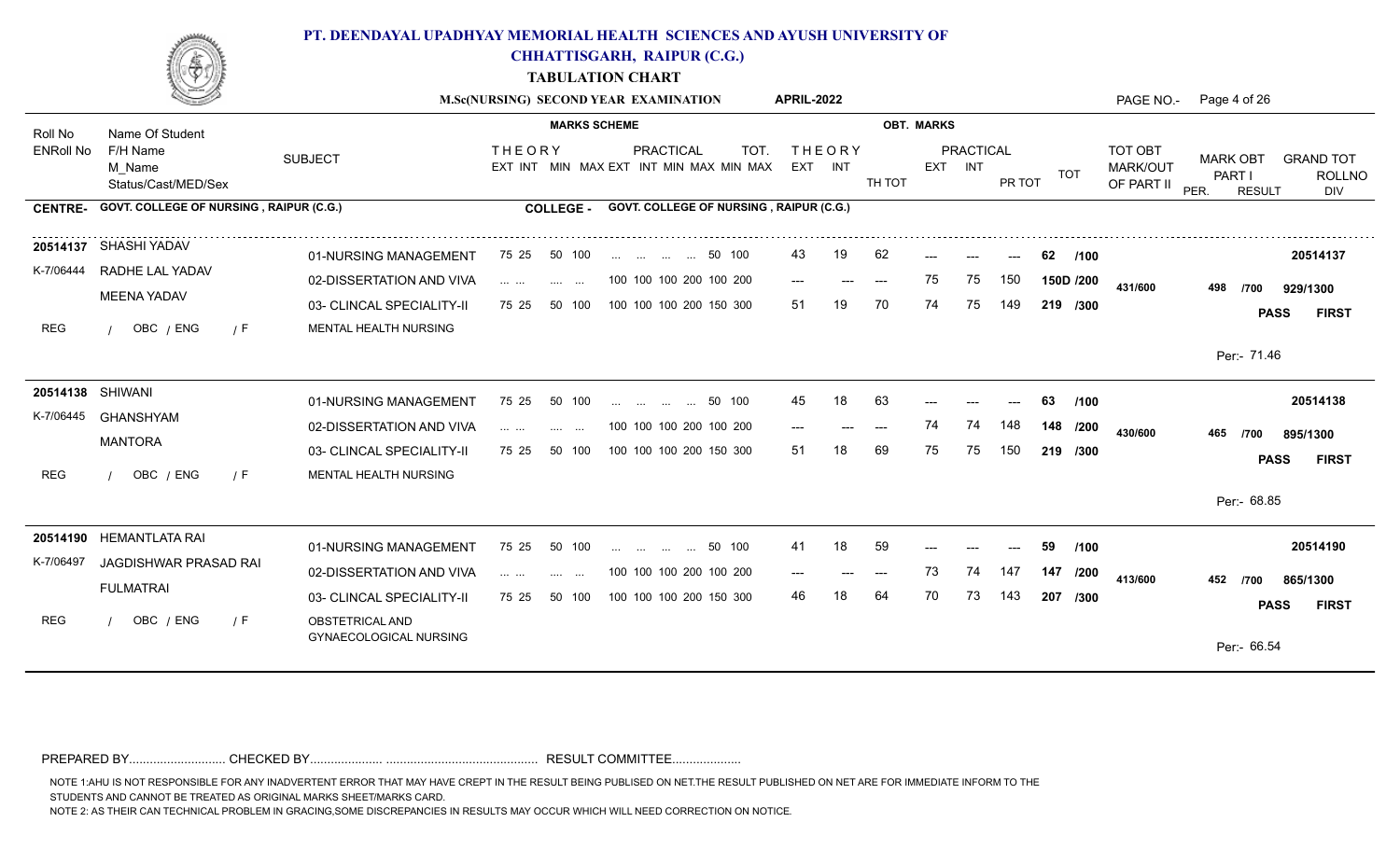

**CHHATTISGARH, RAIPUR (C.G.)**

**TABULATION CHART**

|                  |                                                |                                                  |                                                                                 | M.Sc(NURSING) SECOND YEAR EXAMINATION                        | <b>APRIL-2022</b>        |                |                   |                             |        |          | PAGE NO.-                         | Page 5 of 26                                       |                                          |
|------------------|------------------------------------------------|--------------------------------------------------|---------------------------------------------------------------------------------|--------------------------------------------------------------|--------------------------|----------------|-------------------|-----------------------------|--------|----------|-----------------------------------|----------------------------------------------------|------------------------------------------|
| Roll No          | Name Of Student                                |                                                  | <b>MARKS SCHEME</b>                                                             |                                                              |                          |                | <b>OBT. MARKS</b> |                             |        |          |                                   |                                                    |                                          |
| <b>ENRoll No</b> | F/H Name<br>M Name<br>Status/Cast/MED/Sex      | <b>SUBJECT</b>                                   | <b>THEORY</b>                                                                   | PRACTICAL<br>TOT.<br>EXT INT MIN MAX EXT INT MIN MAX MIN MAX | <b>THEORY</b><br>EXT INT | TH TOT         |                   | <b>PRACTICAL</b><br>EXT INT | PR TOT | TOT      | TOT OBT<br>MARK/OUT<br>OF PART II | <b>MARK OBT</b><br>PART I<br>PER.<br><b>RESULT</b> | <b>GRAND TOT</b><br><b>ROLLNO</b><br>DIV |
| <b>CENTRE-</b>   | <b>GOVT. COLLEGE OF NURSING, RAIPUR (C.G.)</b> |                                                  | <b>COLLEGE -</b>                                                                | GOVT. COLLEGE OF NURSING, RAIPUR (C.G.)                      |                          |                |                   |                             |        |          |                                   |                                                    |                                          |
|                  | 20514191 JYOTI JANGADE                         | 01-NURSING MANAGEMENT                            | 50 100<br>75 25                                                                 | 50 100                                                       | 39                       | 58<br>19       |                   |                             | 58     | /100     |                                   |                                                    | 20514191                                 |
| K-7/06498        | <b>HEERA CHAND</b>                             | 02-DISSERTATION AND VIVA                         | .<br>and the same                                                               | 100 100 100 200 100 200                                      | $---$                    | $---$<br>$---$ | 72                | 76                          | 148    | 148 /200 | 428/600                           | 461<br>/700                                        | 889/1300                                 |
|                  | <b>MOHAN JANGADE</b>                           | 03- CLINCAL SPECIALITY-II                        | 75 25<br>50 100                                                                 | 100 100 100 200 150 300                                      | 57                       | 76             | 69                | 77                          | 146    | 222 /300 |                                   |                                                    | <b>PASS</b><br><b>FIRST</b>              |
| <b>REG</b>       | SC<br>/ ENG<br>/ F                             | OBSTETRICAL AND<br>GYNAECOLOGICAL NURSING        |                                                                                 |                                                              |                          |                |                   |                             |        |          |                                   | Per:- 68.38                                        |                                          |
|                  | 20514192 KALPANA BANJARE                       | 01-NURSING MANAGEMENT                            | 75 25<br>50 100                                                                 | 50 100                                                       | 39                       | 18<br>57       |                   |                             | 57     | /100     |                                   |                                                    | 20514192                                 |
|                  | K-7/06499 MANTRI LAL                           | 02-DISSERTATION AND VIVA                         | $\mathcal{L}(\mathcal{L})$ . The same<br><b>Service</b><br>$\sim$ $\sim$ $\sim$ | 100 100 100 200 100 200                                      | $---$                    | $---$          | 74                | 74                          | 148    | 148 /200 | 422/600                           | 448<br>/700                                        | 870/1300                                 |
|                  | <b>AMRIT BANJARE</b>                           | 03- CLINCAL SPECIALITY-II                        | 50 100<br>75 25                                                                 | 100 100 100 200 150 300                                      | 53                       | 71             | 73                | 73                          | 146    | 217 /300 |                                   |                                                    | <b>PASS</b><br><b>FIRST</b>              |
| REG              | SC<br>/ ENG<br>/ F                             | OBSTETRICAL AND<br><b>GYNAECOLOGICAL NURSING</b> |                                                                                 |                                                              |                          |                |                   |                             |        |          |                                   | Per:- 66.92                                        |                                          |
|                  | 20514193 KUMUD NAYAK                           | 01-NURSING MANAGEMENT                            | 75 25<br>50 100                                                                 | 50 100                                                       | 46                       | 19<br>65       |                   |                             | 65     | /100     |                                   |                                                    | 20514193                                 |
| K-7/06500        | SOP SINGH NAYAK                                | 02-DISSERTATION AND VIVA                         | $\mathcal{L}(\mathcal{L})$ . The same<br>and the same                           | 100 100 100 200 100 200                                      | ---                      | $---$          | 68                | 74                          | 142    | 142 /200 | 423/600                           | 503<br>/700                                        | 926/1300                                 |
|                  | <b>KIRAN NAYAK</b>                             | 03- CLINCAL SPECIALITY-II                        | 75 25<br>50 100                                                                 | 100 100 100 200 150 300                                      | 49                       | 68             | 74                | 74                          | 148    | 216 /300 |                                   |                                                    | <b>FIRST</b><br><b>PASS</b>              |
| REG              | / ENG<br>ST<br>/ F                             | OBSTETRICAL AND<br>GYNAECOLOGICAL NURSING        |                                                                                 |                                                              |                          |                |                   |                             |        |          |                                   | Per:- 71.23                                        |                                          |

PREPARED BY............................ CHECKED BY..................... ............................................ RESULT COMMITTEE....................

NOTE 1:AHU IS NOT RESPONSIBLE FOR ANY INADVERTENT ERROR THAT MAY HAVE CREPT IN THE RESULT BEING PUBLISED ON NET.THE RESULT PUBLISHED ON NET ARE FOR IMMEDIATE INFORM TO THE

STUDENTS AND CANNOT BE TREATED AS ORIGINAL MARKS SHEET/MARKS CARD.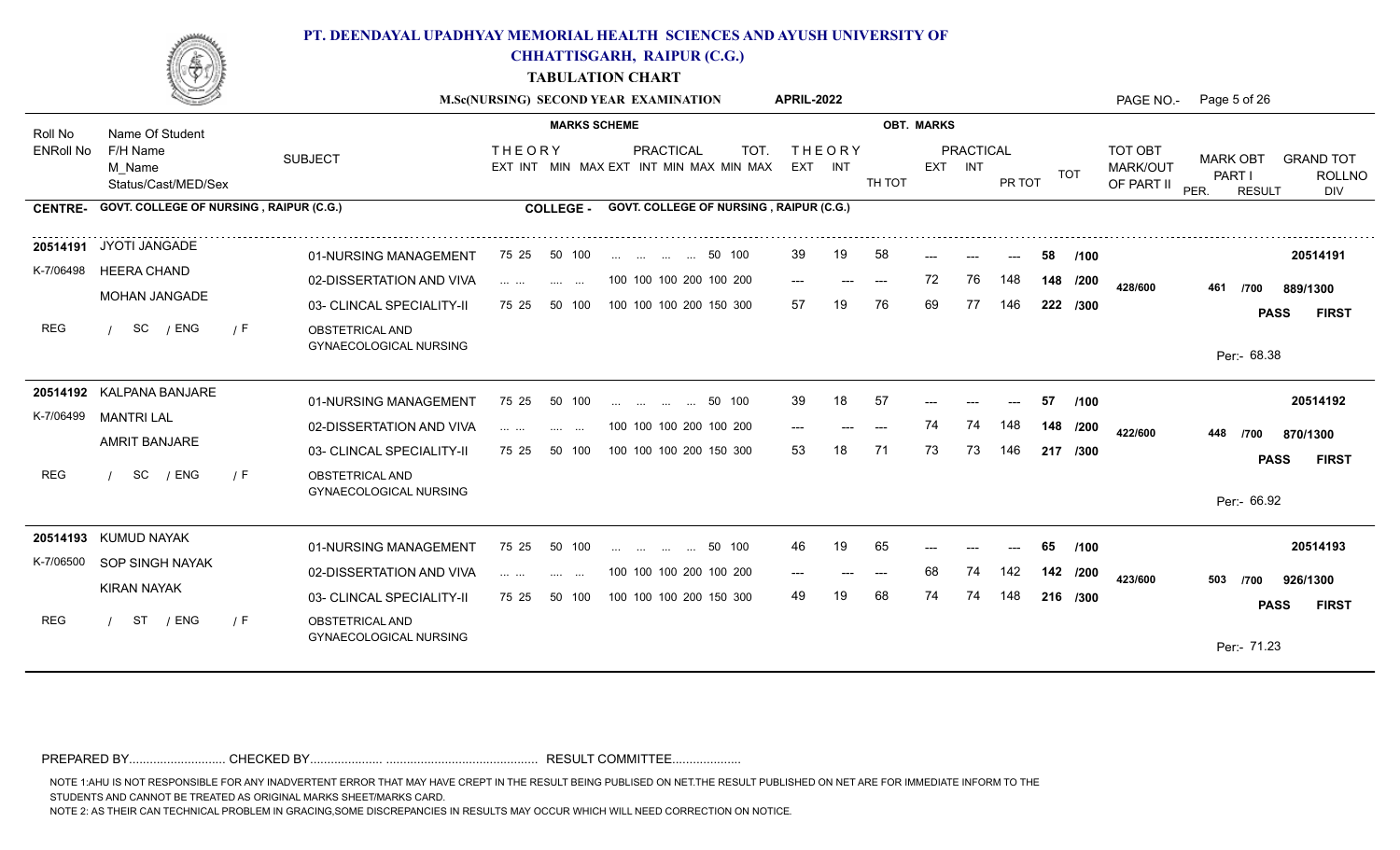

**CHHATTISGARH, RAIPUR (C.G.)**

**TABULATION CHART**

|                  |                                                |                                           |                                                                                                                                                                                                                                                                                                                                                                                                                                                                                                                   | M.Sc(NURSING) SECOND YEAR EXAMINATION                               | <b>APRIL-2022</b>        |                                          |                   |                  |                     |                                          | PAGE NO.- Page 6 of 26                                                                                |
|------------------|------------------------------------------------|-------------------------------------------|-------------------------------------------------------------------------------------------------------------------------------------------------------------------------------------------------------------------------------------------------------------------------------------------------------------------------------------------------------------------------------------------------------------------------------------------------------------------------------------------------------------------|---------------------------------------------------------------------|--------------------------|------------------------------------------|-------------------|------------------|---------------------|------------------------------------------|-------------------------------------------------------------------------------------------------------|
| Roll No          | Name Of Student                                |                                           | <b>MARKS SCHEME</b>                                                                                                                                                                                                                                                                                                                                                                                                                                                                                               |                                                                     |                          |                                          | <b>OBT. MARKS</b> |                  |                     |                                          |                                                                                                       |
| <b>ENRoll No</b> | F/H Name<br>M Name<br>Status/Cast/MED/Sex      | <b>SUBJECT</b>                            | <b>THEORY</b>                                                                                                                                                                                                                                                                                                                                                                                                                                                                                                     | <b>PRACTICAL</b><br>TOT.<br>EXT INT MIN MAX EXT INT MIN MAX MIN MAX | <b>THEORY</b><br>EXT INT | TH TOT                                   | EXT INT           | <b>PRACTICAL</b> | TOT<br>PR TOT       | TOT OBT<br><b>MARK/OUT</b><br>OF PART II | <b>MARK OBT</b><br><b>GRAND TOT</b><br><b>PART I</b><br><b>ROLLNO</b><br>PER.<br><b>RESULT</b><br>DIV |
| <b>CENTRE-</b>   | <b>GOVT. COLLEGE OF NURSING, RAIPUR (C.G.)</b> |                                           | <b>COLLEGE -</b>                                                                                                                                                                                                                                                                                                                                                                                                                                                                                                  | GOVT. COLLEGE OF NURSING, RAIPUR (C.G.)                             |                          |                                          |                   |                  |                     |                                          |                                                                                                       |
|                  | 20514194 PRIYAVANDANA                          | 01-NURSING MANAGEMENT                     | 75 25 50 100                                                                                                                                                                                                                                                                                                                                                                                                                                                                                                      | 50 100                                                              | 39<br>19                 | 58                                       |                   |                  | 58<br>/100          |                                          | 20514194                                                                                              |
| K-7/06501        | <b>ISHAK KERKETTA</b>                          | 02-DISSERTATION AND VIVA                  | $\mathbf{1} \cdot \mathbf{1} \cdot \mathbf{1} \cdot \mathbf{1} \cdot \mathbf{1} \cdot \mathbf{1} \cdot \mathbf{1} \cdot \mathbf{1} \cdot \mathbf{1} \cdot \mathbf{1} \cdot \mathbf{1} \cdot \mathbf{1} \cdot \mathbf{1} \cdot \mathbf{1} \cdot \mathbf{1} \cdot \mathbf{1} \cdot \mathbf{1} \cdot \mathbf{1} \cdot \mathbf{1} \cdot \mathbf{1} \cdot \mathbf{1} \cdot \mathbf{1} \cdot \mathbf{1} \cdot \mathbf{1} \cdot \mathbf{1} \cdot \mathbf{1} \cdot \mathbf{1} \cdot \mathbf{$<br><b>Contract Contract</b> | 100 100 100 200 100 200                                             | $---$<br>$---$           | $\hspace{0.05cm} \ldots \hspace{0.05cm}$ | 72                | 74<br>146        | 146 /200            | 429/600                                  | 491<br>920/1300<br>/700                                                                               |
|                  | <b>MANGRITA</b>                                | 03- CLINCAL SPECIALITY-II                 | 75 25<br>50 100                                                                                                                                                                                                                                                                                                                                                                                                                                                                                                   | 100 100 100 200 150 300                                             | 61<br>19                 | 80                                       | 70                | 145<br>75        | 225D /300           |                                          | <b>PASS</b><br><b>FIRST</b>                                                                           |
| REG              | ST<br>/ ENG<br>/ F                             | OBSTETRICAL AND<br>GYNAECOLOGICAL NURSING |                                                                                                                                                                                                                                                                                                                                                                                                                                                                                                                   |                                                                     |                          |                                          |                   |                  |                     |                                          | Per:- 70.77                                                                                           |
|                  | 20514250 DEEPTI NISHA                          |                                           |                                                                                                                                                                                                                                                                                                                                                                                                                                                                                                                   |                                                                     |                          |                                          |                   |                  |                     |                                          |                                                                                                       |
| K-7/06557        | <b>IGNAS XAXA</b>                              | 01-NURSING MANAGEMENT                     | 75 25<br>50 100                                                                                                                                                                                                                                                                                                                                                                                                                                                                                                   | 50 100<br>$\mathbf{r}$ . The state of $\mathbf{r}$                  | 20<br>45                 | 65                                       |                   |                  | 65<br>/100          |                                          | 20514250                                                                                              |
|                  | <b>CRESENCIA XAXA</b>                          | 02-DISSERTATION AND VIVA                  | $\cdots$ $\cdots$<br><b>Service</b><br>$\sim$                                                                                                                                                                                                                                                                                                                                                                                                                                                                     | 100 100 100 200 100 200                                             |                          | $---$                                    | 73                | 73<br>146        | 146 /200            | 436/600                                  | 505<br>/700<br>941/1300                                                                               |
|                  |                                                | 03- CLINCAL SPECIALITY-II                 | 50 100<br>75 25                                                                                                                                                                                                                                                                                                                                                                                                                                                                                                   | 100 100 100 200 150 300                                             | 47<br>20                 | 67                                       | 79                | 79<br>158        | 225D /300           |                                          | <b>PASS</b><br><b>FIRST</b>                                                                           |
| <b>REG</b>       | / ENG<br>ST<br>/ F                             | CHILD HEALTH NURSING                      |                                                                                                                                                                                                                                                                                                                                                                                                                                                                                                                   |                                                                     |                          |                                          |                   |                  |                     |                                          |                                                                                                       |
|                  |                                                |                                           |                                                                                                                                                                                                                                                                                                                                                                                                                                                                                                                   |                                                                     |                          |                                          |                   |                  |                     |                                          | Per:- 72.38                                                                                           |
| 20514251 MONIKA  |                                                | 01-NURSING MANAGEMENT                     | 75 25 50 100                                                                                                                                                                                                                                                                                                                                                                                                                                                                                                      | 50 100                                                              | 54<br>19                 | 73                                       |                   |                  | /100<br>73<br>$---$ |                                          | 20514251                                                                                              |
| K-7/06558        | <b>BAHAL DAS</b>                               | 02-DISSERTATION AND VIVA                  | $\mathbf{1} \cdot \mathbf{1} \cdot \mathbf{1} \cdot \mathbf{1} \cdot \mathbf{1} \cdot \mathbf{1} \cdot \mathbf{1}$<br><b>Contract</b><br>$\sim$ $\sim$                                                                                                                                                                                                                                                                                                                                                            | 100 100 100 200 100 200                                             | $---$                    | $---$                                    | 78                | 78<br>156        | 156D /200           | 440/600                                  |                                                                                                       |
|                  | LAXMI                                          | 03- CLINCAL SPECIALITY-II                 | 75 25<br>50 100                                                                                                                                                                                                                                                                                                                                                                                                                                                                                                   | 100 100 100 200 150 300                                             | 44                       | 63                                       | 74                | 74<br>148        | 211 /300            |                                          | 505<br>/700<br>945/1300                                                                               |
| <b>REG</b>       | SC<br>/ ENG<br>7 F                             | CHILD HEALTH NURSING                      |                                                                                                                                                                                                                                                                                                                                                                                                                                                                                                                   |                                                                     |                          |                                          |                   |                  |                     |                                          | <b>FIRST</b><br><b>PASS</b>                                                                           |
|                  |                                                |                                           |                                                                                                                                                                                                                                                                                                                                                                                                                                                                                                                   |                                                                     |                          |                                          |                   |                  |                     |                                          | Per:- 72.69                                                                                           |
|                  |                                                |                                           |                                                                                                                                                                                                                                                                                                                                                                                                                                                                                                                   |                                                                     |                          |                                          |                   |                  |                     |                                          |                                                                                                       |

PREPARED BY............................ CHECKED BY..................... ............................................ RESULT COMMITTEE....................

NOTE 1:AHU IS NOT RESPONSIBLE FOR ANY INADVERTENT ERROR THAT MAY HAVE CREPT IN THE RESULT BEING PUBLISED ON NET.THE RESULT PUBLISHED ON NET ARE FOR IMMEDIATE INFORM TO THE

STUDENTS AND CANNOT BE TREATED AS ORIGINAL MARKS SHEET/MARKS CARD.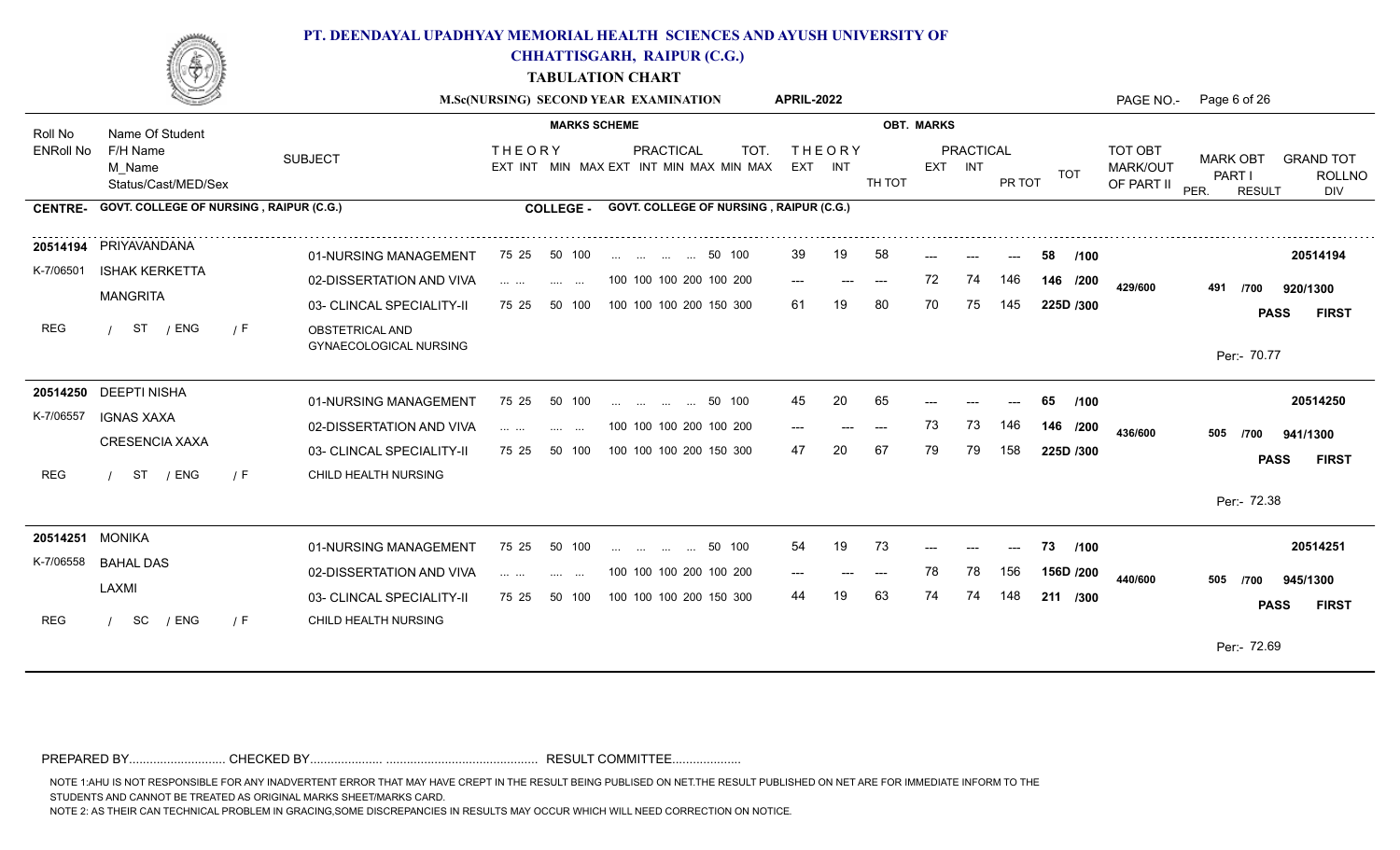

**CHHATTISGARH, RAIPUR (C.G.)**

**TABULATION CHART**

|                  |                                           |                           |                                                                                  | M.Sc(NURSING) SECOND YEAR EXAMINATION                        | <b>APRIL-2022</b> |                           |        |                   |                      |                |             |                                          | PAGE NO.- Page 7 of 26                             |                                          |
|------------------|-------------------------------------------|---------------------------|----------------------------------------------------------------------------------|--------------------------------------------------------------|-------------------|---------------------------|--------|-------------------|----------------------|----------------|-------------|------------------------------------------|----------------------------------------------------|------------------------------------------|
| Roll No          | Name Of Student                           |                           | <b>MARKS SCHEME</b>                                                              |                                                              |                   |                           |        | <b>OBT. MARKS</b> |                      |                |             |                                          |                                                    |                                          |
| <b>ENRoll No</b> | F/H Name<br>M Name<br>Status/Cast/MED/Sex | <b>SUBJECT</b>            | <b>THEORY</b>                                                                    | PRACTICAL<br>TOT.<br>EXT INT MIN MAX EXT INT MIN MAX MIN MAX | EXT INT           | <b>THEORY</b>             | TH TOT |                   | PRACTICAL<br>EXT INT | PR TOT         | TOT         | TOT OBT<br><b>MARK/OUT</b><br>OF PART II | <b>MARK OBT</b><br>PART I<br>PER.<br><b>RESULT</b> | <b>GRAND TOT</b><br><b>ROLLNO</b><br>DIV |
| <b>CENTRE-</b>   | GOVT. COLLEGE OF NURSING, RAIPUR (C.G.)   |                           | <b>COLLEGE -</b>                                                                 | GOVT. COLLEGE OF NURSING, RAIPUR (C.G.)                      |                   |                           |        |                   |                      |                |             |                                          |                                                    |                                          |
|                  | 20514252 NEHA DEEP LAKRA                  | 01-NURSING MANAGEMENT     | 50 100<br>75 25                                                                  | 50 100                                                       | 39                | 18                        | 57     |                   |                      |                | 57<br>/100  |                                          |                                                    | 20514252                                 |
| K-7/06559        | PREM LAL LAKRA                            | 02-DISSERTATION AND VIVA  | $\mathbf{1}$ . The set of $\mathbf{1}$<br>and the same state.                    | 100 100 100 200 100 200                                      | $---$             | $\qquad \qquad -\qquad -$ | ----   | 73                | 73                   | 146            | 146 /200    | 418/600                                  | 458<br>/700                                        | 876/1300                                 |
|                  | PRATIMA LAKRA                             | 03- CLINCAL SPECIALITY-II | 75 25<br>50 100                                                                  | 100 100 100 200 150 300                                      | 51                |                           | 69     | 73                | 73                   | 146            | 215 /300    |                                          |                                                    | <b>PASS</b><br><b>FIRST</b>              |
| REG              | / ENG<br>ST<br>7 F                        | CHILD HEALTH NURSING      |                                                                                  |                                                              |                   |                           |        |                   |                      |                |             |                                          |                                                    |                                          |
|                  |                                           |                           |                                                                                  |                                                              |                   |                           |        |                   |                      |                |             |                                          | Per:- 67.38                                        |                                          |
|                  | 20514253 SANGEETA                         | 01-NURSING MANAGEMENT     | 75 25<br>50 100                                                                  | 50 100<br>and the same complete                              | 29                | 18                        | 47     |                   |                      | $---$          | 47*<br>/100 |                                          |                                                    | 20514253                                 |
| K-7/06560        | <b>INUS KERKETTA</b>                      | 02-DISSERTATION AND VIVA  | $\cdots$ $\cdots$<br><b>Sales Contract</b>                                       | 100 100 100 200 100 200                                      | $---$             |                           |        | 72                | 72                   | 144            | 144 /200    | 398/600                                  | 449<br>/700                                        | 847/1300                                 |
|                  | SHANTI KERKETTA                           | 03- CLINCAL SPECIALITY-II | 50 100<br>75 25                                                                  | 100 100 100 200 150 300                                      | 48                |                           | 66     | 71                | 70                   | 141            | 207 /300    |                                          |                                                    | <b>PASS</b><br><b>FIRST</b>              |
| REG              | ST<br>/ ENG<br>/ F                        | CHILD HEALTH NURSING      |                                                                                  |                                                              |                   |                           |        |                   |                      |                |             |                                          |                                                    | <b>DC-03</b>                             |
|                  |                                           |                           |                                                                                  |                                                              |                   |                           |        |                   |                      |                |             |                                          | Per:- 65.15                                        |                                          |
| 20514254         | SONIYA DEWANGAN                           | 01-NURSING MANAGEMENT     | 50 100<br>75 25                                                                  | 50 100                                                       | 52                | 19                        | 71     |                   | ---                  | $\overline{a}$ | 71 /100     |                                          |                                                    | 20514254                                 |
| K-7/06561        | KRISHNA KUMAR DEWANGAN                    | 02-DISSERTATION AND VIVA  | $\mathbf{1}$ . The set of $\mathbf{1}$<br><b>Service</b><br>$\sim$ $\sim$ $\sim$ | 100 100 100 200 100 200                                      | $---$             |                           |        | 79                | 79                   | 158            | 158D /200   | 458/600                                  | 495<br>/700                                        | 953/1300                                 |
|                  | KAMLA DEWANGAN                            | 03- CLINCAL SPECIALITY-II | 75 25<br>50 100                                                                  | 100 100 100 200 150 300                                      | 54                |                           | 73     | 78                | 78                   | 156            | 229D /300   |                                          |                                                    | <b>PASS</b><br><b>FIRST</b>              |
| <b>REG</b>       | OBC / ENG<br>7 F                          | CHILD HEALTH NURSING      |                                                                                  |                                                              |                   |                           |        |                   |                      |                |             |                                          |                                                    |                                          |
|                  |                                           |                           |                                                                                  |                                                              |                   |                           |        |                   |                      |                |             |                                          | Per:- 73.31                                        |                                          |
|                  |                                           |                           |                                                                                  |                                                              |                   |                           |        |                   |                      |                |             |                                          |                                                    |                                          |

PREPARED BY............................ CHECKED BY..................... ............................................ RESULT COMMITTEE....................

NOTE 1:AHU IS NOT RESPONSIBLE FOR ANY INADVERTENT ERROR THAT MAY HAVE CREPT IN THE RESULT BEING PUBLISED ON NET.THE RESULT PUBLISHED ON NET ARE FOR IMMEDIATE INFORM TO THE

STUDENTS AND CANNOT BE TREATED AS ORIGINAL MARKS SHEET/MARKS CARD.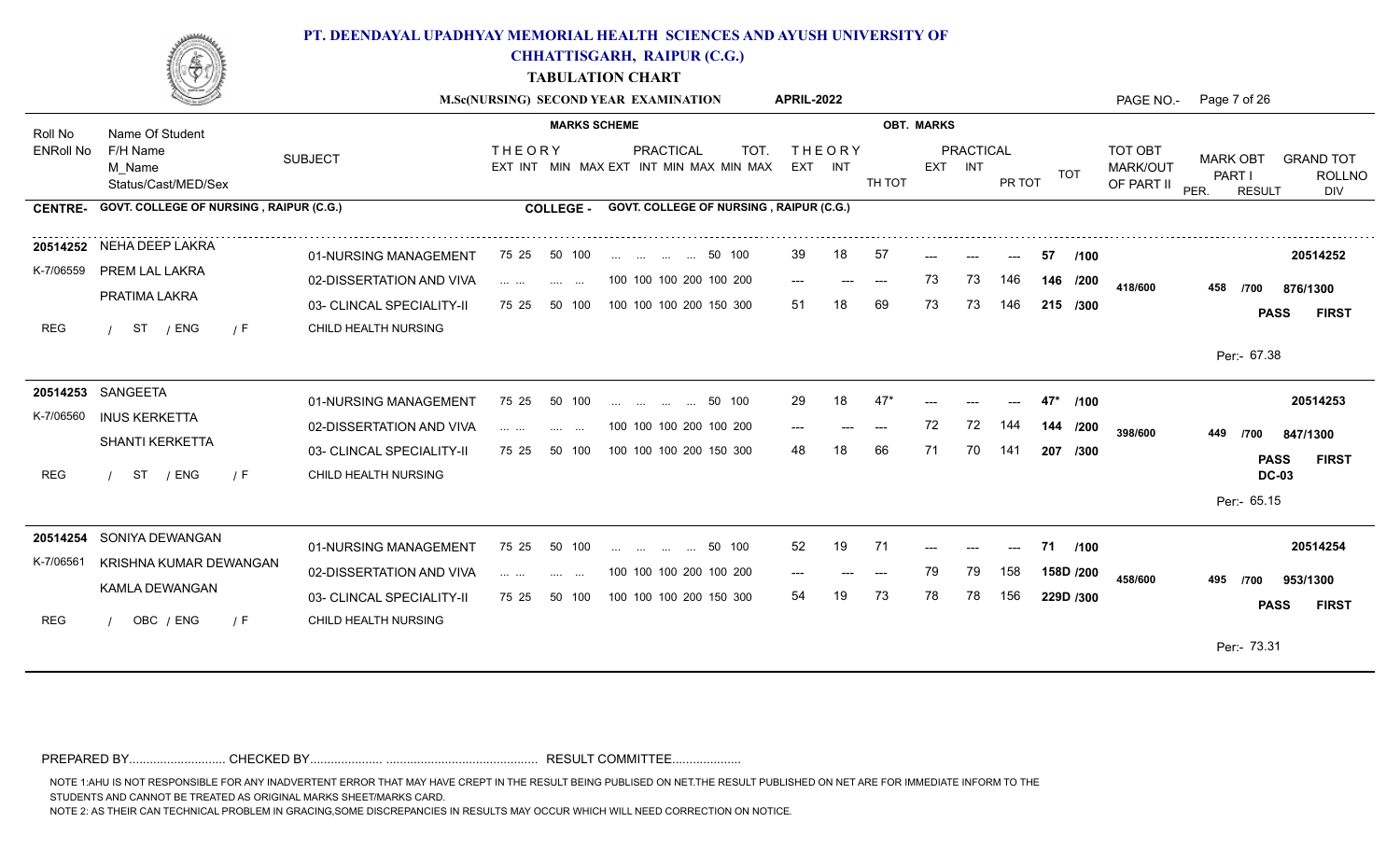

**CHHATTISGARH, RAIPUR (C.G.)**

**TABULATION CHART**

|                             |                                           |                                                       |                                                                                                                                                                                                                                                                                                                                                                                                                                                                                                            | M.Sc(NURSING) SECOND YEAR EXAMINATION                        | <b>APRIL-2022</b>        |    |                   |          |           |            |                        |                                   | PAGE NO.- Page 8 of 26                             |                                          |
|-----------------------------|-------------------------------------------|-------------------------------------------------------|------------------------------------------------------------------------------------------------------------------------------------------------------------------------------------------------------------------------------------------------------------------------------------------------------------------------------------------------------------------------------------------------------------------------------------------------------------------------------------------------------------|--------------------------------------------------------------|--------------------------|----|-------------------|----------|-----------|------------|------------------------|-----------------------------------|----------------------------------------------------|------------------------------------------|
| Roll No                     | Name Of Student                           |                                                       | <b>MARKS SCHEME</b>                                                                                                                                                                                                                                                                                                                                                                                                                                                                                        |                                                              |                          |    | <b>OBT. MARKS</b> |          |           |            |                        |                                   |                                                    |                                          |
| <b>ENRoll No</b>            | F/H Name<br>M Name<br>Status/Cast/MED/Sex | <b>SUBJECT</b>                                        | <b>THEORY</b>                                                                                                                                                                                                                                                                                                                                                                                                                                                                                              | PRACTICAL<br>TOT.<br>EXT INT MIN MAX EXT INT MIN MAX MIN MAX | <b>THEORY</b><br>EXT INT |    | TH TOT            | EXT INT  | PRACTICAL | PR TOT     | <b>TOT</b>             | TOT OBT<br>MARK/OUT<br>OF PART II | <b>MARK OBT</b><br>PART I<br>PER.<br><b>RESULT</b> | <b>GRAND TOT</b><br><b>ROLLNO</b><br>DIV |
| <b>CENTRE-</b>              | GOVT. COLLEGE OF NURSING, RAIPUR (C.G.)   |                                                       | <b>COLLEGE -</b>                                                                                                                                                                                                                                                                                                                                                                                                                                                                                           | RITEE COLLEGE OF NURSING, MANDIR HASAUD, RAIPUR (C.G.)       |                          |    |                   |          |           |            |                        |                                   |                                                    |                                          |
| K-7/06376                   | 20514069 CHHAYA SAHU<br>GOPAL PRASAD SAHU | 01-NURSING MANAGEMENT<br>02-DISSERTATION AND VIVA     | 75 25<br>50 100<br>$\mathcal{L}(\mathcal{L}(\mathcal{L}(\mathcal{L}(\mathcal{L}(\mathcal{L}(\mathcal{L}(\mathcal{L}(\mathcal{L}(\mathcal{L}(\mathcal{L}(\mathcal{L}(\mathcal{L}(\mathcal{L}(\mathcal{L}(\mathcal{L}(\mathcal{L}(\mathcal{L}(\mathcal{L}(\mathcal{L}(\mathcal{L}(\mathcal{L}(\mathcal{L}(\mathcal{L}(\mathcal{L}(\mathcal{L}(\mathcal{L}(\mathcal{L}(\mathcal{L}(\mathcal{L}(\mathcal{L}(\mathcal{L}(\mathcal{L}(\mathcal{L}(\mathcal{L}(\mathcal{L}(\mathcal{$<br><b>Contract Contract</b> | 50 100<br>100 100 100 200 100 200                            | 55<br>$---$              | 17 | 72<br>$---$       | ---      | ---<br>61 | ---<br>101 | 72<br>/100<br>101 /200 |                                   |                                                    | 20514069                                 |
| <b>REG</b>                  | PUNAM SAHU<br>OBC / ENG<br>$\sqrt{F}$     | 03- CLINCAL SPECIALITY-II<br>MEDICAL SURGICAL NURSING | 75 25<br>50 100                                                                                                                                                                                                                                                                                                                                                                                                                                                                                            | 100 100 100 200 150 300                                      | 48                       |    | 65                | 52       | 61        | 113        | 178 /300               | 351/600                           | 429<br>/700                                        | 780/1300<br><b>PASS</b><br><b>FIRST</b>  |
|                             |                                           |                                                       |                                                                                                                                                                                                                                                                                                                                                                                                                                                                                                            |                                                              |                          |    |                   |          |           |            |                        |                                   | Per:- 60.00                                        |                                          |
| 20514070 LAILA<br>K-7/06377 | <b>BHANU PRASAD</b>                       | 01-NURSING MANAGEMENT                                 | 75 25<br>50 100                                                                                                                                                                                                                                                                                                                                                                                                                                                                                            | 50 100<br>and the same company of the same                   | 52                       | 18 | 70                |          |           | ---        | /100<br>70             |                                   |                                                    | 20514070                                 |
|                             | <b>URVASHI</b>                            | 02-DISSERTATION AND VIVA<br>03- CLINCAL SPECIALITY-II | .<br><b>Service</b><br>$\sim$ $\sim$<br>50 100<br>75 25                                                                                                                                                                                                                                                                                                                                                                                                                                                    | 100 100 100 200 100 200<br>100 100 100 200 150 300           | 46.                      |    | $---$<br>64       | 71<br>68 | 75        | 146<br>144 | 146 /200<br>208 /300   | 424/600                           | 495<br>/700                                        | 919/1300<br><b>FIRST</b><br><b>PASS</b>  |
| <b>REG</b>                  | SC<br>/ ENG<br>$\sqrt{F}$                 | MEDICAL SURGICAL NURSING                              |                                                                                                                                                                                                                                                                                                                                                                                                                                                                                                            |                                                              |                          |    |                   |          |           |            |                        |                                   | Per:- 70.69                                        |                                          |
|                             | 20514071 LUKESHWAR                        | 01-NURSING MANAGEMENT                                 | 75 25<br>50 100                                                                                                                                                                                                                                                                                                                                                                                                                                                                                            | 50 100                                                       | 49                       | 19 | 68                |          |           | ---        | 68<br>/100             |                                   |                                                    | 20514071                                 |
| K-7/06378                   | <b>DHANESHWAR</b><br><b>DURGA BAI</b>     | 02-DISSERTATION AND VIVA<br>03- CLINCAL SPECIALITY-II | $\mathcal{L}_{\mathcal{A}}$ , $\mathcal{L}_{\mathcal{A}}$ , $\mathcal{L}_{\mathcal{A}}$ ,<br><b>Service</b><br>$\sim$ $\sim$<br>75 25<br>50 100                                                                                                                                                                                                                                                                                                                                                            | 100 100 100 200 100 200<br>100 100 100 200 150 300           | $---$<br>47              |    | 66                | 76<br>72 | 81<br>80  | 157<br>152 | 157D /200<br>218 /300  | 443/600                           | 502<br>/700                                        | 945/1300                                 |
| <b>REG</b>                  | OBC / ENG<br>/ M                          | MEDICAL SURGICAL NURSING                              |                                                                                                                                                                                                                                                                                                                                                                                                                                                                                                            |                                                              |                          |    |                   |          |           |            |                        |                                   |                                                    | <b>PASS</b><br><b>FIRST</b>              |
|                             |                                           |                                                       |                                                                                                                                                                                                                                                                                                                                                                                                                                                                                                            |                                                              |                          |    |                   |          |           |            |                        |                                   | Per:- 72.69                                        |                                          |

PREPARED BY............................ CHECKED BY..................... ............................................ RESULT COMMITTEE....................

NOTE 1:AHU IS NOT RESPONSIBLE FOR ANY INADVERTENT ERROR THAT MAY HAVE CREPT IN THE RESULT BEING PUBLISED ON NET.THE RESULT PUBLISHED ON NET ARE FOR IMMEDIATE INFORM TO THE

STUDENTS AND CANNOT BE TREATED AS ORIGINAL MARKS SHEET/MARKS CARD.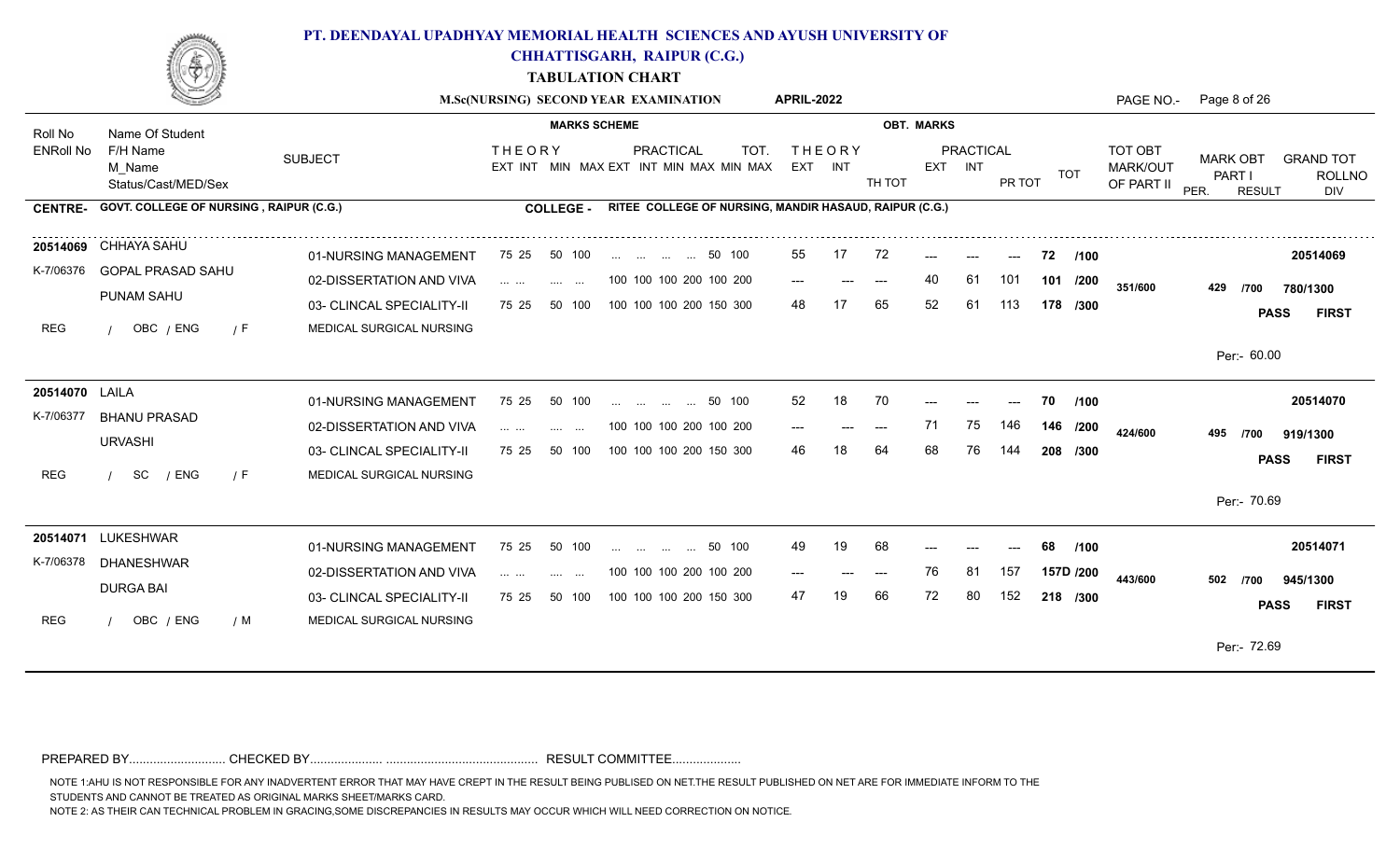

**CHHATTISGARH, RAIPUR (C.G.)**

**TABULATION CHART**

|                  |                                               |                                                       |                                                                                                                                                                                                                                                                                                                                                                                                                                                                      |                                    | M.Sc(NURSING) SECOND YEAR EXAMINATION                  |        | <b>APRIL-2022</b> |                          |             |                   |                      |                            |                      |                                   | PAGE NO.- Page 9 of 26            |               |                                          |
|------------------|-----------------------------------------------|-------------------------------------------------------|----------------------------------------------------------------------------------------------------------------------------------------------------------------------------------------------------------------------------------------------------------------------------------------------------------------------------------------------------------------------------------------------------------------------------------------------------------------------|------------------------------------|--------------------------------------------------------|--------|-------------------|--------------------------|-------------|-------------------|----------------------|----------------------------|----------------------|-----------------------------------|-----------------------------------|---------------|------------------------------------------|
| Roll No          | Name Of Student                               |                                                       |                                                                                                                                                                                                                                                                                                                                                                                                                                                                      | <b>MARKS SCHEME</b>                |                                                        |        |                   |                          |             | <b>OBT. MARKS</b> |                      |                            |                      |                                   |                                   |               |                                          |
| <b>ENRoll No</b> | F/H Name<br>M Name<br>Status/Cast/MED/Sex     | <b>SUBJECT</b>                                        | <b>THEORY</b>                                                                                                                                                                                                                                                                                                                                                                                                                                                        |                                    | PRACTICAL<br>EXT INT MIN MAX EXT INT MIN MAX MIN MAX   | TOT.   |                   | <b>THEORY</b><br>EXT INT | TH TOT      |                   | PRACTICAL<br>EXT INT | PR TOT                     | <b>TOT</b>           | TOT OBT<br>MARK/OUT<br>OF PART II | <b>MARK OBT</b><br>PART I<br>PER. | <b>RESULT</b> | <b>GRAND TOT</b><br><b>ROLLNO</b><br>DIV |
| <b>CENTRE-</b>   | GOVT. COLLEGE OF NURSING, RAIPUR (C.G.)       |                                                       | <b>COLLEGE -</b>                                                                                                                                                                                                                                                                                                                                                                                                                                                     |                                    | RITEE COLLEGE OF NURSING, MANDIR HASAUD, RAIPUR (C.G.) |        |                   |                          |             |                   |                      |                            |                      |                                   |                                   |               |                                          |
| 20514072 YOGITA  | K-7/06379 CHUNNU LAL                          | 01-NURSING MANAGEMENT<br>02-DISSERTATION AND VIVA     | 75 25                                                                                                                                                                                                                                                                                                                                                                                                                                                                | 50 100                             | 50 100<br>100 100 100 200 100 200                      |        | 50                | 21                       | -71         | ---<br>78         | $---$<br>82          | $\qquad \qquad - -$<br>160 | 71 /100<br>160D /200 |                                   |                                   |               | 20514072                                 |
| <b>REG</b>       | <b>ARUNA BAI</b><br>OBC / ENG<br>$\sqrt{F}$   | 03- CLINCAL SPECIALITY-II<br>MEDICAL SURGICAL NURSING | $\mathcal{L}(\mathcal{L}(\mathcal{L}(\mathcal{L}(\mathcal{L}(\mathcal{L}(\mathcal{L}(\mathcal{L}(\mathcal{L}(\mathcal{L}(\mathcal{L}(\mathcal{L}(\mathcal{L}(\mathcal{L}(\mathcal{L}(\mathcal{L}(\mathcal{L}(\mathcal{L}(\mathcal{L}(\mathcal{L}(\mathcal{L}(\mathcal{L}(\mathcal{L}(\mathcal{L}(\mathcal{L}(\mathcal{L}(\mathcal{L}(\mathcal{L}(\mathcal{L}(\mathcal{L}(\mathcal{L}(\mathcal{L}(\mathcal{L}(\mathcal{L}(\mathcal{L}(\mathcal{L}(\mathcal{$<br>75 25 | <b>Contract Contract</b><br>50 100 | 100 100 100 200 150 300                                |        | $---$<br>48       | $---$<br>20              | $---$<br>68 | 75                | 82                   | 157                        | 225D /300            | 456/600                           | 505<br>/700                       | <b>PASS</b>   | 961/1300<br><b>FIRST</b>                 |
|                  |                                               |                                                       |                                                                                                                                                                                                                                                                                                                                                                                                                                                                      |                                    |                                                        |        |                   |                          |             |                   |                      |                            |                      |                                   | Per: 73.92                        |               |                                          |
| K-7/06457        | 20514150 NIHARIKA SAVITA<br>OM PRAKASH SAVITA | 01-NURSING MANAGEMENT                                 | 75 25                                                                                                                                                                                                                                                                                                                                                                                                                                                                | 50 100                             | and the same of the same                               | 50 100 | 37                | 17                       | 54          |                   |                      |                            | /100<br>54           |                                   |                                   |               | 20514150                                 |
|                  | SANTOSH SAVITA                                | 02-DISSERTATION AND VIVA<br>03- CLINCAL SPECIALITY-II | $\mathbf{1}$ and $\mathbf{1}$ and $\mathbf{1}$<br>75 25                                                                                                                                                                                                                                                                                                                                                                                                              | <b>Service</b> State<br>50 100     | 100 100 100 200 100 200<br>100 100 100 200 150 300     |        | $---$<br>35       | $---$<br>17              | $---$<br>52 | 65<br>65          | 61<br>60             | 126<br>125                 | 126 /200<br>177 /300 | 357/600                           | 419<br>/700                       | <b>PASS</b>   | 776/1300<br><b>SECOND</b>                |
| <b>REG</b>       | GEN / ENG<br>$\sqrt{F}$                       | MENTAL HEALTH NURSING                                 |                                                                                                                                                                                                                                                                                                                                                                                                                                                                      |                                    |                                                        |        |                   |                          |             |                   |                      |                            |                      |                                   | Per:- 59.69                       |               |                                          |
| K-7/06458        | 20514151 RUPAL BISWAS<br><b>MC BISWAS</b>     | 01-NURSING MANAGEMENT                                 | 75 25                                                                                                                                                                                                                                                                                                                                                                                                                                                                | 50 100                             | 50 100                                                 |        | 41                | 17                       | -58         |                   |                      | ---                        | 58<br>/100           |                                   |                                   |               | 20514151                                 |
|                  | <b>JAMUNA BISWAS</b>                          | 02-DISSERTATION AND VIVA<br>03- CLINCAL SPECIALITY-II | $\mathbf{1}$ and $\mathbf{1}$ and $\mathbf{1}$<br><b>Service</b><br>75 25                                                                                                                                                                                                                                                                                                                                                                                            | $\sim$ $\sim$ $\sim$<br>50 100     | 100 100 100 200 100 200<br>100 100 100 200 150 300     |        | $---$<br>38       |                          | $---$<br>56 | 60<br>60          | 76<br>75             | 136<br>135                 | 136 /200<br>191 /300 | 385/600                           | 428<br>/700                       | <b>PASS</b>   | 813/1300<br><b>FIRST</b>                 |
| <b>REG</b>       | GEN / ENG<br>/ F                              | MENTAL HEALTH NURSING                                 |                                                                                                                                                                                                                                                                                                                                                                                                                                                                      |                                    |                                                        |        |                   |                          |             |                   |                      |                            |                      |                                   | Per:- 62.54                       |               |                                          |
|                  |                                               |                                                       |                                                                                                                                                                                                                                                                                                                                                                                                                                                                      |                                    |                                                        |        |                   |                          |             |                   |                      |                            |                      |                                   |                                   |               |                                          |

PREPARED BY............................ CHECKED BY..................... ............................................ RESULT COMMITTEE....................

NOTE 1:AHU IS NOT RESPONSIBLE FOR ANY INADVERTENT ERROR THAT MAY HAVE CREPT IN THE RESULT BEING PUBLISED ON NET.THE RESULT PUBLISHED ON NET ARE FOR IMMEDIATE INFORM TO THE

STUDENTS AND CANNOT BE TREATED AS ORIGINAL MARKS SHEET/MARKS CARD.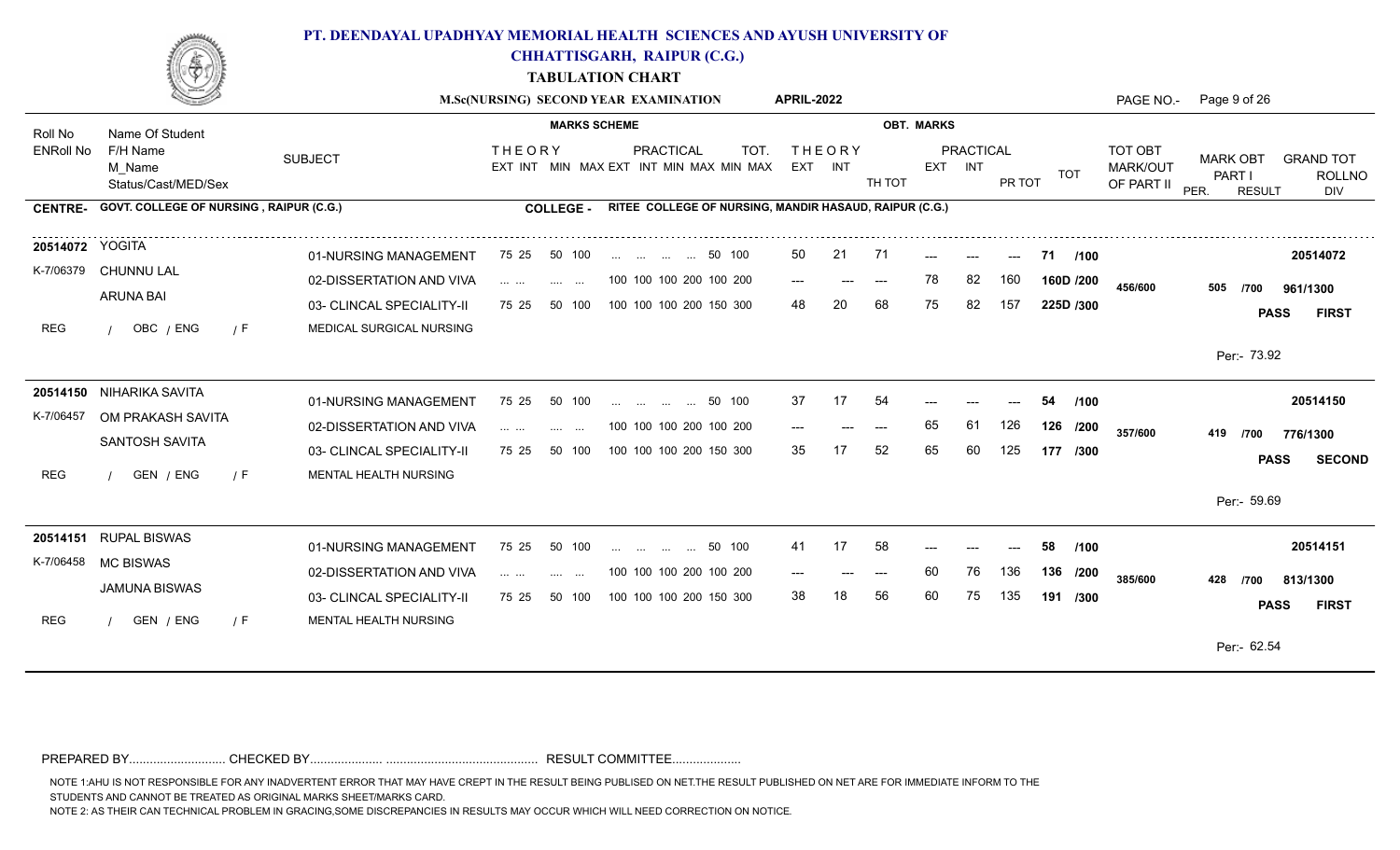

**CHHATTISGARH, RAIPUR (C.G.)**

**TABULATION CHART**

|                  |                                                |                           | M.Sc(NURSING) SECOND YEAR EXAMINATION                                                                                                                                                                                                                                                                                                                                                                                                                                                                                   |                     |                         |                                                        | <b>APRIL-2022</b> |               |        |                   |                      |        |            |                                   | PAGE NO.- Page 10 of 26           |                                                           |
|------------------|------------------------------------------------|---------------------------|-------------------------------------------------------------------------------------------------------------------------------------------------------------------------------------------------------------------------------------------------------------------------------------------------------------------------------------------------------------------------------------------------------------------------------------------------------------------------------------------------------------------------|---------------------|-------------------------|--------------------------------------------------------|-------------------|---------------|--------|-------------------|----------------------|--------|------------|-----------------------------------|-----------------------------------|-----------------------------------------------------------|
| Roll No          | Name Of Student                                |                           |                                                                                                                                                                                                                                                                                                                                                                                                                                                                                                                         | <b>MARKS SCHEME</b> |                         |                                                        |                   |               |        | <b>OBT. MARKS</b> |                      |        |            |                                   |                                   |                                                           |
| <b>ENRoll No</b> | F/H Name<br>M Name<br>Status/Cast/MED/Sex      | <b>SUBJECT</b>            | <b>THEORY</b><br>EXT INT MIN MAX EXT INT MIN MAX MIN MAX                                                                                                                                                                                                                                                                                                                                                                                                                                                                |                     | <b>PRACTICAL</b>        | TOT.                                                   | EXT INT           | <b>THEORY</b> | TH TOT |                   | PRACTICAL<br>EXT INT | PR TOT | <b>TOT</b> | TOT OBT<br>MARK/OUT<br>OF PART II | <b>MARK OBT</b><br>PART I<br>PER. | <b>GRAND TOT</b><br><b>ROLLNO</b><br><b>RESULT</b><br>DIV |
| <b>CENTRE-</b>   | <b>GOVT. COLLEGE OF NURSING, RAIPUR (C.G.)</b> |                           | <b>COLLEGE -</b>                                                                                                                                                                                                                                                                                                                                                                                                                                                                                                        |                     |                         | RITEE COLLEGE OF NURSING, MANDIR HASAUD, RAIPUR (C.G.) |                   |               |        |                   |                      |        |            |                                   |                                   |                                                           |
|                  | 20514152 SAROJ ARMO                            | 01-NURSING MANAGEMENT     | 75 25<br>50 100                                                                                                                                                                                                                                                                                                                                                                                                                                                                                                         |                     | 50 100                  |                                                        | 50                | 20            | 70     | ---               | ---                  | $---$  | 70<br>/100 |                                   |                                   | 20514152                                                  |
| K-7/06459        | SHYAMLAL ARMO                                  | 02-DISSERTATION AND VIVA  | $\mathbf{r}$ and $\mathbf{r}$ and $\mathbf{r}$<br><b>Contract Contract</b>                                                                                                                                                                                                                                                                                                                                                                                                                                              |                     | 100 100 100 200 100 200 |                                                        | $---$             |               | $---$  | 70                | 79                   | 149    | 149 /200   | 433/600                           | 475<br>/700                       | 908/1300                                                  |
|                  | SUNDRI DEVI                                    | 03- CLINCAL SPECIALITY-II | 75 25<br>50 100                                                                                                                                                                                                                                                                                                                                                                                                                                                                                                         |                     | 100 100 100 200 150 300 |                                                        | 45                |               | 64     |                   | 80                   | 150    | 214 /300   |                                   |                                   | <b>FIRST</b><br><b>PASS</b>                               |
| REG              | ST<br>/ ENG<br>/ F                             | MENTAL HEALTH NURSING     |                                                                                                                                                                                                                                                                                                                                                                                                                                                                                                                         |                     |                         |                                                        |                   |               |        |                   |                      |        |            |                                   |                                   |                                                           |
|                  |                                                |                           |                                                                                                                                                                                                                                                                                                                                                                                                                                                                                                                         |                     |                         |                                                        |                   |               |        |                   |                      |        |            |                                   | Per:- 69.85                       |                                                           |
| 20514153 SAVITA  |                                                | 01-NURSING MANAGEMENT     | 50 100<br>75 25                                                                                                                                                                                                                                                                                                                                                                                                                                                                                                         |                     | 50 100                  |                                                        | 38                | 18            | 56     |                   |                      |        | 56<br>/100 |                                   |                                   | 20514153                                                  |
| K-7/06460        | <b>JHANGLU</b>                                 | 02-DISSERTATION AND VIVA  |                                                                                                                                                                                                                                                                                                                                                                                                                                                                                                                         |                     | 100 100 100 200 100 200 |                                                        |                   |               |        | 60                | 76                   | 136    | 136 /200   | 390/600                           | 476<br>/700                       | 866/1300                                                  |
|                  | <b>DHARMIN</b>                                 | 03- CLINCAL SPECIALITY-II | 50 100<br>75 25                                                                                                                                                                                                                                                                                                                                                                                                                                                                                                         |                     | 100 100 100 200 150 300 |                                                        | 43                |               | -61    | 60                | 77                   | 137    | 198 /300   |                                   |                                   | <b>PASS</b><br><b>FIRST</b>                               |
| REG              | SC<br>/ ENG<br>/ F                             | MENTAL HEALTH NURSING     |                                                                                                                                                                                                                                                                                                                                                                                                                                                                                                                         |                     |                         |                                                        |                   |               |        |                   |                      |        |            |                                   |                                   |                                                           |
|                  |                                                |                           |                                                                                                                                                                                                                                                                                                                                                                                                                                                                                                                         |                     |                         |                                                        |                   |               |        |                   |                      |        |            |                                   | Per:- 66.62                       |                                                           |
|                  | 20514154 SWATI CHANDRAKAR                      | 01-NURSING MANAGEMENT     | 75 25<br>50 100                                                                                                                                                                                                                                                                                                                                                                                                                                                                                                         |                     | 50 100                  |                                                        | 49                | 21            | 70     |                   |                      | $---$  | /100<br>70 |                                   |                                   | 20514154                                                  |
| K-7/06461        | C CHANDRAKAR                                   | 02-DISSERTATION AND VIVA  | $\mathbf{1} \cdot \mathbf{1} \cdot \mathbf{1} \cdot \mathbf{1} \cdot \mathbf{1} \cdot \mathbf{1} \cdot \mathbf{1} \cdot \mathbf{1} \cdot \mathbf{1} \cdot \mathbf{1} \cdot \mathbf{1} \cdot \mathbf{1} \cdot \mathbf{1} \cdot \mathbf{1} \cdot \mathbf{1} \cdot \mathbf{1} \cdot \mathbf{1} \cdot \mathbf{1} \cdot \mathbf{1} \cdot \mathbf{1} \cdot \mathbf{1} \cdot \mathbf{1} \cdot \mathbf{1} \cdot \mathbf{1} \cdot \mathbf{1} \cdot \mathbf{1} \cdot \mathbf{1} \cdot \mathbf{$<br>$\sim 100$<br>$\sim$ 100 $\mu$ |                     | 100 100 100 200 100 200 |                                                        |                   |               | ---    | 80                | 82                   | 162    | 162D /200  | 465/600                           | 477<br>/700                       | 942/1300                                                  |
|                  | KANTI CHANDRAKAR                               | 03- CLINCAL SPECIALITY-II | 75 25<br>50 100                                                                                                                                                                                                                                                                                                                                                                                                                                                                                                         |                     | 100 100 100 200 150 300 |                                                        | 50                | 21            | 71     | 80                | 82                   | 162    | 233D /300  |                                   |                                   | <b>PASS</b><br><b>FIRST</b>                               |
| REG              | GEN / ENG<br>/ F                               | MENTAL HEALTH NURSING     |                                                                                                                                                                                                                                                                                                                                                                                                                                                                                                                         |                     |                         |                                                        |                   |               |        |                   |                      |        |            |                                   |                                   |                                                           |
|                  |                                                |                           |                                                                                                                                                                                                                                                                                                                                                                                                                                                                                                                         |                     |                         |                                                        |                   |               |        |                   |                      |        |            |                                   | Per:- 72.46                       |                                                           |
|                  |                                                |                           |                                                                                                                                                                                                                                                                                                                                                                                                                                                                                                                         |                     |                         |                                                        |                   |               |        |                   |                      |        |            |                                   |                                   |                                                           |

PREPARED BY............................ CHECKED BY..................... ............................................ RESULT COMMITTEE....................

NOTE 1:AHU IS NOT RESPONSIBLE FOR ANY INADVERTENT ERROR THAT MAY HAVE CREPT IN THE RESULT BEING PUBLISED ON NET.THE RESULT PUBLISHED ON NET ARE FOR IMMEDIATE INFORM TO THE

STUDENTS AND CANNOT BE TREATED AS ORIGINAL MARKS SHEET/MARKS CARD.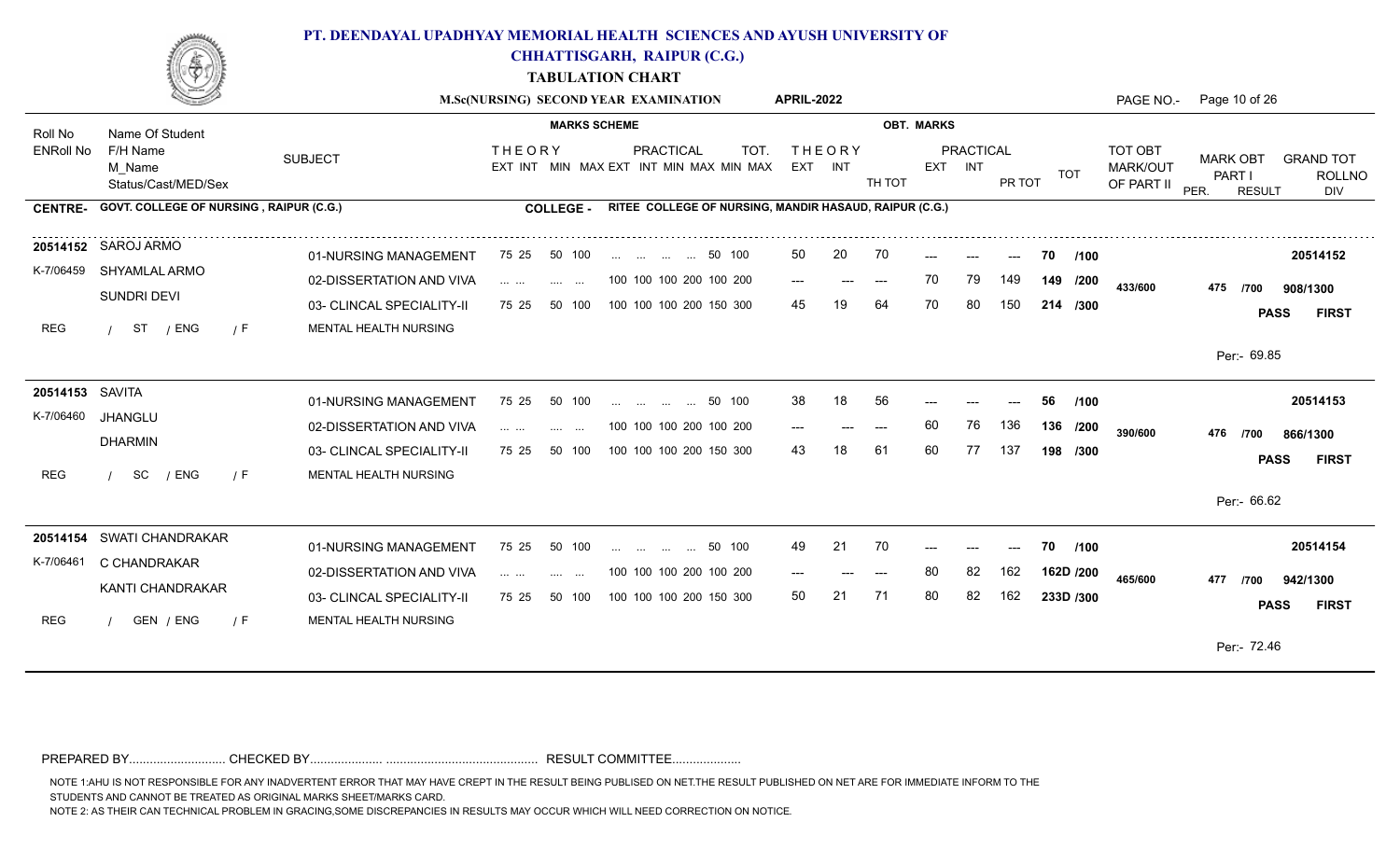

**CHHATTISGARH, RAIPUR (C.G.)**

**TABULATION CHART**

|                  |                                                |                                                  | M.Sc(NURSING) SECOND YEAR EXAMINATION                                                                                                                                                                                                                                                                                                                                                                                                                                                                 |                     |                         |                                                        | <b>APRIL-2022</b> |                          |        |                   |                             |        |            |                                   | PAGE NO.- Page 11 of 26                            |                                          |
|------------------|------------------------------------------------|--------------------------------------------------|-------------------------------------------------------------------------------------------------------------------------------------------------------------------------------------------------------------------------------------------------------------------------------------------------------------------------------------------------------------------------------------------------------------------------------------------------------------------------------------------------------|---------------------|-------------------------|--------------------------------------------------------|-------------------|--------------------------|--------|-------------------|-----------------------------|--------|------------|-----------------------------------|----------------------------------------------------|------------------------------------------|
| Roll No          | Name Of Student                                |                                                  |                                                                                                                                                                                                                                                                                                                                                                                                                                                                                                       | <b>MARKS SCHEME</b> |                         |                                                        |                   |                          |        | <b>OBT. MARKS</b> |                             |        |            |                                   |                                                    |                                          |
| <b>ENRoll No</b> | F/H Name<br>M Name<br>Status/Cast/MED/Sex      | <b>SUBJECT</b>                                   | <b>THEORY</b><br>EXT INT MIN MAX EXT INT MIN MAX MIN MAX                                                                                                                                                                                                                                                                                                                                                                                                                                              |                     | PRACTICAL               | TOT.                                                   |                   | <b>THEORY</b><br>EXT INT | TH TOT |                   | <b>PRACTICAL</b><br>EXT INT | PR TOT | TOT        | TOT OBT<br>MARK/OUT<br>OF PART II | <b>MARK OBT</b><br>PART I<br>PER.<br><b>RESULT</b> | <b>GRAND TOT</b><br><b>ROLLNO</b><br>DIV |
| <b>CENTRE-</b>   | <b>GOVT. COLLEGE OF NURSING, RAIPUR (C.G.)</b> |                                                  | <b>COLLEGE -</b>                                                                                                                                                                                                                                                                                                                                                                                                                                                                                      |                     |                         | RITEE COLLEGE OF NURSING, MANDIR HASAUD, RAIPUR (C.G.) |                   |                          |        |                   |                             |        |            |                                   |                                                    |                                          |
| 20514215 ANJU    |                                                | 01-NURSING MANAGEMENT                            | 75 25<br>50 100                                                                                                                                                                                                                                                                                                                                                                                                                                                                                       |                     | 50 100                  |                                                        | 42                | 21                       | 63     |                   |                             |        | 63<br>/100 |                                   |                                                    | 20514215                                 |
| K-7/06522        | <b>CHANDRAM SHRIWAS</b>                        | 02-DISSERTATION AND VIVA                         | and the same                                                                                                                                                                                                                                                                                                                                                                                                                                                                                          |                     | 100 100 100 200 100 200 |                                                        | $---$             | $---$                    | $---$  | 76                | 81                          | 157    | 157D /200  | 442/600                           | 471<br>/700                                        | 913/1300                                 |
|                  | <b>UMA SHRIWAS</b>                             | 03- CLINCAL SPECIALITY-II                        | 75 25<br>50 100                                                                                                                                                                                                                                                                                                                                                                                                                                                                                       |                     | 100 100 100 200 150 300 |                                                        | 45                | 20                       | 65     |                   | 82                          | 157    | 222 /300   |                                   |                                                    | <b>FIRST</b><br><b>PASS</b>              |
| <b>REG</b>       | OBC / ENG<br>/ F                               | OBSTETRICAL AND<br>GYNAECOLOGICAL NURSING        |                                                                                                                                                                                                                                                                                                                                                                                                                                                                                                       |                     |                         |                                                        |                   |                          |        |                   |                             |        |            |                                   | Per:- 70.23                                        |                                          |
|                  | 20514216 ANURADHA SINGH                        | 01-NURSING MANAGEMENT                            | 75 25<br>50 100                                                                                                                                                                                                                                                                                                                                                                                                                                                                                       |                     | 50 100                  |                                                        | 52                | 20                       | 72     |                   |                             |        | 72<br>/100 |                                   |                                                    | 20514216                                 |
| K-7/06523        | SUKHENDRA PRATAP SINGH                         | 02-DISSERTATION AND VIVA                         | $\cdots$<br><b>Service</b>                                                                                                                                                                                                                                                                                                                                                                                                                                                                            | $\sim$ $\sim$       | 100 100 100 200 100 200 |                                                        | $---$             | ---                      | $---$  | 65                | 80                          | 145    | 145 /200   | 435/600                           | 483<br>/700                                        | 918/1300                                 |
|                  | <b>SHASHI SINGH</b>                            | 03- CLINCAL SPECIALITY-II                        | 50 100<br>75 25                                                                                                                                                                                                                                                                                                                                                                                                                                                                                       |                     | 100 100 100 200 150 300 |                                                        | 46                |                          | 66     | 72                | 80                          | 152    | 218 /300   |                                   |                                                    | <b>PASS</b><br><b>FIRST</b>              |
| REG              | GEN / ENG<br>/ F                               | OBSTETRICAL AND<br><b>GYNAECOLOGICAL NURSING</b> |                                                                                                                                                                                                                                                                                                                                                                                                                                                                                                       |                     |                         |                                                        |                   |                          |        |                   |                             |        |            |                                   | Per:- 70.62                                        |                                          |
|                  | 20514217 INDU KUMARI GAHILWARE                 | 01-NURSING MANAGEMENT                            | 75 25<br>50 100                                                                                                                                                                                                                                                                                                                                                                                                                                                                                       |                     | 50 100                  |                                                        | 46                | 17                       | 63     |                   |                             |        | 63<br>/100 |                                   |                                                    | 20514217                                 |
| K-7/06524        | <b>GANESH RAM GAHILWARE</b>                    | 02-DISSERTATION AND VIVA                         | $\mathbf{1} \cdot \mathbf{1} \cdot \mathbf{1} \cdot \mathbf{1} \cdot \mathbf{1} \cdot \mathbf{1} \cdot \mathbf{1} \cdot \mathbf{1} \cdot \mathbf{1} \cdot \mathbf{1} \cdot \mathbf{1} \cdot \mathbf{1} \cdot \mathbf{1} \cdot \mathbf{1} \cdot \mathbf{1} \cdot \mathbf{1} \cdot \mathbf{1} \cdot \mathbf{1} \cdot \mathbf{1} \cdot \mathbf{1} \cdot \mathbf{1} \cdot \mathbf{1} \cdot \mathbf{1} \cdot \mathbf{1} \cdot \mathbf{1} \cdot \mathbf{1} \cdot \mathbf{1} \cdot \mathbf{$<br>and the same |                     | 100 100 100 200 100 200 |                                                        | ---               |                          | $---$  | 64                | 68                          | 132    | 132 /200   | 391/600                           | /700<br>419                                        | 810/1300                                 |
|                  | KALA DEVI GAHILWARE                            | 03- CLINCAL SPECIALITY-II                        | 75 25<br>50 100                                                                                                                                                                                                                                                                                                                                                                                                                                                                                       |                     | 100 100 100 200 150 300 |                                                        | 48                |                          | 65     | 67                | 64                          | 131    | 196 /300   |                                   |                                                    | <b>FIRST</b><br><b>PASS</b>              |
| REG              | / ENG<br>SC<br>/ F                             | OBSTETRICAL AND<br><b>GYNAECOLOGICAL NURSING</b> |                                                                                                                                                                                                                                                                                                                                                                                                                                                                                                       |                     |                         |                                                        |                   |                          |        |                   |                             |        |            |                                   | Per:- 62.31                                        |                                          |
|                  |                                                |                                                  |                                                                                                                                                                                                                                                                                                                                                                                                                                                                                                       |                     |                         |                                                        |                   |                          |        |                   |                             |        |            |                                   |                                                    |                                          |

PREPARED BY............................ CHECKED BY..................... ............................................ RESULT COMMITTEE....................

NOTE 1:AHU IS NOT RESPONSIBLE FOR ANY INADVERTENT ERROR THAT MAY HAVE CREPT IN THE RESULT BEING PUBLISED ON NET.THE RESULT PUBLISHED ON NET ARE FOR IMMEDIATE INFORM TO THE

STUDENTS AND CANNOT BE TREATED AS ORIGINAL MARKS SHEET/MARKS CARD.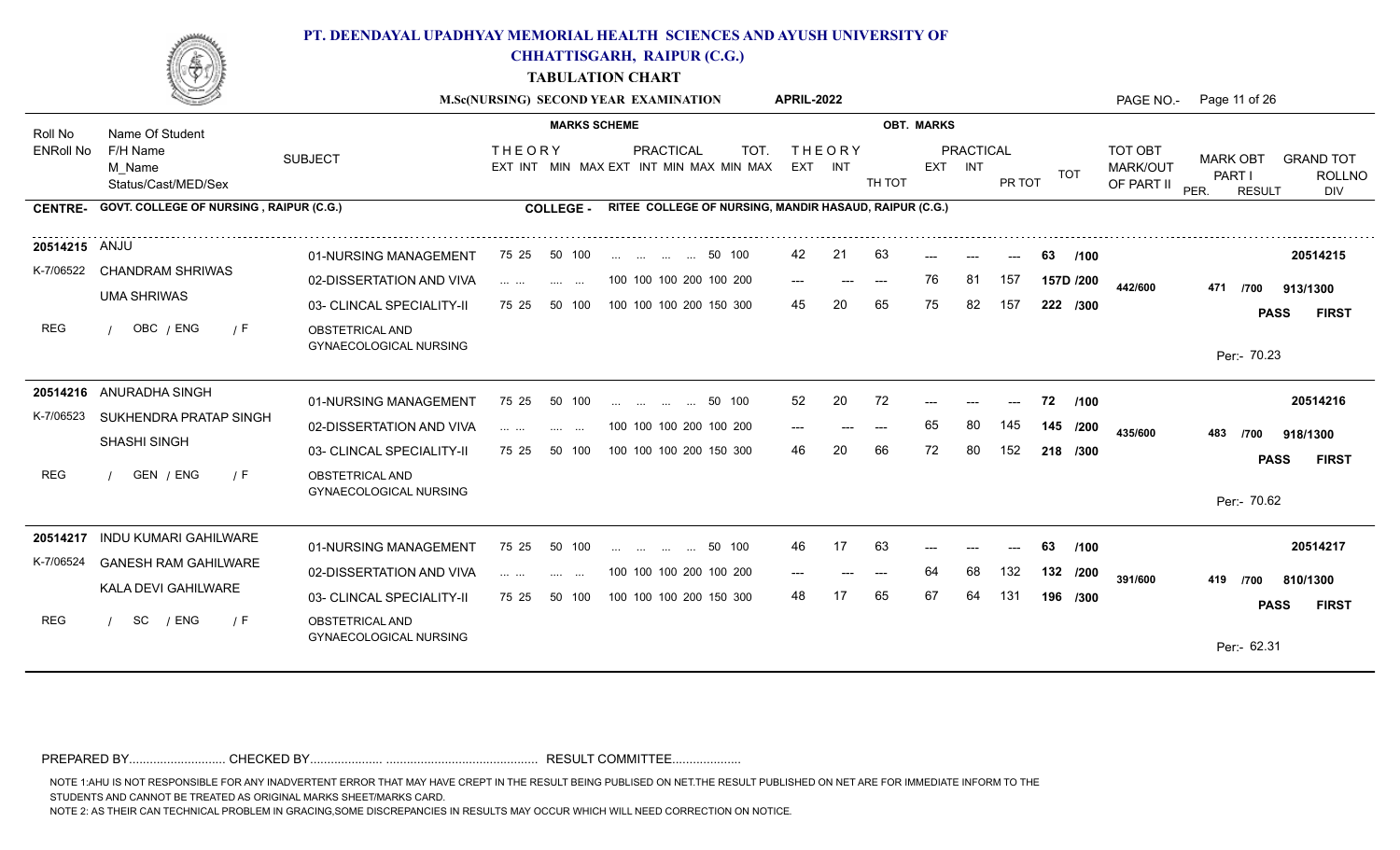

**CHHATTISGARH, RAIPUR (C.G.)**

**TABULATION CHART**

|                  |                                                |                                                  |                                                                                                                                           | M.Sc(NURSING) SECOND YEAR EXAMINATION                               | <b>APRIL-2022</b>        |       |                   |                             |        |            |                                          | PAGE NO.- Page 12 of 26                            |                                          |
|------------------|------------------------------------------------|--------------------------------------------------|-------------------------------------------------------------------------------------------------------------------------------------------|---------------------------------------------------------------------|--------------------------|-------|-------------------|-----------------------------|--------|------------|------------------------------------------|----------------------------------------------------|------------------------------------------|
| Roll No          | Name Of Student                                |                                                  | <b>MARKS SCHEME</b>                                                                                                                       |                                                                     |                          |       | <b>OBT. MARKS</b> |                             |        |            |                                          |                                                    |                                          |
| <b>ENRoll No</b> | F/H Name<br>M Name<br>Status/Cast/MED/Sex      | <b>SUBJECT</b>                                   | <b>THEORY</b>                                                                                                                             | <b>PRACTICAL</b><br>TOT.<br>EXT INT MIN MAX EXT INT MIN MAX MIN MAX | <b>THEORY</b><br>EXT INT |       | TH TOT            | <b>PRACTICAL</b><br>EXT INT | PR TOT | TOT        | <b>TOT OBT</b><br>MARK/OUT<br>OF PART II | <b>MARK OBT</b><br>PART I<br>PER.<br><b>RESULT</b> | <b>GRAND TOT</b><br><b>ROLLNO</b><br>DIV |
| <b>CENTRE-</b>   | <b>GOVT. COLLEGE OF NURSING, RAIPUR (C.G.)</b> |                                                  | <b>COLLEGE -</b>                                                                                                                          | RITEE COLLEGE OF NURSING, MANDIR HASAUD, RAIPUR (C.G.)              |                          |       |                   |                             |        |            |                                          |                                                    |                                          |
|                  | 20514218 POOJA MANOHAR SAHU                    | 01-NURSING MANAGEMENT                            | 50 100<br>75 25                                                                                                                           | 50 100                                                              | 50                       | 17    | 67                |                             |        | /100<br>67 |                                          |                                                    | 20514218                                 |
| K-7/06525        | MANOHAR SAHU                                   | 02-DISSERTATION AND VIVA                         | $\mathcal{L}(\mathcal{L}(\mathcal{L}^{\mathcal{L}}),\mathcal{L}(\mathcal{L}^{\mathcal{L}}))$<br><b>Contract Contract</b>                  | 100 100 100 200 100 200                                             | $---$                    | $---$ | 68<br>$---$       | 71                          | 139    | 139 /200   | 414/600                                  | 461<br>/700                                        | 875/1300                                 |
|                  | YOGESHWARI SAHU                                | 03- CLINCAL SPECIALITY-II                        | 75 25<br>50 100                                                                                                                           | 100 100 100 200 150 300                                             | 51                       |       | 68<br>70          | 70                          | 140    | 208 /300   |                                          |                                                    | <b>PASS</b><br><b>FIRST</b>              |
| <b>REG</b>       | OBC / ENG<br>/ F                               | OBSTETRICAL AND<br><b>GYNAECOLOGICAL NURSING</b> |                                                                                                                                           |                                                                     |                          |       |                   |                             |        |            |                                          | Per:- 67.31                                        |                                          |
|                  | 20514219 TRIPTI SAHU                           | 01-NURSING MANAGEMENT                            | 75 25<br>50 100                                                                                                                           | 50 100<br>$\mathbf{r}$ . The state of $\mathbf{r}$                  | 43                       | 18    | 61                |                             |        | /100<br>61 |                                          |                                                    | 20514219                                 |
| K-7/06526        | VISHNU RAM SAHU                                | 02-DISSERTATION AND VIVA                         | $\mathbf{1}$ and $\mathbf{1}$ and $\mathbf{1}$<br><b>Service Contract</b>                                                                 | 100 100 100 200 100 200                                             | $---$                    | ---   | 70<br>$---$       | 74                          | 144    | 144 /200   | 418/600                                  | 475 /700                                           | 893/1300                                 |
|                  | <b>HEMA BAI SAHU</b>                           | 03- CLINCAL SPECIALITY-II                        | 50 100<br>75 25                                                                                                                           | 100 100 100 200 150 300                                             | 45                       |       | 64<br>71          | 78                          | 149    | 213 /300   |                                          |                                                    | <b>PASS</b><br><b>FIRST</b>              |
| <b>REG</b>       | OBC / ENG<br>/ F                               | OBSTETRICAL AND<br><b>GYNAECOLOGICAL NURSING</b> |                                                                                                                                           |                                                                     |                          |       |                   |                             |        |            |                                          | Per:- 68.69                                        |                                          |
| 20514271 K ANITA |                                                | 01-NURSING MANAGEMENT                            | 75 25<br>50 100                                                                                                                           | 50 100                                                              | 45                       | 19    | 64                |                             |        | /100<br>64 |                                          |                                                    | 20514271                                 |
| K-7/06578        | K RAMARAO                                      | 02-DISSERTATION AND VIVA                         | $\mathcal{L}_{\mathcal{A}}$ , and $\mathcal{L}_{\mathcal{A}}$ , and $\mathcal{L}_{\mathcal{A}}$<br><b>Service</b><br>$\sim$ $\sim$ $\sim$ | 100 100 100 200 100 200                                             |                          |       | 72<br>$---$       | 72                          | 144    | 144 /200   | 407/600                                  | 429<br>/700                                        | 836/1300                                 |
|                  | K UMA DEVI                                     | 03- CLINCAL SPECIALITY-II                        | 75 25<br>50 100                                                                                                                           | 100 100 100 200 150 300                                             | 46                       | 17    | 63<br>65          | 71                          | 136    | 199 /300   |                                          |                                                    | <b>PASS</b><br><b>FIRST</b>              |
| <b>REG</b>       | GEN / ENG<br>$\sqrt{F}$                        | CHILD HEALTH NURSING                             |                                                                                                                                           |                                                                     |                          |       |                   |                             |        |            |                                          | Per:- 64.31                                        |                                          |
|                  |                                                |                                                  |                                                                                                                                           |                                                                     |                          |       |                   |                             |        |            |                                          |                                                    |                                          |

PREPARED BY............................ CHECKED BY..................... ............................................ RESULT COMMITTEE....................

NOTE 1:AHU IS NOT RESPONSIBLE FOR ANY INADVERTENT ERROR THAT MAY HAVE CREPT IN THE RESULT BEING PUBLISED ON NET.THE RESULT PUBLISHED ON NET ARE FOR IMMEDIATE INFORM TO THE

STUDENTS AND CANNOT BE TREATED AS ORIGINAL MARKS SHEET/MARKS CARD.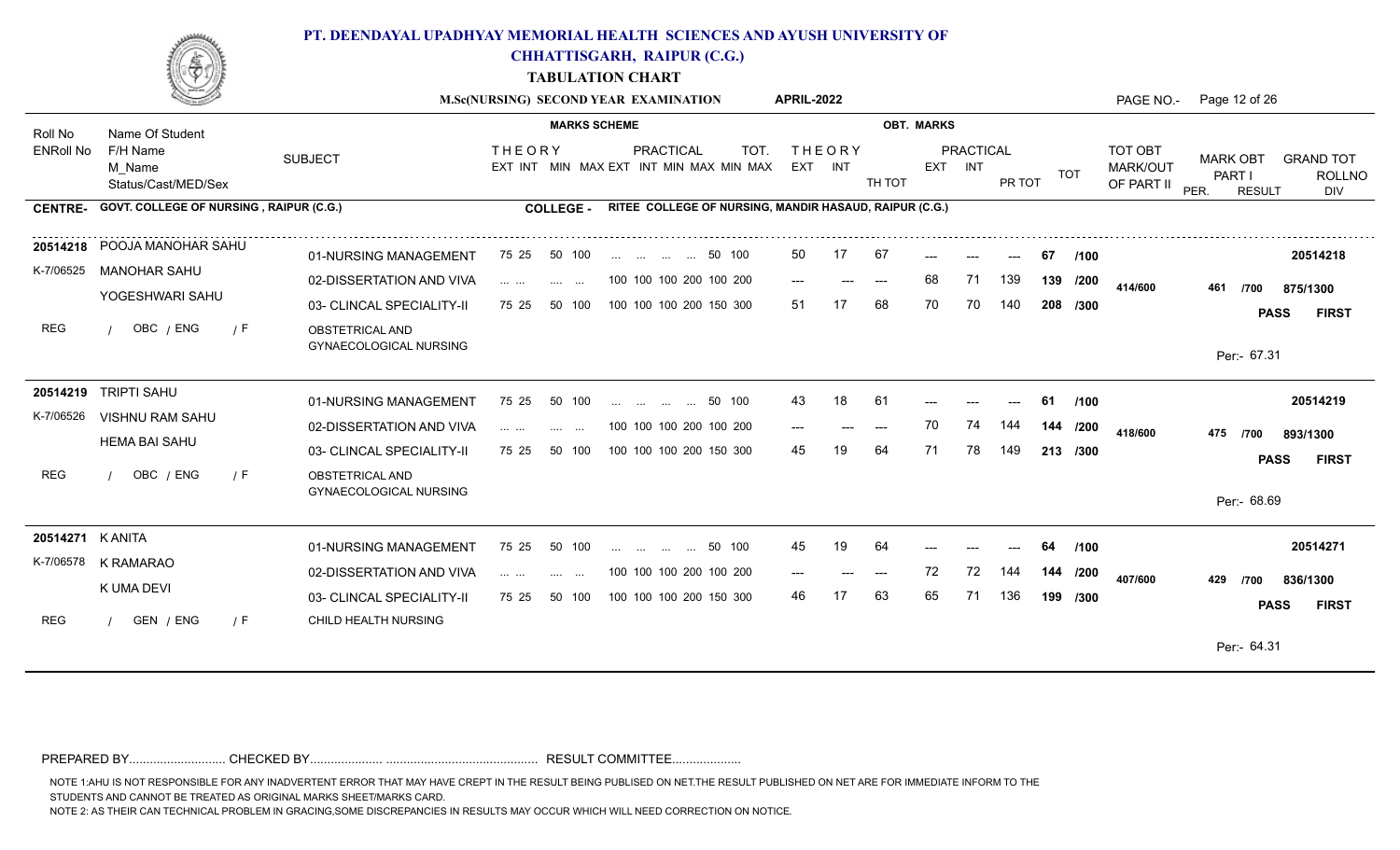

**CHHATTISGARH, RAIPUR (C.G.)**

**TABULATION CHART**

|                  |                                                |                           |                                                                                                                                                                                                                                                                                                                                                                                                                                                             |                                 | M.Sc(NURSING) SECOND YEAR EXAMINATION |                         |                                                        | <b>APRIL-2022</b> |                          |        |                   |                      |                                        |           |      | PAGE NO.-                         | Page 13 of 26                     |               |          |                                          |
|------------------|------------------------------------------------|---------------------------|-------------------------------------------------------------------------------------------------------------------------------------------------------------------------------------------------------------------------------------------------------------------------------------------------------------------------------------------------------------------------------------------------------------------------------------------------------------|---------------------------------|---------------------------------------|-------------------------|--------------------------------------------------------|-------------------|--------------------------|--------|-------------------|----------------------|----------------------------------------|-----------|------|-----------------------------------|-----------------------------------|---------------|----------|------------------------------------------|
| Roll No          | Name Of Student                                |                           |                                                                                                                                                                                                                                                                                                                                                                                                                                                             | <b>MARKS SCHEME</b>             |                                       |                         |                                                        |                   |                          |        | <b>OBT. MARKS</b> |                      |                                        |           |      |                                   |                                   |               |          |                                          |
| <b>ENRoll No</b> | F/H Name<br>M Name<br>Status/Cast/MED/Sex      | <b>SUBJECT</b>            | <b>THEORY</b>                                                                                                                                                                                                                                                                                                                                                                                                                                               |                                 |                                       | PRACTICAL               | TOT.<br>EXT INT MIN MAX EXT INT MIN MAX MIN MAX        |                   | <b>THEORY</b><br>EXT INT | TH TOT |                   | PRACTICAL<br>EXT INT | PR TOT                                 | TOT       |      | TOT OBT<br>MARK/OUT<br>OF PART II | <b>MARK OBT</b><br>PART I<br>PER. | <b>RESULT</b> |          | <b>GRAND TOT</b><br><b>ROLLNO</b><br>DIV |
| <b>CENTRE-</b>   | <b>GOVT. COLLEGE OF NURSING, RAIPUR (C.G.)</b> |                           |                                                                                                                                                                                                                                                                                                                                                                                                                                                             | <b>COLLEGE -</b>                |                                       |                         | RITEE COLLEGE OF NURSING, MANDIR HASAUD, RAIPUR (C.G.) |                   |                          |        |                   |                      |                                        |           |      |                                   |                                   |               |          |                                          |
|                  | 20514272 POONAM SAJU                           | 01-NURSING MANAGEMENT     | 75 25                                                                                                                                                                                                                                                                                                                                                                                                                                                       | 50 100                          |                                       | 50 100                  |                                                        | 41                | 17                       | 58     |                   |                      | ---                                    | 58        | /100 |                                   |                                   |               |          | 20514272                                 |
|                  | K-7/06579 LAKSHMAN SAHU                        | 02-DISSERTATION AND VIVA  | $\mathcal{L}(\mathcal{L}(\mathcal{L}(\mathcal{L}(\mathcal{L}(\mathcal{L}(\mathcal{L}(\mathcal{L}(\mathcal{L}(\mathcal{L}(\mathcal{L}(\mathcal{L}(\mathcal{L}(\mathcal{L}(\mathcal{L}(\mathcal{L}(\mathcal{L}(\mathcal{L}(\mathcal{L}(\mathcal{L}(\mathcal{L}(\mathcal{L}(\mathcal{L}(\mathcal{L}(\mathcal{L}(\mathcal{L}(\mathcal{L}(\mathcal{L}(\mathcal{L}(\mathcal{L}(\mathcal{L}(\mathcal{L}(\mathcal{L}(\mathcal{L}(\mathcal{L}(\mathcal{L}(\mathcal{$ | <b>Contract Contract</b>        |                                       | 100 100 100 200 100 200 |                                                        | $---$             | $---$                    | $---$  | 69                | 72                   | 141                                    | 141 /200  |      | 394/600                           | 462                               | /700          |          | 856/1300                                 |
|                  | <b>LALITA SAHU</b>                             | 03- CLINCAL SPECIALITY-II | 75 25                                                                                                                                                                                                                                                                                                                                                                                                                                                       | 50 100                          |                                       | 100 100 100 200 150 300 |                                                        | 42                |                          | 60     | 64                | 71                   | 135                                    | 195 /300  |      |                                   |                                   | <b>PASS</b>   |          | <b>FIRST</b>                             |
| <b>REG</b>       | GEN / ENG<br>$\sqrt{F}$                        | CHILD HEALTH NURSING      |                                                                                                                                                                                                                                                                                                                                                                                                                                                             |                                 |                                       |                         |                                                        |                   |                          |        |                   |                      |                                        |           |      |                                   |                                   |               |          |                                          |
|                  |                                                |                           |                                                                                                                                                                                                                                                                                                                                                                                                                                                             |                                 |                                       |                         |                                                        |                   |                          |        |                   |                      |                                        |           |      |                                   | Per:- 65.85                       |               |          |                                          |
|                  | 20514273 SUMAN CHANDRAKAR                      | 01-NURSING MANAGEMENT     | 75 25                                                                                                                                                                                                                                                                                                                                                                                                                                                       | 50 100                          | and the same state of the same        |                         | 50 100                                                 | 53                | 18                       | -71    |                   |                      | ---                                    | 71        | /100 |                                   |                                   |               |          | 20514273                                 |
| K-7/06580        | LOVANRAM CHANDRAKAR                            | 02-DISSERTATION AND VIVA  | .                                                                                                                                                                                                                                                                                                                                                                                                                                                           | $\sim 100$<br>$\sim$ $\sim$     |                                       | 100 100 100 200 100 200 |                                                        |                   |                          | $---$  | 73                | 71                   | 144                                    | 144 /200  |      | 438/600                           | 470                               | /700          |          |                                          |
|                  | <b>INDRANI CHANDRAKAR</b>                      | 03- CLINCAL SPECIALITY-II | 75 25                                                                                                                                                                                                                                                                                                                                                                                                                                                       | 50 100                          | 100 100 100 200 150 300               |                         |                                                        | 55                | 17                       | 72     | 79                | 72                   | 151                                    | 223 /300  |      |                                   |                                   | <b>PASS</b>   |          | 908/1300<br><b>FIRST</b>                 |
| <b>REG</b>       | OBC / ENG<br>/ F                               | CHILD HEALTH NURSING      |                                                                                                                                                                                                                                                                                                                                                                                                                                                             |                                 |                                       |                         |                                                        |                   |                          |        |                   |                      |                                        |           |      |                                   |                                   |               |          |                                          |
|                  |                                                |                           |                                                                                                                                                                                                                                                                                                                                                                                                                                                             |                                 |                                       |                         |                                                        |                   |                          |        |                   |                      |                                        |           |      |                                   | Per:- 69.85                       |               |          |                                          |
|                  | 20514274 TARAMATI                              | 01-NURSING MANAGEMENT     | 75 25                                                                                                                                                                                                                                                                                                                                                                                                                                                       | 50 100                          |                                       | 50 100                  |                                                        | 50                | 21                       | 71     | $---$             | $---$                | $\scriptstyle\cdots\scriptstyle\cdots$ | 71        | /100 |                                   |                                   |               |          | 20514274                                 |
| K-7/06581        | <b>GAUTAM LAL</b>                              | 02-DISSERTATION AND VIVA  | and the con-                                                                                                                                                                                                                                                                                                                                                                                                                                                | <b>Service</b><br>$\sim$ $\sim$ |                                       | 100 100 100 200 100 200 |                                                        | $---$             |                          |        | 77                | 82                   | 159                                    | 159D /200 |      | 463/600                           | 516 /700                          |               | 979/1300 |                                          |
|                  | <b>SUREKHA</b>                                 | 03- CLINCAL SPECIALITY-II | 75 25                                                                                                                                                                                                                                                                                                                                                                                                                                                       | 50 100                          |                                       | 100 100 100 200 150 300 |                                                        | 55                | 21                       | 76     | 75                | 82                   | 157                                    | 233D /300 |      |                                   |                                   | <b>PASS</b>   |          | <b>FIRST</b>                             |
| <b>REG</b>       | SC<br>/ ENG<br>/ F                             | CHILD HEALTH NURSING      |                                                                                                                                                                                                                                                                                                                                                                                                                                                             |                                 |                                       |                         |                                                        |                   |                          |        |                   |                      |                                        |           |      |                                   |                                   |               |          |                                          |
|                  |                                                |                           |                                                                                                                                                                                                                                                                                                                                                                                                                                                             |                                 |                                       |                         |                                                        |                   |                          |        |                   |                      |                                        |           |      |                                   | Per:- 75.31                       |               |          |                                          |
|                  |                                                |                           |                                                                                                                                                                                                                                                                                                                                                                                                                                                             |                                 |                                       |                         |                                                        |                   |                          |        |                   |                      |                                        |           |      |                                   |                                   |               |          |                                          |

PREPARED BY............................ CHECKED BY..................... ............................................ RESULT COMMITTEE....................

NOTE 1:AHU IS NOT RESPONSIBLE FOR ANY INADVERTENT ERROR THAT MAY HAVE CREPT IN THE RESULT BEING PUBLISED ON NET.THE RESULT PUBLISHED ON NET ARE FOR IMMEDIATE INFORM TO THE

STUDENTS AND CANNOT BE TREATED AS ORIGINAL MARKS SHEET/MARKS CARD.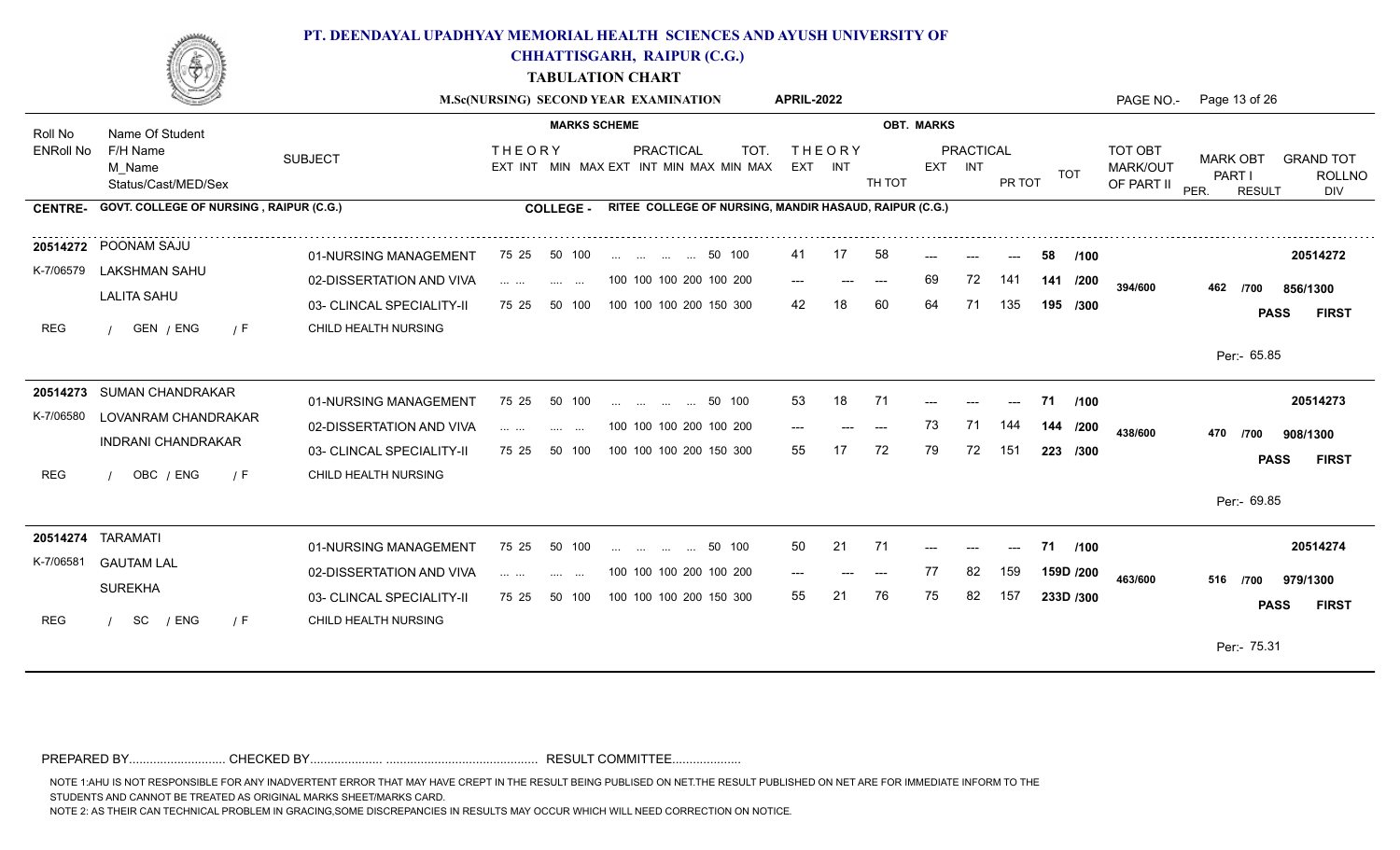

**CHHATTISGARH, RAIPUR (C.G.)**

**TABULATION CHART**

|                  | Series de la propie                             |                           | <b>M.Sc(NURSING) SECOND YEAR EXAMINATION</b>   |                                                        | <b>APRIL-2022</b>          |        |                                |        |             |                                                 | PAGE NO.- Page 14 of 26                                       |                                   |
|------------------|-------------------------------------------------|---------------------------|------------------------------------------------|--------------------------------------------------------|----------------------------|--------|--------------------------------|--------|-------------|-------------------------------------------------|---------------------------------------------------------------|-----------------------------------|
| Roll No          | Name Of Student                                 |                           | <b>MARKS SCHEME</b>                            |                                                        |                            |        | <b>OBT. MARKS</b>              |        |             |                                                 |                                                               |                                   |
| <b>ENRoll No</b> | F/H Name<br>M Name<br>Status/Cast/MED/Sex       | <b>SUBJECT</b>            | <b>THEORY</b><br>EXT INT                       | TOT.<br>PRACTICAL<br>MIN MAX EXT INT MIN MAX MIN MAX   | <b>THEORY</b><br>EXT INT   | TH TOT | PRACTICAL<br><b>EXT</b><br>INT | PR TOT | <b>TOT</b>  | <b>TOT OBT</b><br><b>MARK/OUT</b><br>OF PART II | <b>MARK OBT</b><br><b>PART</b><br><b>PER</b><br><b>RESULT</b> | <b>GRAND TOT</b><br>ROLLNO<br>DIV |
|                  | CENTRE- GOVT. COLLEGE OF NURSING, RAIPUR (C.G.) |                           | <b>COLLEGE -</b>                               | RITEE COLLEGE OF NURSING, MANDIR HASAUD, RAIPUR (C.G.) |                            |        |                                |        |             |                                                 |                                                               |                                   |
|                  | 20514275 WAHIDA KHATUN                          | 01-NURSING MANAGEMENT     | 75 25 50 100                                   | 50 100                                                 | <b>20</b><br>49            | 69     | $---$<br>---                   | $---$  | 69<br>/100  |                                                 |                                                               | 20514275                          |
| K-7/06582        | MOINUDDIN                                       | 02-DISSERTATION AND VIVA  | $\mathbf{m}$ and $\mathbf{m}$ are also the set | 100 100 100 200 100 200                                | $\qquad \qquad - -$<br>--- | $---$  | 77<br>70                       | 147    | 147<br>/200 | 421/600                                         | 499<br>/700                                                   | 920/1300                          |
|                  | <b>RAJDA KHATUN</b>                             | 03- CLINCAL SPECIALITY-II | 50 100<br>75 25                                | 100 100 100 200 150 300                                | 20<br>38                   | 58     | 69<br>78                       | 147    | 205<br>/300 |                                                 | <b>PASS</b>                                                   | <b>FIRST</b>                      |
| <b>REG</b>       | GEN / ENG<br>$\sqrt{F}$                         | CHILD HEALTH NURSING      |                                                |                                                        |                            |        |                                |        |             |                                                 |                                                               |                                   |
|                  |                                                 |                           |                                                |                                                        |                            |        |                                |        |             |                                                 | Per: 70.77                                                    |                                   |

PREPARED BY............................ CHECKED BY..................... ............................................ RESULT COMMITTEE....................

NOTE 1:AHU IS NOT RESPONSIBLE FOR ANY INADVERTENT ERROR THAT MAY HAVE CREPT IN THE RESULT BEING PUBLISED ON NET.THE RESULT PUBLISHED ON NET ARE FOR IMMEDIATE INFORM TO THE STUDENTS AND CANNOT BE TREATED AS ORIGINAL MARKS SHEET/MARKS CARD.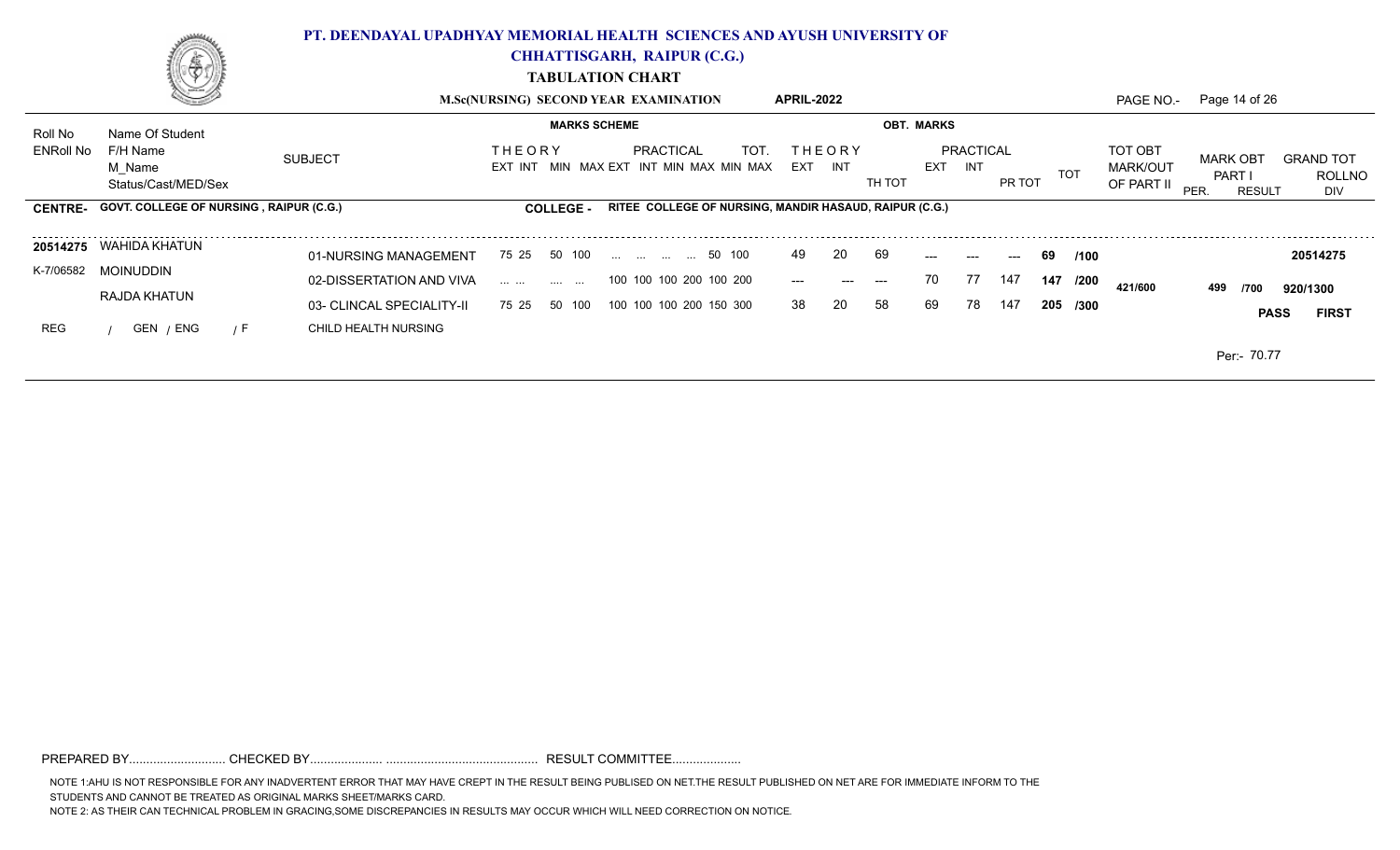

**CHHATTISGARH, RAIPUR (C.G.)**

**TABULATION CHART**

|                  |                                           |                           |                                                                                                                                                | M.Sc(NURSING) SECOND YEAR EXAMINATION                                                                   | <b>APRIL-2022</b>            |                   |                                | PAGE NO.-                                       | Page 15 of 26                                                                                  |
|------------------|-------------------------------------------|---------------------------|------------------------------------------------------------------------------------------------------------------------------------------------|---------------------------------------------------------------------------------------------------------|------------------------------|-------------------|--------------------------------|-------------------------------------------------|------------------------------------------------------------------------------------------------|
| Roll No          | Name Of Student                           |                           | <b>MARKS SCHEME</b>                                                                                                                            |                                                                                                         |                              | <b>OBT. MARKS</b> |                                |                                                 |                                                                                                |
| <b>ENRoll No</b> | F/H Name<br>M Name<br>Status/Cast/MED/Sex | <b>SUBJECT</b>            | <b>THEORY</b>                                                                                                                                  | PRACTICAL<br>TOT.<br>EXT INT MIN MAX EXT INT MIN MAX MIN MAX                                            | <b>THEORY</b><br>EXT INT     | TH TOT            | PRACTICAL<br>EXT INT<br>PR TOT | TOT OBT<br>MARK/OUT<br><b>TOT</b><br>OF PART II | <b>MARK OBT</b><br><b>GRAND TOT</b><br>PART I<br><b>ROLLNO</b><br>PER.<br>DIV<br><b>RESULT</b> |
| <b>CENTRE-</b>   | GOVT. COLLEGE OF NURSING, RAIPUR (C.G.)   |                           | COLLEGE -                                                                                                                                      | SRI SATHYA SAI SANJEEVANI INSTITUTE OF NURSING AND ALLIED HEALTHCARE SCIENCES, ATAL NAGAR, RAIPUR(C.G.) |                              |                   |                                |                                                 |                                                                                                |
|                  | 20514087 BHAWANA BISEN                    | 01-NURSING MANAGEMENT     | 75 25<br>50 100                                                                                                                                | 50 100                                                                                                  | 20<br>50                     | 70                | ---                            | 70<br>/100                                      | 20514087                                                                                       |
| K-7/06394        | SHAILENDRA BISEN                          | 02-DISSERTATION AND VIVA  | $\mathbf{1} \cdot \mathbf{1} \cdot \mathbf{1} \cdot \mathbf{1} \cdot \mathbf{1} \cdot \mathbf{1} \cdot \mathbf{1}$<br><b>Contract Contract</b> | 100 100 100 200 100 200                                                                                 | $\qquad \qquad - -$<br>$---$ | 75<br>$---$       | 150<br>75                      | 150D /200<br>443/600                            | 483<br>926/1300<br>/700                                                                        |
|                  | <b>KIRAN BISEN</b>                        | 03- CLINCAL SPECIALITY-II | 75 25<br>50 100                                                                                                                                | 100 100 100 200 150 300                                                                                 | 20<br>52                     | 72<br>76          | 75<br>151                      | 223 /300                                        | <b>FIRST</b><br><b>PASS</b>                                                                    |
| <b>REG</b>       | OBC / ENG<br>$\sqrt{F}$                   | MEDICAL SURGICAL NURSING  |                                                                                                                                                |                                                                                                         |                              |                   |                                |                                                 | Per:- 71.23                                                                                    |
|                  | 20514088 KHOMESHWARI YADU                 | 01-NURSING MANAGEMENT     | 75 25<br>50 100                                                                                                                                | 50 100<br>$\cdots$<br>$\cdots$ $\cdots$                                                                 | 19<br>49                     | 68                |                                | /100<br>68                                      | 20514088                                                                                       |
| K-7/06395        | KUMAR YADU                                | 02-DISSERTATION AND VIVA  | $\sim 100$<br>$\cdots$                                                                                                                         | 100 100 100 200 100 200                                                                                 | $---$                        | 75<br>$---$       | 74<br>149                      | 149 /200<br>435/600                             | 515 /700<br>950/1300                                                                           |
|                  | SANTOSHI YADU                             | 03- CLINCAL SPECIALITY-II | 75 25<br>50 100                                                                                                                                | 100 100 100 200 150 300                                                                                 | 51                           | 70<br>75          | 73<br>148                      | 218 /300                                        | <b>PASS</b><br><b>FIRST</b>                                                                    |
| <b>REG</b>       | OBC / ENG<br>$\sqrt{F}$                   | MEDICAL SURGICAL NURSING  |                                                                                                                                                |                                                                                                         |                              |                   |                                |                                                 | Per:- 73.08                                                                                    |
|                  | 20514089 KIRAN SHRIWAS                    | 01-NURSING MANAGEMENT     | 75 25<br>50 100                                                                                                                                | 50 100<br>$\mathbf{r}$ . The contract of $\mathbf{r}$                                                   | 18<br>49                     | -67               |                                | /100<br>67                                      | 20514089                                                                                       |
| K-7/06396        | <b>SANTOSH SHRIWAS</b>                    | 02-DISSERTATION AND VIVA  | $\mathbf{1}$ and $\mathbf{1}$ and $\mathbf{1}$<br>$\sim 100$                                                                                   | 100 100 100 200 100 200                                                                                 | $---$                        | 67<br>---         | 73<br>140                      | 140 /200<br>405/600                             | 481<br>/700<br>886/1300                                                                        |
|                  | <b>ANITA SHRIWAS</b>                      | 03- CLINCAL SPECIALITY-II | 75 25<br>50 100                                                                                                                                | 100 100 100 200 150 300                                                                                 | 49                           | 66<br>60          | 132<br>72                      | 198 /300                                        | <b>FIRST</b><br><b>PASS</b>                                                                    |
| <b>REG</b>       | OBC / ENG<br>$\sqrt{F}$                   | MEDICAL SURGICAL NURSING  |                                                                                                                                                |                                                                                                         |                              |                   |                                |                                                 |                                                                                                |
|                  |                                           |                           |                                                                                                                                                |                                                                                                         |                              |                   |                                |                                                 | Per:- 68.15                                                                                    |

PREPARED BY............................ CHECKED BY..................... ............................................ RESULT COMMITTEE....................

NOTE 1:AHU IS NOT RESPONSIBLE FOR ANY INADVERTENT ERROR THAT MAY HAVE CREPT IN THE RESULT BEING PUBLISED ON NET.THE RESULT PUBLISHED ON NET ARE FOR IMMEDIATE INFORM TO THE

STUDENTS AND CANNOT BE TREATED AS ORIGINAL MARKS SHEET/MARKS CARD.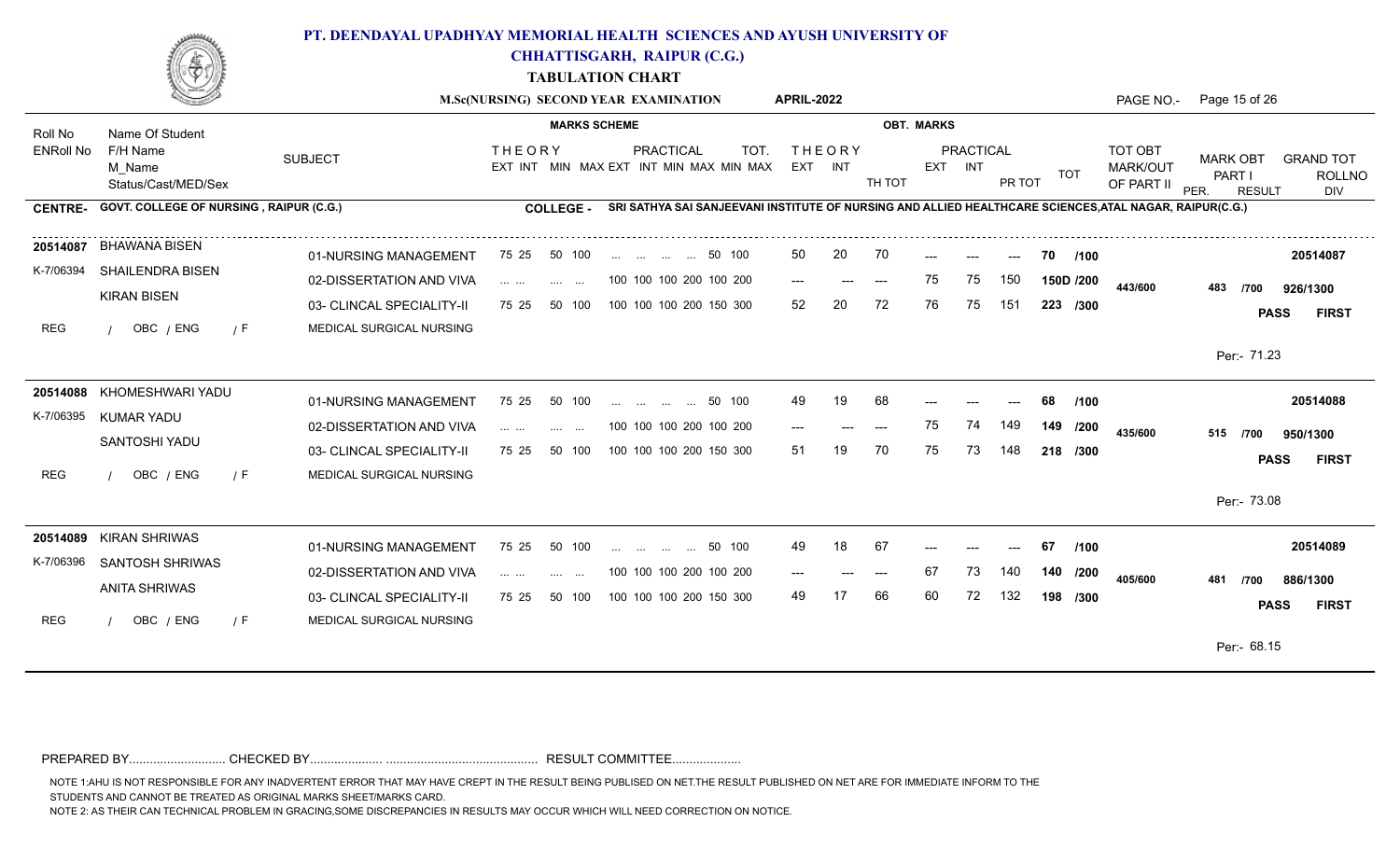

**CHHATTISGARH, RAIPUR (C.G.)**

**TABULATION CHART**

|                  |                                                |                                                       |                                                                                                                       | M.Sc(NURSING) SECOND YEAR EXAMINATION                        | APRIL-2022               |                                                                                                         | PAGE NO.-                                              | Page 16 of 26                                                                                  |
|------------------|------------------------------------------------|-------------------------------------------------------|-----------------------------------------------------------------------------------------------------------------------|--------------------------------------------------------------|--------------------------|---------------------------------------------------------------------------------------------------------|--------------------------------------------------------|------------------------------------------------------------------------------------------------|
| Roll No          | Name Of Student                                |                                                       |                                                                                                                       | <b>MARKS SCHEME</b>                                          |                          | <b>OBT. MARKS</b>                                                                                       |                                                        |                                                                                                |
| <b>ENRoll No</b> | F/H Name<br>M Name<br>Status/Cast/MED/Sex      | <b>SUBJECT</b>                                        | <b>THEORY</b>                                                                                                         | PRACTICAL<br>TOT.<br>EXT INT MIN MAX EXT INT MIN MAX MIN MAX | <b>THEORY</b><br>EXT INT | PRACTICAL<br>EXT INT<br>TH TOT<br>PR TOT                                                                | <b>TOT OBT</b><br>MARK/OUT<br><b>TOT</b><br>OF PART II | <b>MARK OBT</b><br><b>GRAND TOT</b><br>PART I<br><b>ROLLNO</b><br>PER.<br><b>RESULT</b><br>DIV |
| <b>CENTRE-</b>   | <b>GOVT. COLLEGE OF NURSING, RAIPUR (C.G.)</b> |                                                       | <b>COLLEGE -</b>                                                                                                      |                                                              |                          | SRI SATHYA SAI SANJEEVANI INSTITUTE OF NURSING AND ALLIED HEALTHCARE SCIENCES, ATAL NAGAR, RAIPUR(C.G.) |                                                        |                                                                                                |
|                  | 20514091 MUKESH KUMAR                          | 01-NURSING MANAGEMENT                                 | 75 25<br>50 100                                                                                                       | 50 100                                                       | -51<br>33<br>18          | -51                                                                                                     | /100                                                   | 20514091                                                                                       |
| K-7/06398        | ANAD RAM                                       | 02-DISSERTATION AND VIVA                              | $\mathcal{L}_{\mathcal{A}}$ , $\mathcal{L}_{\mathcal{A}}$ , $\mathcal{L}_{\mathcal{A}}$ ,<br><b>Contract Contract</b> | 100 100 100 200 100 200                                      | $---$<br>$---$<br>$---$  | 148<br>74<br>74                                                                                         | 148 /200<br>402/600                                    | 454<br>/700<br>856/1300                                                                        |
|                  | <b>MEENA BAI</b>                               | 03- CLINCAL SPECIALITY-II                             | 50 100<br>75 25                                                                                                       | 100 100 100 200 150 300                                      | 56<br>37                 | 73<br>74<br>147                                                                                         | 203 /300                                               | <b>PASS</b><br><b>FIRST</b>                                                                    |
| <b>REG</b>       | OBC / ENG                                      | MEDICAL SURGICAL NURSING<br>/ M                       |                                                                                                                       |                                                              |                          |                                                                                                         |                                                        | Per:- 65.85                                                                                    |
|                  | 20514092 SUNEETA                               | 01-NURSING MANAGEMENT                                 | 75 25<br>50 100                                                                                                       | 50 100<br>and the state of the state of                      | 19'<br>19                | 19*                                                                                                     | /100                                                   | 20514092                                                                                       |
| K-7/06399        | <b>SURENDRA</b><br>MANJU                       | 02-DISSERTATION AND VIVA                              | $\sim$ $\sim$                                                                                                         | 100 100 100 200 100 200                                      | $---$<br>---             | 75<br>75*<br>$75*$                                                                                      | /200<br>187/600                                        | 478<br>/700<br>665/1300                                                                        |
| <b>REG</b>       | GEN / ENG<br>/ F                               | 03- CLINCAL SPECIALITY-II<br>MEDICAL SURGICAL NURSING | 75 25<br>50 100                                                                                                       | 100 100 100 200 150 300                                      | 18'                      | 75<br>75*<br>93*                                                                                        | /300                                                   | <b>ABSENT</b>                                                                                  |
|                  |                                                |                                                       |                                                                                                                       |                                                              |                          |                                                                                                         |                                                        | Per:- 51.15                                                                                    |
|                  | 20514093 TIKESHWARI                            | 01-NURSING MANAGEMENT                                 | 75 25<br>50 100                                                                                                       | 50 100                                                       | 17<br>61<br>44           | 61                                                                                                      | /100                                                   | 20514093                                                                                       |
|                  | K-7/06400 RAMCHAND<br><b>SARASWATI</b>         | 02-DISSERTATION AND VIVA                              | $\mathcal{L}_{\mathcal{A}}$ , $\mathcal{L}_{\mathcal{A}}$ , $\mathcal{L}_{\mathcal{A}}$ ,<br>$\sim 100$<br>$\sim$     | 100 100 100 200 100 200                                      | $---$<br>$---$           | 62<br>135<br>73                                                                                         | 135 /200<br>402/600                                    | 460<br>862/1300<br>/700                                                                        |
| <b>REG</b>       | ST<br>/ ENG<br>/ F                             | 03- CLINCAL SPECIALITY-II<br>MEDICAL SURGICAL NURSING | 75 25<br>50 100                                                                                                       | 100 100 100 200 150 300                                      | 70<br>51                 | 63<br>73<br>136                                                                                         | 206 /300                                               | <b>PASS</b><br><b>FIRST</b>                                                                    |
|                  |                                                |                                                       |                                                                                                                       |                                                              |                          |                                                                                                         |                                                        | Per:- 66.31                                                                                    |
|                  |                                                |                                                       |                                                                                                                       |                                                              |                          |                                                                                                         |                                                        |                                                                                                |

PREPARED BY............................ CHECKED BY..................... ............................................ RESULT COMMITTEE....................

NOTE 1:AHU IS NOT RESPONSIBLE FOR ANY INADVERTENT ERROR THAT MAY HAVE CREPT IN THE RESULT BEING PUBLISED ON NET.THE RESULT PUBLISHED ON NET ARE FOR IMMEDIATE INFORM TO THE

STUDENTS AND CANNOT BE TREATED AS ORIGINAL MARKS SHEET/MARKS CARD.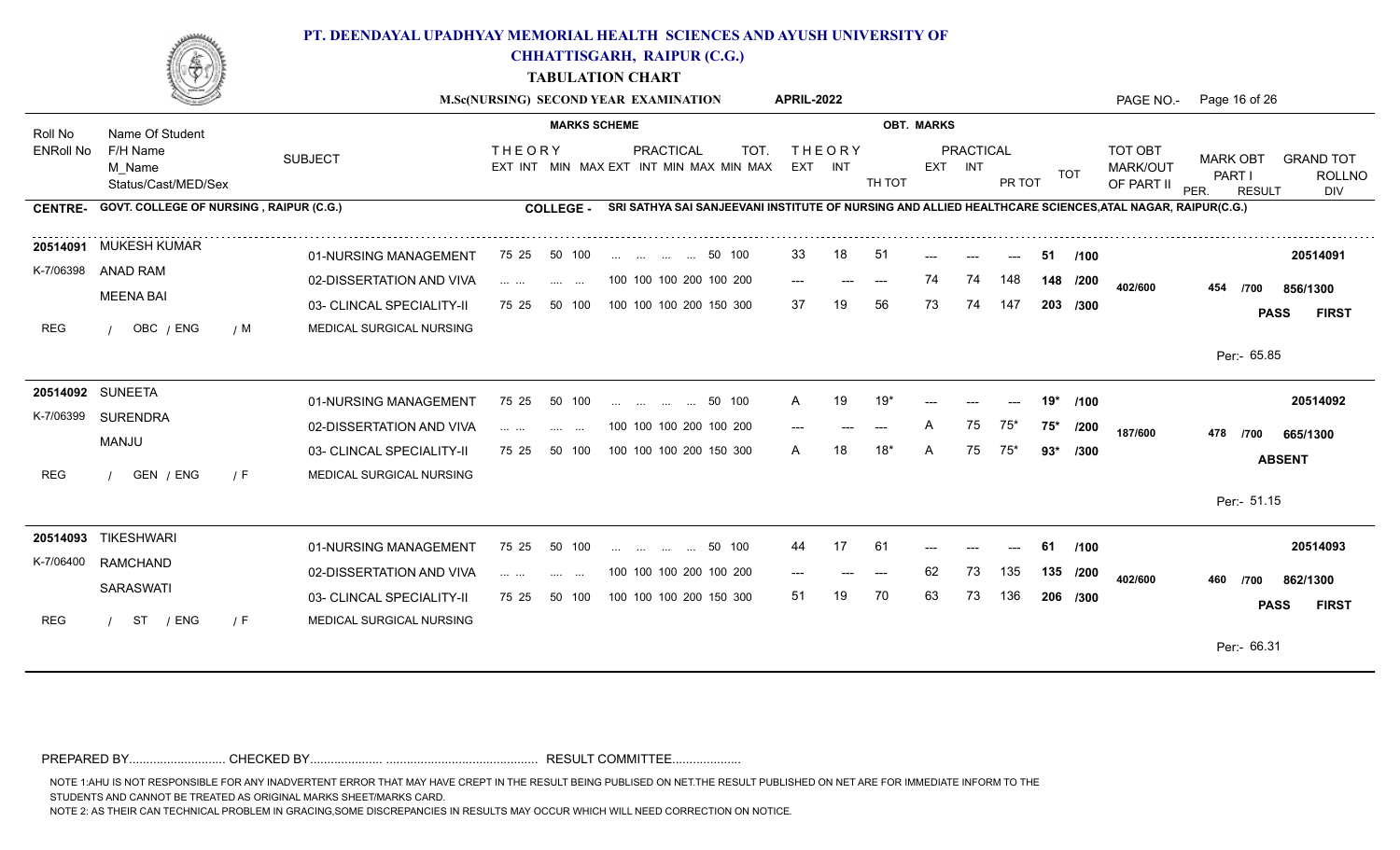

**CHHATTISGARH, RAIPUR (C.G.)**

**TABULATION CHART**

|                  |                                           |                           | M.Sc(NURSING) SECOND YEAR EXAMINATION                                      |                     |                                                                                                         |        | <b>APRIL-2022</b> |                          |        |                   |                      |        |            | PAGE NO.-                         | Page 17 of 26                     |               |                                          |
|------------------|-------------------------------------------|---------------------------|----------------------------------------------------------------------------|---------------------|---------------------------------------------------------------------------------------------------------|--------|-------------------|--------------------------|--------|-------------------|----------------------|--------|------------|-----------------------------------|-----------------------------------|---------------|------------------------------------------|
| Roll No          | Name Of Student                           |                           |                                                                            | <b>MARKS SCHEME</b> |                                                                                                         |        |                   |                          |        | <b>OBT. MARKS</b> |                      |        |            |                                   |                                   |               |                                          |
| <b>ENRoll No</b> | F/H Name<br>M Name<br>Status/Cast/MED/Sex | <b>SUBJECT</b>            | <b>THEORY</b>                                                              |                     | PRACTICAL<br>EXT INT MIN MAX EXT INT MIN MAX MIN MAX                                                    | TOT.   |                   | <b>THEORY</b><br>EXT INT | TH TOT |                   | PRACTICAL<br>EXT INT | PR TOT | <b>TOT</b> | TOT OBT<br>MARK/OUT<br>OF PART II | <b>MARK OBT</b><br>PART I<br>PER. | <b>RESULT</b> | <b>GRAND TOT</b><br><b>ROLLNO</b><br>DIV |
| <b>CENTRE-</b>   | GOVT. COLLEGE OF NURSING, RAIPUR (C.G.)   |                           | COLLEGE -                                                                  |                     | SRI SATHYA SAI SANJEEVANI INSTITUTE OF NURSING AND ALLIED HEALTHCARE SCIENCES, ATAL NAGAR, RAIPUR(C.G.) |        |                   |                          |        |                   |                      |        |            |                                   |                                   |               |                                          |
|                  | 20514094 TRIVENI PATEL                    | 01-NURSING MANAGEMENT     | 75 25<br>50 100                                                            |                     | 50 100                                                                                                  |        | 55                | 20                       | 75     |                   |                      |        | 75<br>/100 |                                   |                                   |               | 20514094                                 |
| K-7/06401        | RAMULAL PATEL                             | 02-DISSERTATION AND VIVA  | $\mathbf{1}$ and $\mathbf{1}$ and $\mathbf{1}$<br><b>Contract Contract</b> |                     | 100 100 100 200 100 200                                                                                 |        | $---$             | $---$                    | $---$  | 75                | 75                   | 150    | 150D /200  | 446/600                           | 487                               | /700          | 933/1300                                 |
|                  | <b>SUNITA PATEL</b>                       | 03- CLINCAL SPECIALITY-II | 75 25<br>50 100                                                            |                     | 100 100 100 200 150 300                                                                                 |        | 51                | 19                       | 70     | 76                | 75                   | 151    | 221 /300   |                                   |                                   | <b>PASS</b>   | <b>FIRST</b>                             |
| <b>REG</b>       | OBC / ENG<br>$\sqrt{F}$                   | MEDICAL SURGICAL NURSING  |                                                                            |                     |                                                                                                         |        |                   |                          |        |                   |                      |        |            |                                   |                                   |               |                                          |
|                  |                                           |                           |                                                                            |                     |                                                                                                         |        |                   |                          |        |                   |                      |        |            |                                   |                                   | Per:- 71.77   |                                          |
|                  | 20514095 VARSHA LAKRA                     | 01-NURSING MANAGEMENT     | 75 25<br>50 100                                                            |                     | and the same of the same                                                                                | 50 100 | 58                | 17                       | 75     |                   |                      |        | /100<br>75 |                                   |                                   |               | 20514095                                 |
| K-7/06402        | <b>HELARIUS LAKRA</b>                     | 02-DISSERTATION AND VIVA  | $\cdots$ $\cdots$<br>$\sim 100$                                            | $\sim$              | 100 100 100 200 100 200                                                                                 |        |                   |                          |        | 70                | 73                   | 143    | 143 /200   | 419/600                           | 455                               | /700          | 874/1300                                 |
|                  | <b>EMRENSIN LAKRA</b>                     | 03- CLINCAL SPECIALITY-II | 50 100<br>75 25                                                            |                     | 100 100 100 200 150 300                                                                                 |        | 44                |                          | 62     | 65                | 74                   | 139    | 201 /300   |                                   |                                   | <b>PASS</b>   | <b>FIRST</b>                             |
| <b>REG</b>       | ST<br>/ ENG<br>$\sqrt{F}$                 | MEDICAL SURGICAL NURSING  |                                                                            |                     |                                                                                                         |        |                   |                          |        |                   |                      |        |            |                                   |                                   |               |                                          |
|                  |                                           |                           |                                                                            |                     |                                                                                                         |        |                   |                          |        |                   |                      |        |            |                                   |                                   | Per: 67.23    |                                          |
|                  | 20514096 VEENA BHARTI SAHU                | 01-NURSING MANAGEMENT     | 75 25<br>50 100                                                            |                     | 50 100                                                                                                  |        | 40                | 19                       | 59     |                   |                      |        | 59<br>/100 |                                   |                                   |               | 20514096                                 |
| K-7/06403        | LEELA RAM SAHU                            | 02-DISSERTATION AND VIVA  | $\mathbf{1}$ and $\mathbf{1}$ and $\mathbf{1}$<br><b>Service</b>           | $\sim$ 100 $\mu$    | 100 100 100 200 100 200                                                                                 |        |                   |                          |        |                   | 74                   | 148    | 148 /200   | 426/600                           | 449                               | /700          | 875/1300                                 |
|                  | SHRIVANTEEN SAHU                          | 03- CLINCAL SPECIALITY-II | 75 25<br>50 100                                                            |                     | 100 100 100 200 150 300                                                                                 |        | 53                | 18                       | 71     | 73                | 75                   | 148    | 219 /300   |                                   |                                   | <b>PASS</b>   | <b>FIRST</b>                             |
| <b>REG</b>       | OBC / ENG<br>/ F                          | MEDICAL SURGICAL NURSING  |                                                                            |                     |                                                                                                         |        |                   |                          |        |                   |                      |        |            |                                   |                                   |               |                                          |
|                  |                                           |                           |                                                                            |                     |                                                                                                         |        |                   |                          |        |                   |                      |        |            |                                   |                                   | Per:- 67.31   |                                          |

PREPARED BY............................ CHECKED BY..................... ............................................ RESULT COMMITTEE....................

NOTE 1:AHU IS NOT RESPONSIBLE FOR ANY INADVERTENT ERROR THAT MAY HAVE CREPT IN THE RESULT BEING PUBLISED ON NET.THE RESULT PUBLISHED ON NET ARE FOR IMMEDIATE INFORM TO THE

STUDENTS AND CANNOT BE TREATED AS ORIGINAL MARKS SHEET/MARKS CARD.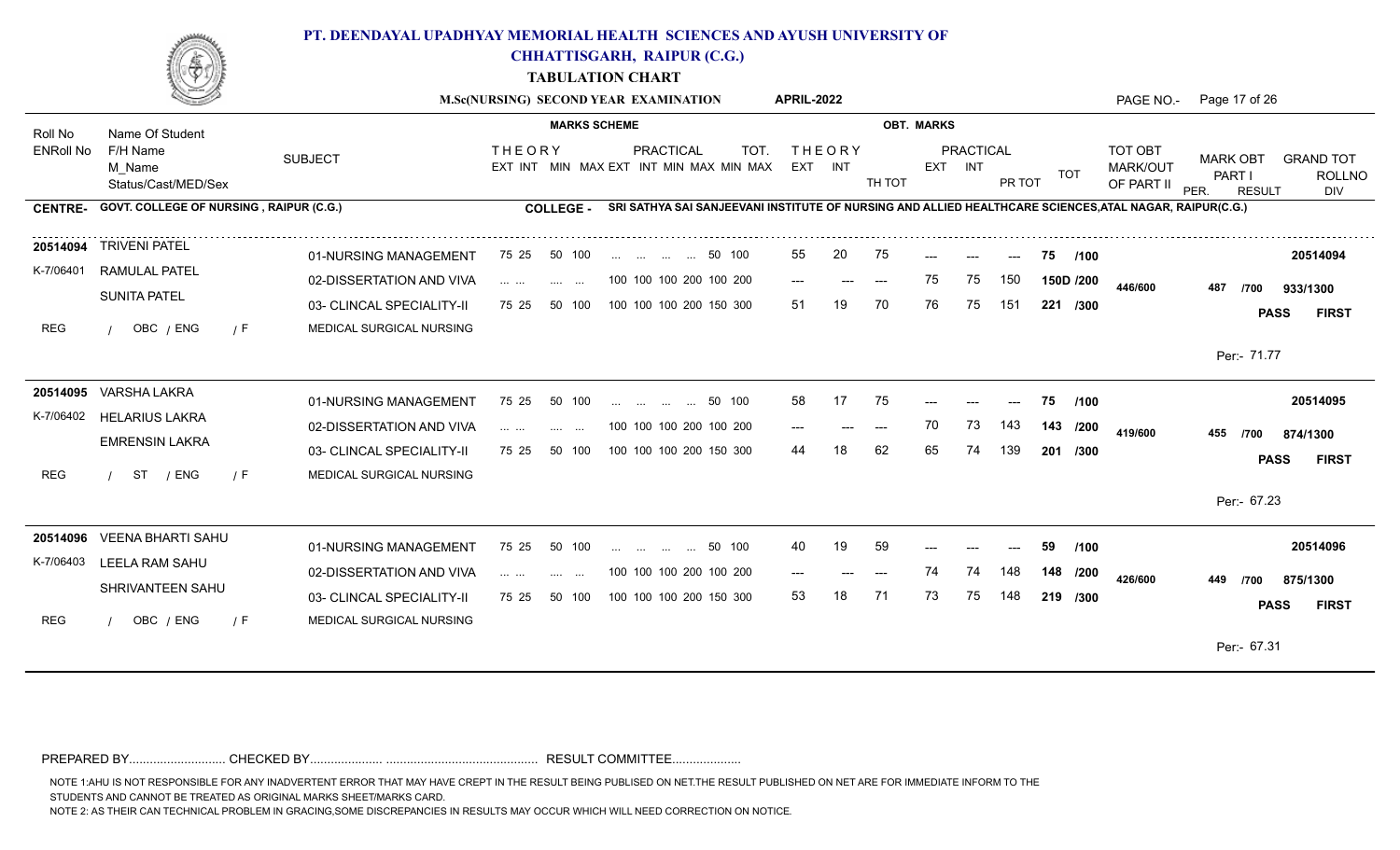

**CHHATTISGARH, RAIPUR (C.G.)**

**TABULATION CHART**

|                  |                                                               |                                                       |                                                                                                                         | M.Sc(NURSING) SECOND YEAR EXAMINATION                              | <b>APRIL-2022</b>        |                   |                                          | PAGE NO.-                                | Page 18 of 26                                                                                  |
|------------------|---------------------------------------------------------------|-------------------------------------------------------|-------------------------------------------------------------------------------------------------------------------------|--------------------------------------------------------------------|--------------------------|-------------------|------------------------------------------|------------------------------------------|------------------------------------------------------------------------------------------------|
| Roll No          | Name Of Student                                               |                                                       | <b>MARKS SCHEME</b>                                                                                                     |                                                                    |                          | <b>OBT. MARKS</b> |                                          |                                          |                                                                                                |
| <b>ENRoll No</b> | F/H Name<br>M Name<br>Status/Cast/MED/Sex                     | <b>SUBJECT</b>                                        | <b>THEORY</b>                                                                                                           | <b>PRACTICAL</b><br>TOT<br>EXT INT MIN MAX EXT INT MIN MAX MIN MAX | <b>THEORY</b><br>EXT INT | EXT INT<br>TH TOT | <b>PRACTICAL</b><br><b>TOT</b><br>PR TOT | <b>TOT OBT</b><br>MARK/OUT<br>OF PART II | <b>MARK OBT</b><br><b>GRAND TOT</b><br>PART I<br><b>ROLLNO</b><br>PER.<br><b>RESULT</b><br>DIV |
|                  | CENTRE- P.G. COLLEGE OF NURSING HOSPITAL SECTOR BHILAI (C.G.) |                                                       | COLLEGE -                                                                                                               | APOLLO COLLEGE OF NURSING, ANJORA, DURG (C.G.)                     |                          |                   |                                          |                                          |                                                                                                |
| 18513777         | BHUMIKA TANDON                                                | 01-NURSING MANAGEMENT                                 | 75 25<br>50 100                                                                                                         | 50 100                                                             | 31<br>17                 | 48                | $---$                                    | /100                                     | 18513777                                                                                       |
| I-7/06127        | R N TANDON                                                    | 02-DISSERTATION AND VIVA                              | $\mathcal{L}(\mathcal{L}(\mathcal{L}^{\mathcal{L}}),\mathcal{L}(\mathcal{L}^{\mathcal{L}}))$<br><b>Service Contract</b> | 100 100 100 200 100 200                                            | $---$                    | 72<br>$---$       | 145<br>73<br>145 /200                    | 404/600                                  | 436<br>/700<br>840/1300                                                                        |
| <b>REG</b>       | PUSHPA TANDON<br>SC<br>/ ENG<br>7 F                           | 03- CLINCAL SPECIALITY-II<br>COMMUNITY HEALTH NURSING | 75 25<br>50 100                                                                                                         | 100 100 100 200 150 300                                            | 46.                      | 64<br>74          | 73<br>147<br>211 /300                    |                                          | <b>PASS</b><br><b>FIRST</b>                                                                    |
|                  |                                                               |                                                       |                                                                                                                         |                                                                    |                          |                   |                                          |                                          | <b>DC-02</b><br>Per:- 64.62                                                                    |
|                  | 20513977 BHAWNA SINHA                                         | 01-NURSING MANAGEMENT                                 | 75 25<br>50 100                                                                                                         | 50 100<br>and the same complete                                    | 53<br>19                 | 72                | 72<br>$---$                              | /100                                     | 20513977                                                                                       |
| K-7/06284        | RAMSUKH SINHA                                                 | 02-DISSERTATION AND VIVA                              | <b>Service Contract</b>                                                                                                 | 100 100 100 200 100 200                                            | $---$                    | 72<br>$---$       | 75<br>147<br>147 /200                    | 428/600                                  | 490<br>/700<br>918/1300                                                                        |
|                  | <b>SAROJ SINHA</b>                                            | 03- CLINCAL SPECIALITY-II                             | 50 100<br>75 25                                                                                                         | 100 100 100 200 150 300                                            | 44                       | 62<br>72          | 75<br>147<br>209 /300                    |                                          | <b>PASS</b><br><b>FIRST</b>                                                                    |
| <b>REG</b>       | OBC / ENG<br>/ F                                              | <b>COMMUNITY HEALTH NURSING</b>                       |                                                                                                                         |                                                                    |                          |                   |                                          |                                          | Per:- 70.62                                                                                    |
|                  | 20513978 GEETA PANDEY                                         | 01-NURSING MANAGEMENT                                 | 75 25<br>50 100                                                                                                         | 50 100                                                             | 42<br>18                 | 60                | 60                                       | /100                                     | 20513978                                                                                       |
| K-7/06285        | <b>VARUN KUMAR PANDEY</b>                                     | 02-DISSERTATION AND VIVA                              | $\mathbf{1}$ . The set of $\mathbf{1}$<br>$\sim 100$<br>$\cdots$                                                        | 100 100 100 200 100 200                                            | ---                      | 71                | 145<br>74<br>145 /200                    | 402/600                                  | 446<br>/700<br>848/1300                                                                        |
|                  | <b>ANITA PANDEY</b>                                           | 03- CLINCAL SPECIALITY-II                             | 75 25<br>50 100                                                                                                         | 100 100 100 200 150 300                                            | 35                       | 53<br>70          | 74<br>144<br>197 /300                    |                                          | <b>PASS</b><br><b>FIRST</b>                                                                    |
| <b>REG</b>       | GEN / ENG<br>/ F                                              | <b>COMMUNITY HEALTH NURSING</b>                       |                                                                                                                         |                                                                    |                          |                   |                                          |                                          | Per:- 65.23                                                                                    |
|                  |                                                               |                                                       |                                                                                                                         |                                                                    |                          |                   |                                          |                                          |                                                                                                |

PREPARED BY............................ CHECKED BY..................... ............................................ RESULT COMMITTEE....................

NOTE 1:AHU IS NOT RESPONSIBLE FOR ANY INADVERTENT ERROR THAT MAY HAVE CREPT IN THE RESULT BEING PUBLISED ON NET.THE RESULT PUBLISHED ON NET ARE FOR IMMEDIATE INFORM TO THE

STUDENTS AND CANNOT BE TREATED AS ORIGINAL MARKS SHEET/MARKS CARD.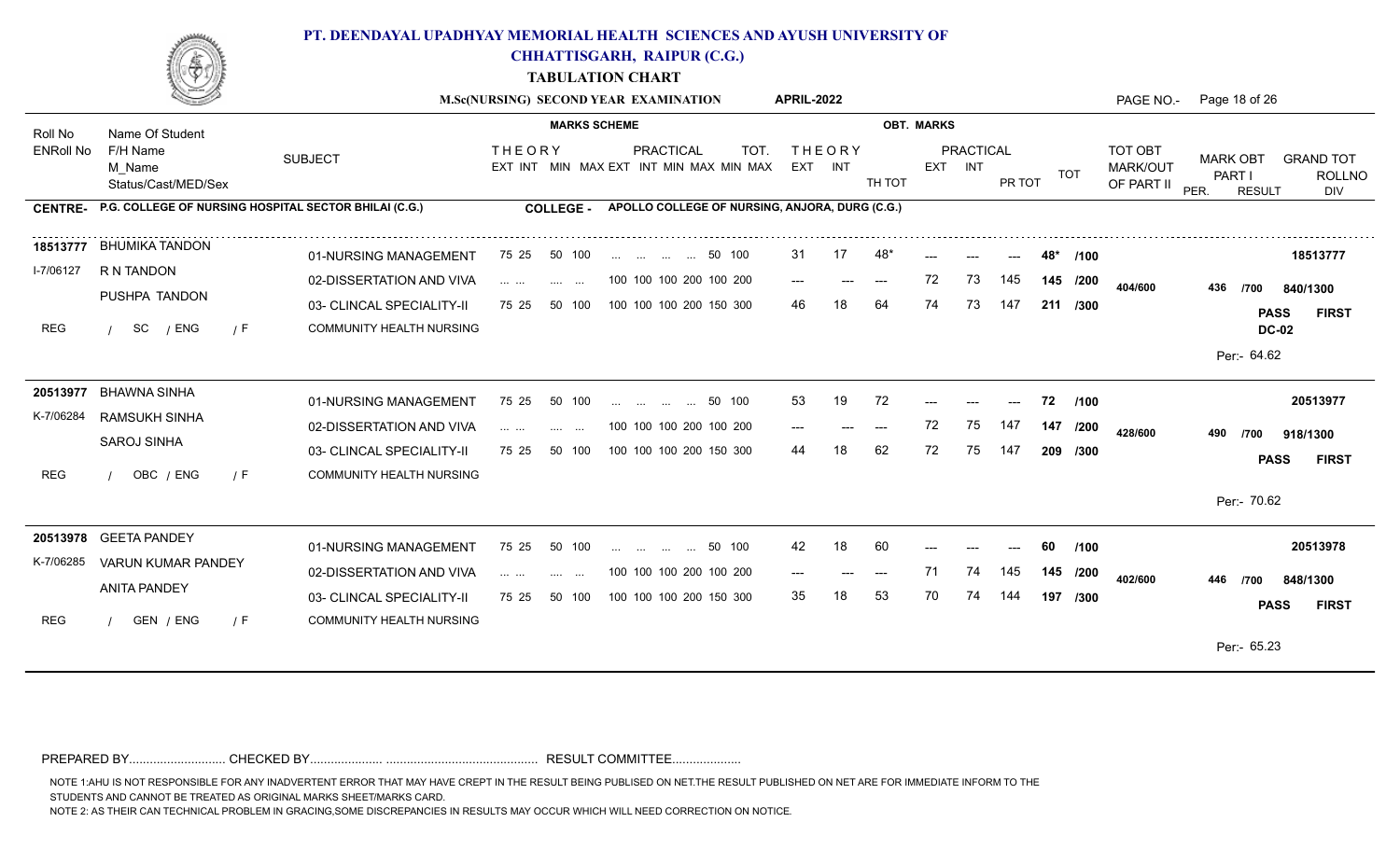

**CHHATTISGARH, RAIPUR (C.G.)**

**TABULATION CHART**

|                  |                                                       |                                 | M.Sc(NURSING) SECOND YEAR EXAMINATION                                                                                                                                                                                                                                                                                                                                                                                                                                                 |                          |                 |                             |                                                | <b>APRIL-2022</b> |                          |                                          |                   |                      |        |            | PAGE NO.-                         | Page 19 of 26                                      |                                          |
|------------------|-------------------------------------------------------|---------------------------------|---------------------------------------------------------------------------------------------------------------------------------------------------------------------------------------------------------------------------------------------------------------------------------------------------------------------------------------------------------------------------------------------------------------------------------------------------------------------------------------|--------------------------|-----------------|-----------------------------|------------------------------------------------|-------------------|--------------------------|------------------------------------------|-------------------|----------------------|--------|------------|-----------------------------------|----------------------------------------------------|------------------------------------------|
| Roll No          | Name Of Student                                       |                                 |                                                                                                                                                                                                                                                                                                                                                                                                                                                                                       | <b>MARKS SCHEME</b>      |                 |                             |                                                |                   |                          |                                          | <b>OBT. MARKS</b> |                      |        |            |                                   |                                                    |                                          |
| <b>ENRoll No</b> | F/H Name<br>M Name<br>Status/Cast/MED/Sex             | <b>SUBJECT</b>                  | <b>THEORY</b><br>EXT INT MIN MAX EXT INT MIN MAX MIN MAX                                                                                                                                                                                                                                                                                                                                                                                                                              |                          |                 | <b>PRACTICAL</b>            | TOT.                                           |                   | <b>THEORY</b><br>EXT INT | TH TOT                                   |                   | PRACTICAL<br>EXT INT | PR TOT | <b>TOT</b> | TOT OBT<br>MARK/OUT<br>OF PART II | <b>MARK OBT</b><br>PART I<br>PER.<br><b>RESULT</b> | <b>GRAND TOT</b><br><b>ROLLNO</b><br>DIV |
| <b>CENTRE-</b>   | P.G. COLLEGE OF NURSING HOSPITAL SECTOR BHILAI (C.G.) |                                 | <b>COLLEGE -</b>                                                                                                                                                                                                                                                                                                                                                                                                                                                                      |                          |                 |                             | APOLLO COLLEGE OF NURSING, ANJORA, DURG (C.G.) |                   |                          |                                          |                   |                      |        |            |                                   |                                                    |                                          |
|                  | 20513979 HEMANT KUMAR VERMA                           | 01-NURSING MANAGEMENT           | 75 25                                                                                                                                                                                                                                                                                                                                                                                                                                                                                 | 50 100                   |                 | 50 100                      |                                                | 34                | 19                       | 53                                       |                   |                      |        | 53<br>/100 |                                   |                                                    | 20513979                                 |
| K-7/06286        | <b>UMESH KUMAR</b>                                    | 02-DISSERTATION AND VIVA        | $\mathbf{1} \cdot \mathbf{1} \cdot \mathbf{1} \cdot \mathbf{1} \cdot \mathbf{1} \cdot \mathbf{1} \cdot \mathbf{1} \cdot \mathbf{1} \cdot \mathbf{1} \cdot \mathbf{1} \cdot \mathbf{1} \cdot \mathbf{1} \cdot \mathbf{1} \cdot \mathbf{1} \cdot \mathbf{1} \cdot \mathbf{1} \cdot \mathbf{1} \cdot \mathbf{1} \cdot \mathbf{1} \cdot \mathbf{1} \cdot \mathbf{1} \cdot \mathbf{1} \cdot \mathbf{1} \cdot \mathbf{1} \cdot \mathbf{1} \cdot \mathbf{1} \cdot \mathbf{1} \cdot \mathbf{$ | <b>Contract Contract</b> |                 | 100 100 100 200 100 200     |                                                | $---$             | $---$                    | $\hspace{0.05cm} \ldots \hspace{0.05cm}$ | 78                | 75                   | 153    | 153D /200  | 427/600                           | 466<br>/700                                        | 893/1300                                 |
|                  | <b>JAMUNA BAI</b>                                     | 03- CLINCAL SPECIALITY-II       | 75 25                                                                                                                                                                                                                                                                                                                                                                                                                                                                                 | 50 100                   |                 | 100 100 100 200 150 300     |                                                | 47                | 20                       | 67                                       | 79                | 75                   | 154    | 221 /300   |                                   |                                                    | <b>PASS</b><br><b>FIRST</b>              |
| REG              | OBC / ENG<br>/ M                                      | COMMUNITY HEALTH NURSING        |                                                                                                                                                                                                                                                                                                                                                                                                                                                                                       |                          |                 |                             |                                                |                   |                          |                                          |                   |                      |        |            |                                   |                                                    |                                          |
|                  |                                                       |                                 |                                                                                                                                                                                                                                                                                                                                                                                                                                                                                       |                          |                 |                             |                                                |                   |                          |                                          |                   |                      |        |            |                                   | Per:- 68.69                                        |                                          |
|                  | 20513980 HEMLATA PANDEY                               | 01-NURSING MANAGEMENT           | 75 25                                                                                                                                                                                                                                                                                                                                                                                                                                                                                 | 50 100                   | and the control | and the state of the state  | 50 100                                         | 34                | 18                       | 52                                       |                   |                      | $---$  | 52<br>/100 |                                   |                                                    | 20513980                                 |
| K-7/06287        | JAGDANAND PANDEY                                      | 02-DISSERTATION AND VIVA        | $\sim 100$                                                                                                                                                                                                                                                                                                                                                                                                                                                                            |                          |                 | 100 100 100 200 100 200     |                                                |                   |                          |                                          | 72                | 74                   | 146    | 146 /200   | 410/600                           | 446<br>/700                                        | 856/1300                                 |
|                  | KAMLAVATI PANDEY                                      | 03- CLINCAL SPECIALITY-II       | 75 25                                                                                                                                                                                                                                                                                                                                                                                                                                                                                 | 50 100                   |                 | 100 100 100 200 150 300     |                                                | 47                |                          | 65                                       | 73                | 74                   | 147    | 212 /300   |                                   |                                                    | <b>PASS</b><br><b>FIRST</b>              |
| <b>REG</b>       | GEN / ENG<br>/ F                                      | <b>COMMUNITY HEALTH NURSING</b> |                                                                                                                                                                                                                                                                                                                                                                                                                                                                                       |                          |                 |                             |                                                |                   |                          |                                          |                   |                      |        |            |                                   |                                                    |                                          |
|                  |                                                       |                                 |                                                                                                                                                                                                                                                                                                                                                                                                                                                                                       |                          |                 |                             |                                                |                   |                          |                                          |                   |                      |        |            |                                   | Per:- 65.85                                        |                                          |
| 20513981         | RASHMI DEWANGAN                                       | 01-NURSING MANAGEMENT           | 75 25                                                                                                                                                                                                                                                                                                                                                                                                                                                                                 | 50 100                   |                 | المنفر المنفر المنفر المنفر | 50 100                                         | 43                | 19                       | 62                                       |                   |                      | $---$  | 62<br>/100 |                                   |                                                    | 20513981                                 |
| K-7/06288        | BHUWAN LAL DEWANGAN                                   | 02-DISSERTATION AND VIVA        | .<br>$\sim 100$                                                                                                                                                                                                                                                                                                                                                                                                                                                                       |                          |                 | 100 100 100 200 100 200     |                                                | ---               |                          | $---$                                    | 78                | 75                   | 153    | 153D /200  | 435/600                           | 488<br>/700                                        | 923/1300                                 |
|                  | SANDHYA DEWANGAN                                      | 03- CLINCAL SPECIALITY-II       | 75 25                                                                                                                                                                                                                                                                                                                                                                                                                                                                                 | 50 100                   |                 | 100 100 100 200 150 300     |                                                | 49                |                          | 68                                       | 77                | 75                   | 152    | 220 /300   |                                   |                                                    | <b>PASS</b><br><b>FIRST</b>              |
| <b>REG</b>       | OBC / ENG<br>/ F                                      | COMMUNITY HEALTH NURSING        |                                                                                                                                                                                                                                                                                                                                                                                                                                                                                       |                          |                 |                             |                                                |                   |                          |                                          |                   |                      |        |            |                                   |                                                    |                                          |
|                  |                                                       |                                 |                                                                                                                                                                                                                                                                                                                                                                                                                                                                                       |                          |                 |                             |                                                |                   |                          |                                          |                   |                      |        |            |                                   | Per:- 71.00                                        |                                          |
|                  |                                                       |                                 |                                                                                                                                                                                                                                                                                                                                                                                                                                                                                       |                          |                 |                             |                                                |                   |                          |                                          |                   |                      |        |            |                                   |                                                    |                                          |

PREPARED BY............................ CHECKED BY..................... ............................................ RESULT COMMITTEE....................

NOTE 1:AHU IS NOT RESPONSIBLE FOR ANY INADVERTENT ERROR THAT MAY HAVE CREPT IN THE RESULT BEING PUBLISED ON NET.THE RESULT PUBLISHED ON NET ARE FOR IMMEDIATE INFORM TO THE

STUDENTS AND CANNOT BE TREATED AS ORIGINAL MARKS SHEET/MARKS CARD.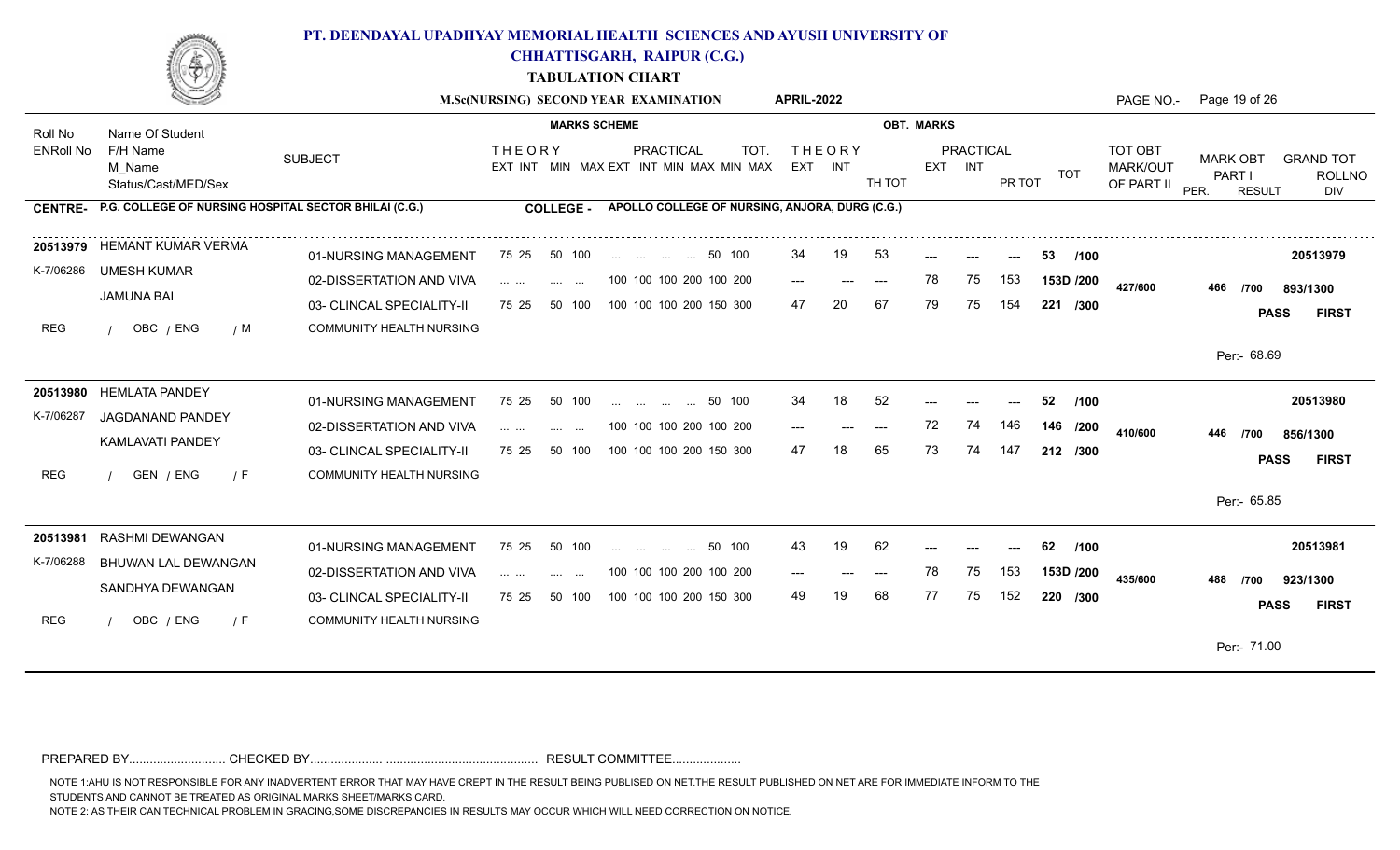

**CHHATTISGARH, RAIPUR (C.G.)**

**TABULATION CHART**

|                  |                                                       |                                                  | M.Sc(NURSING) SECOND YEAR EXAMINATION |                          |                                                |                          |                                                 | <b>APRIL-2022</b> |               |        |                   |                      |        |             | PAGE NO.-                         | Page 20 of 26                                             |                                          |
|------------------|-------------------------------------------------------|--------------------------------------------------|---------------------------------------|--------------------------|------------------------------------------------|--------------------------|-------------------------------------------------|-------------------|---------------|--------|-------------------|----------------------|--------|-------------|-----------------------------------|-----------------------------------------------------------|------------------------------------------|
| Roll No          | Name Of Student                                       |                                                  |                                       | <b>MARKS SCHEME</b>      |                                                |                          |                                                 |                   |               |        | <b>OBT. MARKS</b> |                      |        |             |                                   |                                                           |                                          |
| <b>ENRoll No</b> | F/H Name<br>M Name<br>Status/Cast/MED/Sex             | <b>SUBJECT</b>                                   | <b>THEORY</b>                         |                          |                                                | <b>PRACTICAL</b>         | TOT.<br>EXT INT MIN MAX EXT INT MIN MAX MIN MAX | EXT INT           | <b>THEORY</b> | TH TOT |                   | PRACTICAL<br>EXT INT | PR TOT | TOT         | TOT OBT<br>MARK/OUT<br>OF PART II | <b>MARK OBT</b><br><b>PART I</b><br>PER.<br><b>RESULT</b> | <b>GRAND TOT</b><br><b>ROLLNO</b><br>DIV |
| <b>CENTRE-</b>   | P.G. COLLEGE OF NURSING HOSPITAL SECTOR BHILAI (C.G.) |                                                  |                                       | <b>COLLEGE -</b>         |                                                |                          | APOLLO COLLEGE OF NURSING, ANJORA, DURG (C.G.)  |                   |               |        |                   |                      |        |             |                                   |                                                           |                                          |
|                  | 20514168 DULESHWARI SAHU                              | 01-NURSING MANAGEMENT                            | 75 25                                 | 50 100                   |                                                | 50 100                   |                                                 | 43.               | 19            | 62     |                   |                      |        | 62<br>/100  |                                   |                                                           | 20514168                                 |
|                  | K-7/06475 MOTI LAL SAHU                               | 02-DISSERTATION AND VIVA                         | .                                     | <b>Service Contract</b>  |                                                |                          | 100 100 100 200 100 200                         | $---$             | $---$         | $---$  | 76                | 75                   | 151    | 151D /200   | 438/600                           | 495<br>/700                                               | 933/1300                                 |
|                  | JEEYAN BAI SAHU                                       | 03- CLINCAL SPECIALITY-II                        | 75 25                                 | 50 100                   |                                                |                          | 100 100 100 200 150 300                         | 55                |               | 74     | 76                | 75                   | 151    | 225D /300   |                                   |                                                           | <b>PASS</b><br><b>FIRST</b>              |
| <b>REG</b>       | OBC / ENG<br>/ F                                      | OBSTETRICAL AND<br><b>GYNAECOLOGICAL NURSING</b> |                                       |                          |                                                |                          |                                                 |                   |               |        |                   |                      |        |             |                                   | Per:- 71.77                                               |                                          |
|                  | 20514169 LEKHA VERMA                                  | 01-NURSING MANAGEMENT                            | 75 25                                 | 50 100                   |                                                | and the same of the same | 50 100                                          | 47                | 19            | 66     |                   |                      |        | 1100<br>66  |                                   |                                                           | 20514169                                 |
| K-7/06476        | BHANU PRATAP VERMA                                    | 02-DISSERTATION AND VIVA                         |                                       | $\cdots$<br>$\cdots$     |                                                |                          | 100 100 100 200 100 200                         | $---$             | ---           | $---$  | 73                | 74                   | 147    | 147<br>/200 |                                   |                                                           |                                          |
|                  | SHAKUNTALA VERMA                                      | 03- CLINCAL SPECIALITY-II                        | 75 25                                 | 50 100                   |                                                |                          | 100 100 100 200 150 300                         | 57                |               | 75     | 74                | 74                   | 148    | 223 /300    | 436/600                           | 505<br>/700                                               | 941/1300                                 |
| <b>REG</b>       | OBC / ENG<br>$\sqrt{F}$                               | OBSTETRICAL AND                                  |                                       |                          |                                                |                          |                                                 |                   |               |        |                   |                      |        |             |                                   |                                                           | <b>PASS</b><br><b>FIRST</b>              |
|                  |                                                       | <b>GYNAECOLOGICAL NURSING</b>                    |                                       |                          |                                                |                          |                                                 |                   |               |        |                   |                      |        |             |                                   | Per:- 72.38                                               |                                          |
|                  | 20514170 MOUMITA SARKAR                               | 01-NURSING MANAGEMENT                            | 75 25                                 | 50 100                   | $\mathbf{r}$ and $\mathbf{r}$ and $\mathbf{r}$ | $\sim$ 100 $\sim$        | 50 100                                          | 51                | 19            | 70     |                   |                      |        | 70<br>/100  |                                   |                                                           | 20514170                                 |
| K-7/06477        | CHITTARANJAN SARKAR                                   | 02-DISSERTATION AND VIVA                         | and the con-                          | <b>Contract Contract</b> |                                                |                          | 100 100 100 200 100 200                         | ---               |               | $---$  | 76                | 75                   | 151    | 151D /200   | 448/600                           |                                                           |                                          |
|                  | <b>BELA SARKAR</b>                                    | 03- CLINCAL SPECIALITY-II                        | 75 25                                 | 50 100                   |                                                |                          | 100 100 100 200 150 300                         | 58                | 19            | 77     | 75                | 75                   | 150    | 227D /300   |                                   | 492<br>/700                                               | 940/1300                                 |
| <b>REG</b>       | GEN / ENG<br>/ F                                      | OBSTETRICAL AND<br><b>GYNAECOLOGICAL NURSING</b> |                                       |                          |                                                |                          |                                                 |                   |               |        |                   |                      |        |             |                                   |                                                           | <b>FIRST</b><br><b>PASS</b>              |

PREPARED BY............................ CHECKED BY..................... ............................................ RESULT COMMITTEE....................

NOTE 1:AHU IS NOT RESPONSIBLE FOR ANY INADVERTENT ERROR THAT MAY HAVE CREPT IN THE RESULT BEING PUBLISED ON NET.THE RESULT PUBLISHED ON NET ARE FOR IMMEDIATE INFORM TO THE

STUDENTS AND CANNOT BE TREATED AS ORIGINAL MARKS SHEET/MARKS CARD.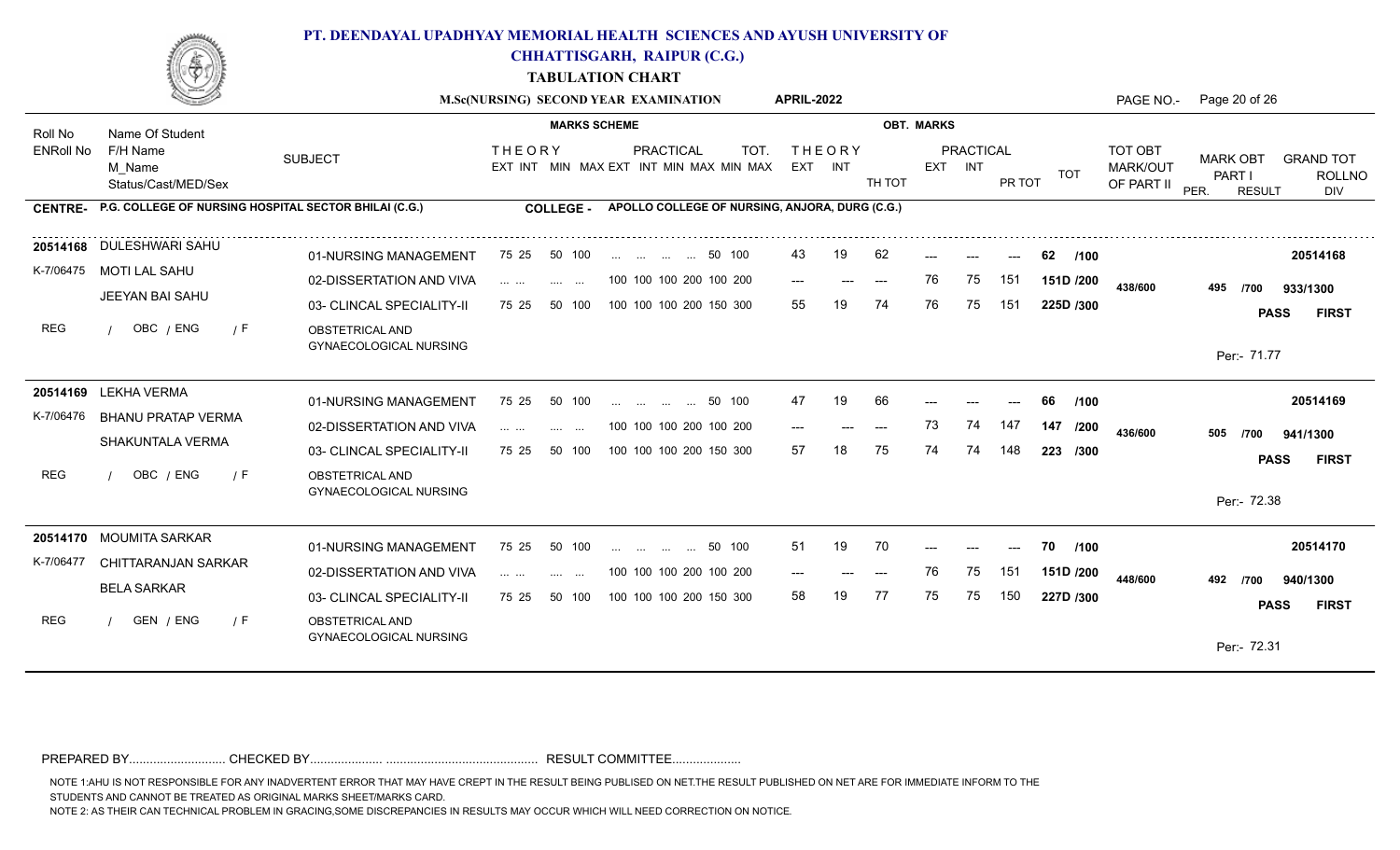

**CHHATTISGARH, RAIPUR (C.G.)**

**TABULATION CHART**

|           | - 19                                                          |                                                  | <b>M.Sc(NURSING) SECOND YEAR EXAMINATION</b> |                                                              | APRIL-2022               |                |                   |                         |        |            | PAGE NO.-                                | Page 21 of 26                                          |                                          |
|-----------|---------------------------------------------------------------|--------------------------------------------------|----------------------------------------------|--------------------------------------------------------------|--------------------------|----------------|-------------------|-------------------------|--------|------------|------------------------------------------|--------------------------------------------------------|------------------------------------------|
| Roll No   | Name Of Student                                               |                                                  | <b>MARKS SCHEME</b>                          |                                                              |                          |                | <b>OBT. MARKS</b> |                         |        |            |                                          |                                                        |                                          |
| ENRoll No | F/H Name<br>M Name<br>Status/Cast/MED/Sex                     | <b>SUBJECT</b>                                   | <b>THEORY</b>                                | PRACTICAL<br>TOT.<br>EXT INT MIN MAX EXT INT MIN MAX MIN MAX | <b>THEORY</b><br>EXT INT | TH TOT         | EXT               | PRACTICAL<br><b>INT</b> | PR TOT | <b>TOT</b> | TOT OBT<br><b>MARK/OUT</b><br>OF PART II | <b>MARK OBT</b><br><b>PART</b><br>PER<br><b>RESULT</b> | <b>GRAND TOT</b><br><b>ROLLNO</b><br>DIV |
|           | CENTRE- P.G. COLLEGE OF NURSING HOSPITAL SECTOR BHILAI (C.G.) |                                                  | <b>COLLEGE -</b>                             | APOLLO COLLEGE OF NURSING, ANJORA, DURG (C.G.)               |                          |                |                   |                         |        |            |                                          |                                                        |                                          |
|           | 20514171 POOJA KUMARI                                         | 01-NURSING MANAGEMENT                            | 75 25 50 100                                 | 50 100                                                       | 47                       | 66<br>19       | $---$             | $---$                   | $---$  | 66 /100    |                                          |                                                        | 20514171                                 |
| K-7/06478 | MEVI SAO                                                      | 02-DISSERTATION AND VIVA                         | المتدار التبين الماريني التبديل              | 100 100 100 200 100 200                                      | $---$                    | $---$<br>$---$ | 71                | 73                      | 144    | 144 /200   | 433/600                                  | 474<br>/700                                            | 907/1300                                 |
|           | <b>SHANTI DEVI</b>                                            | 03- CLINCAL SPECIALITY-II                        | 50 100<br>75 25                              | 100 100 100 200 150 300                                      | 60                       | 78<br>18       | 72                | 73                      | 145    | 223 /300   |                                          |                                                        | <b>PASS</b><br><b>FIRST</b>              |
| REG       | GEN / ENG<br>7 F                                              | OBSTETRICAL AND<br><b>GYNAECOLOGICAL NURSING</b> |                                              |                                                              |                          |                |                   |                         |        |            |                                          | Per:- 69.77                                            |                                          |

PREPARED BY............................ CHECKED BY..................... ............................................ RESULT COMMITTEE....................

NOTE 1:AHU IS NOT RESPONSIBLE FOR ANY INADVERTENT ERROR THAT MAY HAVE CREPT IN THE RESULT BEING PUBLISED ON NET.THE RESULT PUBLISHED ON NET ARE FOR IMMEDIATE INFORM TO THE STUDENTS AND CANNOT BE TREATED AS ORIGINAL MARKS SHEET/MARKS CARD.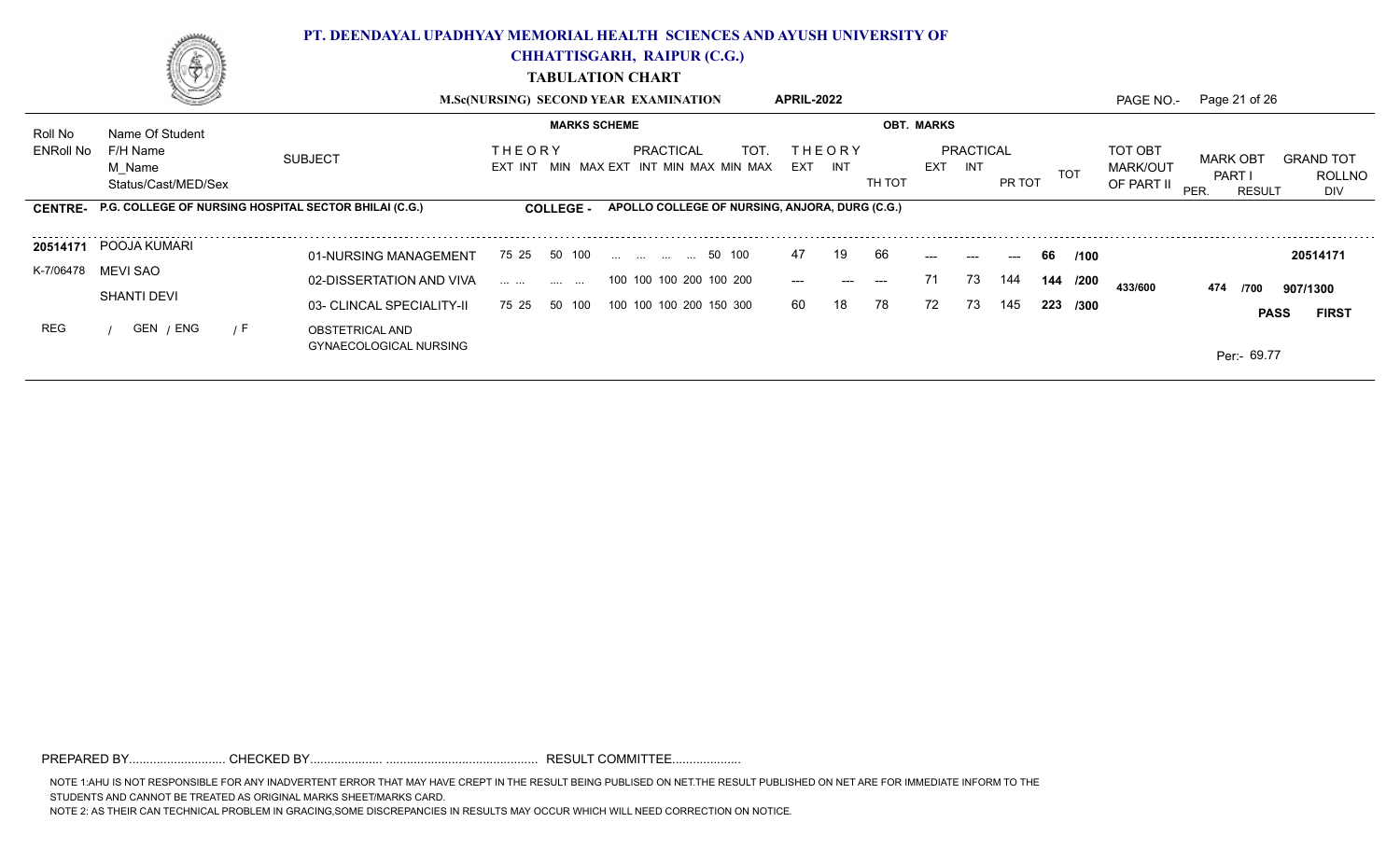

**CHHATTISGARH, RAIPUR (C.G.)**

**TABULATION CHART**

|                  |                                                       |                                                       | M.Sc(NURSING) SECOND YEAR EXAMINATION                    |                                           |                                 |                  |                                                    | <b>APRIL-2022</b> |               |        |                   |                      |        |            | PAGE NO.-                         | Page 22 of 26                                      |                                          |
|------------------|-------------------------------------------------------|-------------------------------------------------------|----------------------------------------------------------|-------------------------------------------|---------------------------------|------------------|----------------------------------------------------|-------------------|---------------|--------|-------------------|----------------------|--------|------------|-----------------------------------|----------------------------------------------------|------------------------------------------|
| Roll No          | Name Of Student                                       |                                                       |                                                          | <b>MARKS SCHEME</b>                       |                                 |                  |                                                    |                   |               |        | <b>OBT. MARKS</b> |                      |        |            |                                   |                                                    |                                          |
| <b>ENRoll No</b> | F/H Name<br>M Name<br>Status/Cast/MED/Sex             | <b>SUBJECT</b>                                        | <b>THEORY</b><br>EXT INT MIN MAX EXT INT MIN MAX MIN MAX |                                           |                                 | <b>PRACTICAL</b> | TOT.                                               | EXT INT           | <b>THEORY</b> | TH TOT |                   | PRACTICAL<br>EXT INT | PR TOT | <b>TOT</b> | TOT OBT<br>MARK/OUT<br>OF PART II | <b>MARK OBT</b><br>PART I<br>PER.<br><b>RESULT</b> | <b>GRAND TOT</b><br><b>ROLLNO</b><br>DIV |
| <b>CENTRE-</b>   | P.G. COLLEGE OF NURSING HOSPITAL SECTOR BHILAI (C.G.) |                                                       |                                                          | <b>COLLEGE -</b>                          |                                 |                  | <b>COLLEGE OF NURSING, D.C.H., DHAMTARI (C.G.)</b> |                   |               |        |                   |                      |        |            |                                   |                                                    |                                          |
|                  | 20513982 DIKSHA ANNE MASIH                            | 01-NURSING MANAGEMENT                                 | 75 25                                                    | 50 100                                    | 50 100                          |                  |                                                    | 46.               | 19            | 65     | ---               | ---                  | $---$  | 65<br>/100 |                                   |                                                    | 20513982                                 |
| K-7/06289        | <b>DEEPAK MASIH</b><br>ELIZA BETH MASIH               | 02-DISSERTATION AND VIVA                              | $\mathbf{1}$ and $\mathbf{1}$ and $\mathbf{1}$           | $\sim$ $\sim$ $\sim$ $\sim$ $\sim$ $\sim$ | 100 100 100 200 100 200         |                  |                                                    | $---$             |               | $---$  | 76                | 76                   | 152    | 152D /200  | 434/600                           | 529<br>/700                                        | 963/1300                                 |
|                  |                                                       | 03- CLINCAL SPECIALITY-II                             | 75 25                                                    | 50 100                                    | 100 100 100 200 150 300         |                  |                                                    | 44                | 19            | 63     | 77                | 77                   | 154    | 217 /300   |                                   |                                                    | <b>FIRST</b><br><b>PASS</b>              |
| <b>REG</b>       | GEN / ENG<br>7 F                                      | COMMUNITY HEALTH NURSING                              |                                                          |                                           |                                 |                  |                                                    |                   |               |        |                   |                      |        |            |                                   | Per:- 74.08                                        |                                          |
|                  | 20513983 PRASHANSA EKTA SONA                          | 01-NURSING MANAGEMENT                                 | 75 25                                                    | 50 100                                    | and the same company            |                  | 50 100                                             | 37                | 18            | 55     |                   |                      |        | 55<br>/100 |                                   |                                                    | 20513983                                 |
| K-7/06290        | <b>VINOD SONA</b><br><b>JILPA SONA</b>                | 02-DISSERTATION AND VIVA                              |                                                          |                                           | 100 100 100 200 100 200         |                  |                                                    | ---               |               |        | 74                | 72                   | 146    | 146 /200   | 409/600                           | 493<br>/700                                        | 902/1300                                 |
| <b>REG</b>       | OBC / ENG<br>/ F                                      | 03- CLINCAL SPECIALITY-II<br>COMMUNITY HEALTH NURSING | 75 25 50 100                                             |                                           | 100 100 100 200 150 300         |                  |                                                    | 46                |               |        | 72                |                      |        | 208 /300   |                                   |                                                    | <b>PASS</b><br><b>FIRST</b>              |
|                  |                                                       |                                                       |                                                          |                                           |                                 |                  |                                                    |                   |               |        |                   |                      |        |            |                                   | Per:- 69.38                                        |                                          |
| 20513984         | PREM SHILA YADAV                                      | 01-NURSING MANAGEMENT                                 | 75 25                                                    | 50 100                                    | المندار النبيان البندار البندار |                  | 50 100                                             | 46                | 18            | 64     |                   |                      |        | /100<br>64 |                                   |                                                    | 20513984                                 |
| K-7/06291        | PARMESHWAR YADAV                                      | 02-DISSERTATION AND VIVA                              | .                                                        | $\sim$ $\sim$ $\sim$                      | 100 100 100 200 100 200         |                  |                                                    | $---$             | ---           | ---    | 72                | 70                   | 142    | 142 /200   | 416/600                           | 487<br>/700                                        | 903/1300                                 |
|                  | SUKMATI YADAV                                         | 03- CLINCAL SPECIALITY-II                             | 75 25                                                    | 50 100                                    | 100 100 100 200 150 300         |                  |                                                    | 47                |               | 65     | 73                | 72                   | 145    | 210 /300   |                                   |                                                    | <b>PASS</b><br><b>FIRST</b>              |
| <b>REG</b>       | OBC / ENG<br>/ F                                      | COMMUNITY HEALTH NURSING                              |                                                          |                                           |                                 |                  |                                                    |                   |               |        |                   |                      |        |            |                                   | Per:- 69.46                                        |                                          |
|                  |                                                       |                                                       |                                                          |                                           |                                 |                  |                                                    |                   |               |        |                   |                      |        |            |                                   |                                                    |                                          |

PREPARED BY............................ CHECKED BY..................... ............................................ RESULT COMMITTEE....................

NOTE 1:AHU IS NOT RESPONSIBLE FOR ANY INADVERTENT ERROR THAT MAY HAVE CREPT IN THE RESULT BEING PUBLISED ON NET.THE RESULT PUBLISHED ON NET ARE FOR IMMEDIATE INFORM TO THE

STUDENTS AND CANNOT BE TREATED AS ORIGINAL MARKS SHEET/MARKS CARD.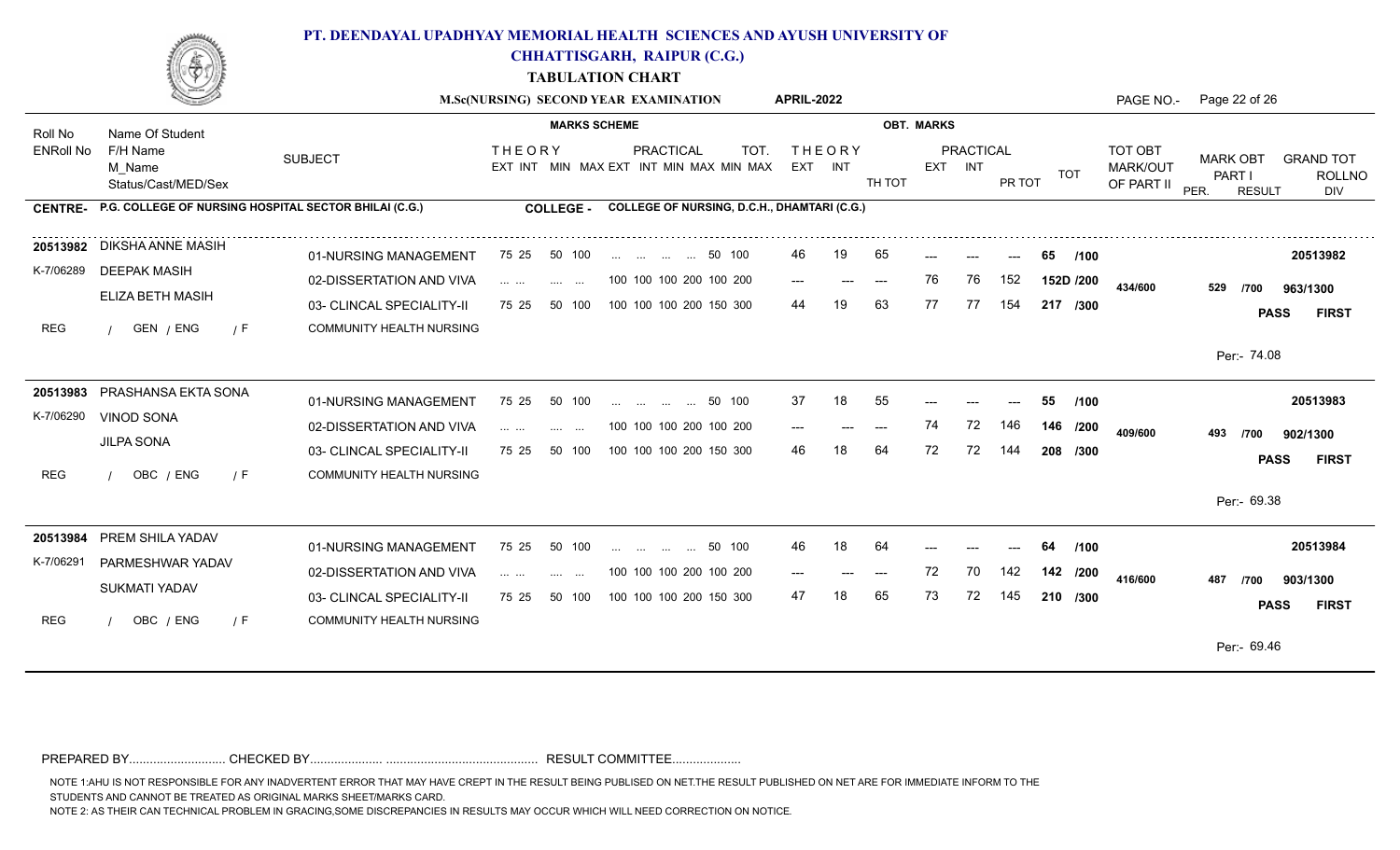

**CHHATTISGARH, RAIPUR (C.G.)**

**TABULATION CHART**

|                  |                                                               |                                 |                                             | M.Sc(NURSING) SECOND YEAR EXAMINATION                               | <b>APRIL-2022</b>            |                   |                     | PAGE NO.-                                       | Page 23 of 26                                                                                  |
|------------------|---------------------------------------------------------------|---------------------------------|---------------------------------------------|---------------------------------------------------------------------|------------------------------|-------------------|---------------------|-------------------------------------------------|------------------------------------------------------------------------------------------------|
| Roll No          | Name Of Student                                               |                                 | <b>MARKS SCHEME</b>                         |                                                                     |                              | <b>OBT. MARKS</b> |                     |                                                 |                                                                                                |
| <b>ENRoll No</b> | F/H Name<br>M Name<br>Status/Cast/MED/Sex                     | <b>SUBJECT</b>                  | <b>THEORY</b>                               | <b>PRACTICAL</b><br>TOT.<br>EXT INT MIN MAX EXT INT MIN MAX MIN MAX | THEORY<br>EXT INT            | EXT INT<br>TH TOT | PRACTICAL<br>PR TOT | TOT OBT<br><b>MARK/OUT</b><br>TOT<br>OF PART II | <b>MARK OBT</b><br><b>GRAND TOT</b><br>PART I<br><b>ROLLNO</b><br>PER.<br><b>RESULT</b><br>DIV |
|                  | CENTRE- P.G. COLLEGE OF NURSING HOSPITAL SECTOR BHILAI (C.G.) |                                 | <b>COLLEGE -</b>                            | <b>COLLEGE OF NURSING, D.C.H., DHAMTARI (C.G.)</b>                  |                              |                   |                     |                                                 |                                                                                                |
| 20513985         | SAHIDA PARVEEN                                                | 01-NURSING MANAGEMENT           | 75 25<br>50 100                             | 50 100                                                              | 20<br>56                     | 76                |                     | 76.<br>/100                                     | 20513985                                                                                       |
| K-7/06292        | NAZARUDDIN KHAN                                               | 02-DISSERTATION AND VIVA        | and the same<br><b>Contract Contract</b>    | 100 100 100 200 100 200                                             | $---$<br>$\qquad \qquad - -$ | 76<br>$---$       | 154<br>78           | 154D /200<br>449/600                            | 546<br>/700<br>995/1300                                                                        |
|                  | <b>JAINAB KHAN</b>                                            | 03- CLINCAL SPECIALITY-II       | 75 25<br>50 100                             | 100 100 100 200 150 300                                             | 47<br>20                     | 67<br>76          | 152<br>76           | 219 /300                                        | <b>PASS</b><br><b>FIRST</b>                                                                    |
| <b>REG</b>       | GEN / ENG<br>$\sqrt{F}$                                       | <b>COMMUNITY HEALTH NURSING</b> |                                             |                                                                     |                              |                   |                     |                                                 | Per:- 76.54                                                                                    |
|                  |                                                               |                                 |                                             |                                                                     |                              |                   |                     |                                                 |                                                                                                |
|                  | 20513986 SUPRABHA CHOUDHARI                                   | 01-NURSING MANAGEMENT           | 75 25<br>50 100                             | 50 100<br>$\mathbf{r}$ . The same state $\mathbf{r}$                | 20<br>43                     | 63                |                     | 63<br>/100                                      | 20513986                                                                                       |
| K-7/06293        | JOHN WELINGTON CHOUDHARI                                      | 02-DISSERTATION AND VIVA        | <b>ALC: 400</b><br><b>Contract Contract</b> | 100 100 100 200 100 200                                             | $---$<br>$---$               | 76<br>$---$       | 78<br>154           | 154D /200<br>434/600                            | 533<br>/700<br>967/1300                                                                        |
|                  | SHIROMANI CHOUDHARI                                           | 03- CLINCAL SPECIALITY-II       | 75 25<br>50 100                             | 100 100 100 200 150 300                                             | 45                           | 64<br>76          | 77<br>153           | 217 /300                                        | <b>FIRST</b><br><b>PASS</b>                                                                    |
| <b>REG</b>       | GEN / ENG<br>7 F                                              | <b>COMMUNITY HEALTH NURSING</b> |                                             |                                                                     |                              |                   |                     |                                                 |                                                                                                |
|                  |                                                               |                                 |                                             |                                                                     |                              |                   |                     |                                                 | Per:- 74.38                                                                                    |
| 20514029 MINAXI  |                                                               | 01-NURSING MANAGEMENT           | 50 100<br>75 25                             | 50 100<br>$\ldots$ . $\ldots$ . $\ldots$ . $\ldots$                 | 31<br>18                     | 49                |                     | 49*<br>/100                                     | 20514029                                                                                       |
|                  | K-7/06336 RIKHI RAM                                           | 02-DISSERTATION AND VIVA        | <b>Sections</b><br><b>Contract Contract</b> | 100 100 100 200 100 200                                             | $---$                        | 74<br>$---$       | 148<br>74           | 148 /200<br>403/600                             | 510 /700                                                                                       |
|                  | <b>MALTI DEVI</b>                                             | 03- CLINCAL SPECIALITY-II       | 50 100<br>75 25                             | 100 100 100 200 150 300                                             | 38<br>19                     | 57<br>74          | 75<br>149           | 206 /300                                        | 913/1300<br><b>FIRST</b><br><b>PASS</b>                                                        |
| <b>REG</b>       | OBC / ENG<br>$\sqrt{F}$                                       | MEDICAL SURGICAL NURSING        |                                             |                                                                     |                              |                   |                     |                                                 | <b>VCG-01</b>                                                                                  |
|                  |                                                               |                                 |                                             |                                                                     |                              |                   |                     |                                                 | Per:- 70.23                                                                                    |
|                  |                                                               |                                 |                                             |                                                                     |                              |                   |                     |                                                 |                                                                                                |

PREPARED BY............................ CHECKED BY..................... ............................................ RESULT COMMITTEE....................

NOTE 1:AHU IS NOT RESPONSIBLE FOR ANY INADVERTENT ERROR THAT MAY HAVE CREPT IN THE RESULT BEING PUBLISED ON NET.THE RESULT PUBLISHED ON NET ARE FOR IMMEDIATE INFORM TO THE

STUDENTS AND CANNOT BE TREATED AS ORIGINAL MARKS SHEET/MARKS CARD.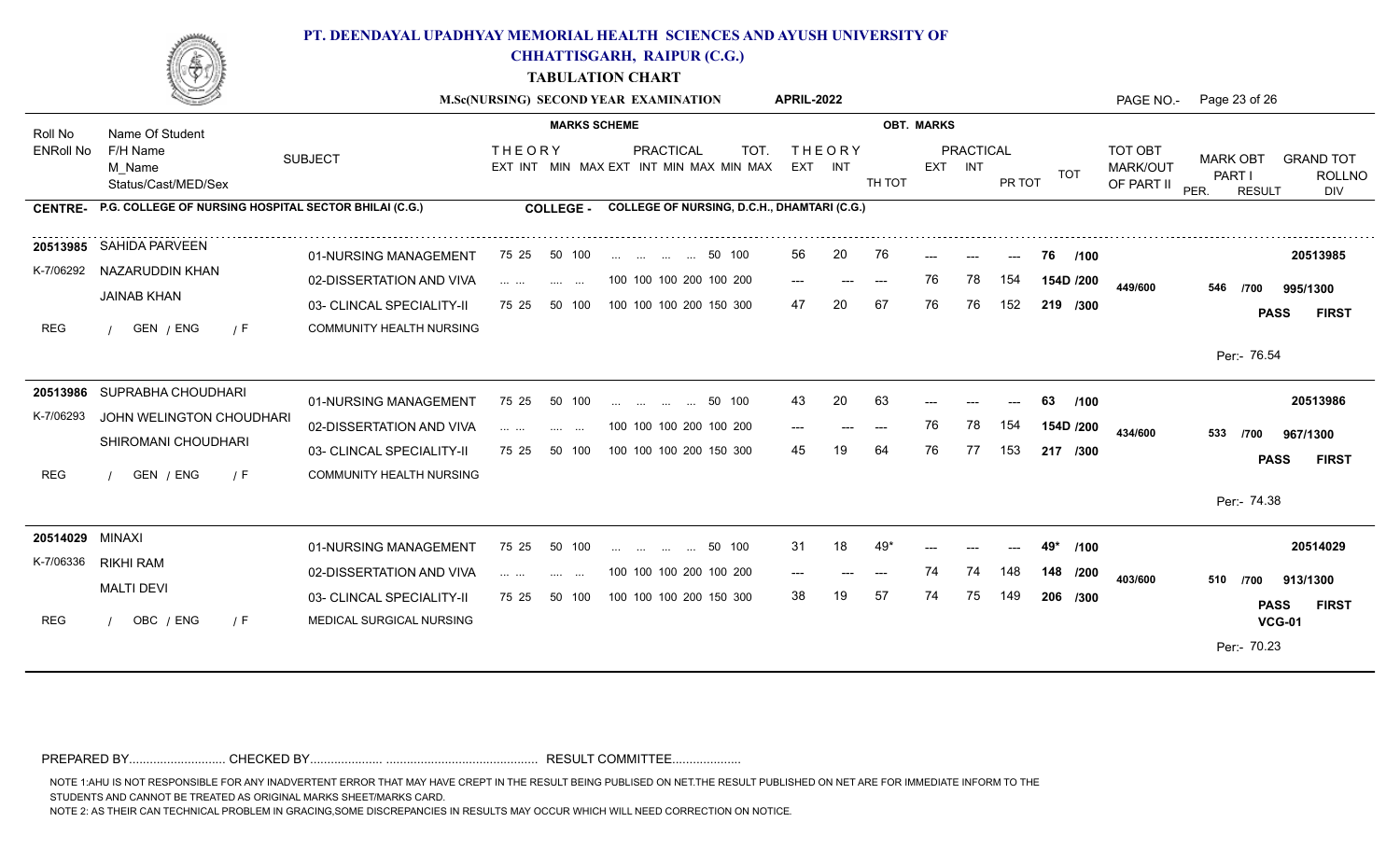

**CHHATTISGARH, RAIPUR (C.G.)**

**TABULATION CHART**

|                  |                                                               |                           |                                                                                                                       | M.Sc(NURSING) SECOND YEAR EXAMINATION                               | <b>APRIL-2022</b>        |                   |                             |                      | PAGE NO.-                         | Page 24 of 26                                                                                  |
|------------------|---------------------------------------------------------------|---------------------------|-----------------------------------------------------------------------------------------------------------------------|---------------------------------------------------------------------|--------------------------|-------------------|-----------------------------|----------------------|-----------------------------------|------------------------------------------------------------------------------------------------|
| Roll No          | Name Of Student                                               |                           | <b>MARKS SCHEME</b>                                                                                                   |                                                                     |                          | <b>OBT. MARKS</b> |                             |                      |                                   |                                                                                                |
| <b>ENRoll No</b> | F/H Name<br>M Name<br>Status/Cast/MED/Sex                     | <b>SUBJECT</b>            | <b>THEORY</b>                                                                                                         | <b>PRACTICAL</b><br>TOT.<br>EXT INT MIN MAX EXT INT MIN MAX MIN MAX | <b>THEORY</b><br>EXT INT | TH TOT            | <b>PRACTICAL</b><br>EXT INT | <b>TOT</b><br>PR TOT | TOT OBT<br>MARK/OUT<br>OF PART II | <b>MARK OBT</b><br><b>GRAND TOT</b><br>PART I<br><b>ROLLNO</b><br>PER.<br><b>RESULT</b><br>DIV |
|                  | CENTRE- P.G. COLLEGE OF NURSING HOSPITAL SECTOR BHILAI (C.G.) |                           | <b>COLLEGE -</b>                                                                                                      | COLLEGE OF NURSING, D.C.H., DHAMTARI (C.G.)                         |                          |                   |                             |                      |                                   |                                                                                                |
| 20514030         | SANGITA SONALI KUJUR                                          | 01-NURSING MANAGEMENT     | 75 25<br>50 100                                                                                                       | 50 100                                                              | 18<br>49                 | 67                |                             | 67<br>/100           |                                   | 20514030                                                                                       |
| K-7/06337        | ROBERT KUJUR                                                  | 02-DISSERTATION AND VIVA  | $\mathcal{L}_{\mathcal{A}}$ , $\mathcal{L}_{\mathcal{A}}$ , $\mathcal{L}_{\mathcal{A}}$ ,<br><b>Contract Contract</b> | 100 100 100 200 100 200                                             | $---$<br>$---$           | 74<br>$---$       | 149<br>75                   | 149 /200             | 427/600                           | 501<br>/700<br>928/1300                                                                        |
|                  | SILBINA KUJUR                                                 | 03- CLINCAL SPECIALITY-II | 75 25<br>50 100                                                                                                       | 100 100 100 200 150 300                                             | 45<br>19                 | 64<br>73          | 74<br>147                   | 211 /300             |                                   | <b>PASS</b><br><b>FIRST</b>                                                                    |
| <b>REG</b>       | ST<br>/ ENG<br>$\sqrt{F}$                                     | MEDICAL SURGICAL NURSING  |                                                                                                                       |                                                                     |                          |                   |                             |                      |                                   | Per:- 71.38                                                                                    |
|                  |                                                               |                           |                                                                                                                       |                                                                     |                          |                   |                             |                      |                                   |                                                                                                |
|                  | 20514031 VARSHA SAHIS                                         | 01-NURSING MANAGEMENT     | 50 100<br>75 25                                                                                                       | 50 100<br>$\mathbf{r}$ . The same state $\mathbf{r}$                | 19<br>32                 | -51               |                             | /100<br>51           |                                   | 20514031                                                                                       |
| K-7/06338        | <b>RAJESH KUMAR</b><br><b>CHHAT BAI</b>                       | 02-DISSERTATION AND VIVA  | .<br>and the same state                                                                                               | 100 100 100 200 100 200                                             |                          | 75<br>$---$       | 75<br>150                   | 150D /200            | 412/600                           | 543<br>955/1300<br>/700                                                                        |
|                  |                                                               | 03- CLINCAL SPECIALITY-II | 75 25<br>50 100                                                                                                       | 100 100 100 200 150 300                                             | 43<br>18                 | 61<br>75          | 75<br>150                   | 211 /300             |                                   | <b>PASS</b><br><b>FIRST</b>                                                                    |
| <b>REG</b>       | SC<br>/ ENG<br>$\sqrt{F}$                                     | MEDICAL SURGICAL NURSING  |                                                                                                                       |                                                                     |                          |                   |                             |                      |                                   | Per:- 73.46                                                                                    |
|                  |                                                               |                           |                                                                                                                       |                                                                     |                          |                   |                             |                      |                                   |                                                                                                |
|                  | 20514115 ASHISH SAHU<br>K-7/06422 YOGIRAM                     | 01-NURSING MANAGEMENT     | 75 25<br>50 100                                                                                                       | 50 100<br>المنفر المنفر المنفر المنفر                               | 18<br>40                 | 58                |                             | 58<br>/100           |                                   | 20514115                                                                                       |
|                  | <b>USHA</b>                                                   | 02-DISSERTATION AND VIVA  | and the con-<br>$\sim 100$ and $\sim 100$<br>$\sim$ 100 $\mu$                                                         | 100 100 100 200 100 200                                             |                          | 73<br>$---$       | 72<br>145                   | 145 /200             | 405/600                           | 486<br>891/1300<br>/700                                                                        |
|                  |                                                               | 03- CLINCAL SPECIALITY-II | 75 25<br>50 100                                                                                                       | 100 100 100 200 150 300                                             | 39                       | 56<br>72          | 74<br>146                   | 202 /300             |                                   | <b>PASS</b><br><b>FIRST</b>                                                                    |
| <b>REG</b>       | OBC / ENG<br>/ M                                              | MENTAL HEALTH NURSING     |                                                                                                                       |                                                                     |                          |                   |                             |                      |                                   | Per:- 68.54                                                                                    |
|                  |                                                               |                           |                                                                                                                       |                                                                     |                          |                   |                             |                      |                                   |                                                                                                |

PREPARED BY............................ CHECKED BY..................... ............................................ RESULT COMMITTEE....................

NOTE 1:AHU IS NOT RESPONSIBLE FOR ANY INADVERTENT ERROR THAT MAY HAVE CREPT IN THE RESULT BEING PUBLISED ON NET.THE RESULT PUBLISHED ON NET ARE FOR IMMEDIATE INFORM TO THE

STUDENTS AND CANNOT BE TREATED AS ORIGINAL MARKS SHEET/MARKS CARD.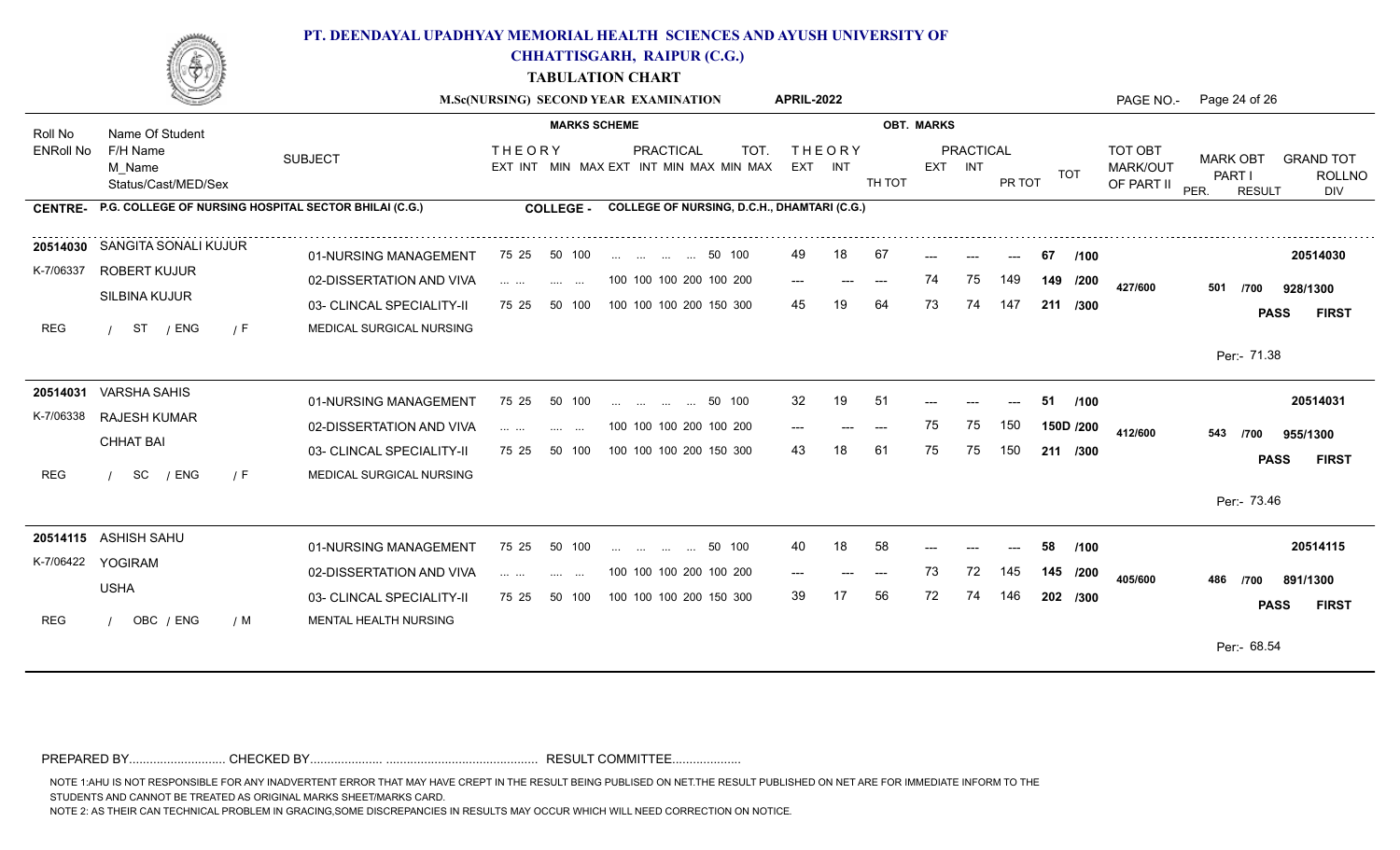

**CHHATTISGARH, RAIPUR (C.G.)**

**TABULATION CHART**

|                      |                                                              |                           | M.Sc(NURSING) SECOND YEAR EXAMINATION                                                                                                          |              |                                   |                                                    | <b>APRIL-2022</b> |                   |        |    |                             |        |            | PAGE NO.-                                | Page 25 of 26                                      |                                          |
|----------------------|--------------------------------------------------------------|---------------------------|------------------------------------------------------------------------------------------------------------------------------------------------|--------------|-----------------------------------|----------------------------------------------------|-------------------|-------------------|--------|----|-----------------------------|--------|------------|------------------------------------------|----------------------------------------------------|------------------------------------------|
| Roll No<br>ENRoll No | Name Of Student<br>F/H Name<br>M Name<br>Status/Cast/MED/Sex |                           | <b>OBT. MARKS</b>                                                                                                                              |              |                                   |                                                    |                   |                   |        |    |                             |        |            |                                          |                                                    |                                          |
|                      |                                                              | <b>SUBJECT</b>            | <b>THEORY</b><br>EXT INT MIN MAX EXT INT MIN MAX MIN MAX                                                                                       |              | <b>PRACTICAL</b>                  | TOT.                                               |                   | THEORY<br>EXT INT | TH TOT |    | <b>PRACTICAL</b><br>EXT INT | PR TOT | TOT        | TOT OBT<br><b>MARK/OUT</b><br>OF PART II | <b>MARK OBT</b><br>PART I<br>PER.<br><b>RESULT</b> | <b>GRAND TOT</b><br><b>ROLLNO</b><br>DIV |
| <b>CENTRE-</b>       | P.G. COLLEGE OF NURSING HOSPITAL SECTOR BHILAI (C.G.)        |                           | <b>COLLEGE -</b>                                                                                                                               |              |                                   | <b>COLLEGE OF NURSING, D.C.H., DHAMTARI (C.G.)</b> |                   |                   |        |    |                             |        |            |                                          |                                                    |                                          |
|                      | 20514116 RITIKA THOKNE                                       | 01-NURSING MANAGEMENT     | 75 25 50 100                                                                                                                                   |              | 50 100                            |                                                    | 51                | 18                | 69     |    |                             |        | 69<br>/100 |                                          |                                                    | 20514116                                 |
| K-7/06423            | RAJESHWAR THOKNE                                             | 02-DISSERTATION AND VIVA  | $\mathbf{1} \cdot \mathbf{1} \cdot \mathbf{1} \cdot \mathbf{1} \cdot \mathbf{1} \cdot \mathbf{1} \cdot \mathbf{1}$<br><b>Contract Contract</b> |              | 100 100 100 200 100 200           |                                                    | $---$             | $---$             | $---$  | 75 | 74                          | 149    | 149 /200   | 431/600                                  | 532<br>/700                                        | 963/1300                                 |
|                      | <b>BHARTI THOKNE</b>                                         | 03- CLINCAL SPECIALITY-II | 75 25<br>50 100                                                                                                                                |              | 100 100 100 200 150 300           |                                                    | 44                |                   | 63     | 75 | 75                          | 150    | 213 /300   |                                          |                                                    | <b>FIRST</b><br><b>PASS</b>              |
| <b>REG</b>           | GEN / ENG<br>/ F                                             | MENTAL HEALTH NURSING     |                                                                                                                                                |              |                                   |                                                    |                   |                   |        |    |                             |        |            |                                          |                                                    |                                          |
|                      |                                                              |                           |                                                                                                                                                |              |                                   |                                                    |                   |                   |        |    |                             |        |            |                                          | Per:- 74.08                                        |                                          |
|                      | 20514117 SATISH KUMAR                                        | 01-NURSING MANAGEMENT     | 75 25<br>50 100                                                                                                                                | $\mathbf{r}$ | $\mathbf{r}$<br>$\cdots$          | 50 100                                             | 46                | 19                | 65     |    |                             |        | /100<br>65 |                                          |                                                    | 20514117                                 |
| K-7/06424            | PADUM LAL                                                    | 02-DISSERTATION AND VIVA  | $\mathbf{1} \cdot \mathbf{1} \cdot \mathbf{1} \cdot \mathbf{1} \cdot \mathbf{1} \cdot \mathbf{1} \cdot \mathbf{1}$<br>and the same             |              | 100 100 100 200 100 200           |                                                    | $---$             | $---$             | $---$  | 77 | 75                          | 152    | 152D /200  | 430/600                                  | 496<br>/700                                        | 926/1300                                 |
|                      | <b>USHA BAI</b>                                              | 03- CLINCAL SPECIALITY-II | 50 100<br>75 25                                                                                                                                |              | 100 100 100 200 150 300           |                                                    | 40                | 20                | 60     | 78 | 75                          | 53     | 213 /300   |                                          |                                                    | <b>PASS</b><br><b>FIRST</b>              |
| <b>REG</b>           | OBC / ENG<br>/ M                                             | MENTAL HEALTH NURSING     |                                                                                                                                                |              |                                   |                                                    |                   |                   |        |    |                             |        |            |                                          |                                                    |                                          |
|                      |                                                              |                           |                                                                                                                                                |              |                                   |                                                    |                   |                   |        |    |                             |        |            |                                          | Per:- 71.23                                        |                                          |
|                      | 20514232 NIDHI KUMRA                                         | 01-NURSING MANAGEMENT     | 75 25<br>50 100                                                                                                                                |              | المنتقل المتناول المتناول المتناو | 50 100                                             | 36                | 19                | 55     |    |                             |        | /100<br>55 |                                          |                                                    | 20514232                                 |
| K-7/06539            | ANUP KUMAR KUMRA                                             | 02-DISSERTATION AND VIVA  | $\mathcal{L}_{\mathcal{A}}$ , and $\mathcal{L}_{\mathcal{A}}$ , and $\mathcal{L}_{\mathcal{A}}$<br>$\sim$                                      | $\cdots$     | 100 100 100 200 100 200           |                                                    | ---               |                   | $---$  | 74 | 75                          |        | 149 /200   | 409/600                                  | 501<br>/700                                        | 910/1300                                 |
|                      | <b>CHITRA KUMRA</b>                                          | 03- CLINCAL SPECIALITY-II | 75 25<br>50 100                                                                                                                                |              | 100 100 100 200 150 300           |                                                    | 40                |                   | 58     | 74 | 73                          | 147    | 205 /300   |                                          |                                                    | <b>PASS</b><br><b>FIRST</b>              |
| <b>REG</b>           | GEN / ENG<br>/ F                                             | CHILD HEALTH NURSING      |                                                                                                                                                |              |                                   |                                                    |                   |                   |        |    |                             |        |            |                                          |                                                    |                                          |
|                      |                                                              |                           |                                                                                                                                                |              |                                   |                                                    |                   |                   |        |    |                             |        |            |                                          | Per:- 70.00                                        |                                          |
|                      |                                                              |                           |                                                                                                                                                |              |                                   |                                                    |                   |                   |        |    |                             |        |            |                                          |                                                    |                                          |

PREPARED BY............................ CHECKED BY..................... ............................................ RESULT COMMITTEE....................

NOTE 1:AHU IS NOT RESPONSIBLE FOR ANY INADVERTENT ERROR THAT MAY HAVE CREPT IN THE RESULT BEING PUBLISED ON NET.THE RESULT PUBLISHED ON NET ARE FOR IMMEDIATE INFORM TO THE

STUDENTS AND CANNOT BE TREATED AS ORIGINAL MARKS SHEET/MARKS CARD.